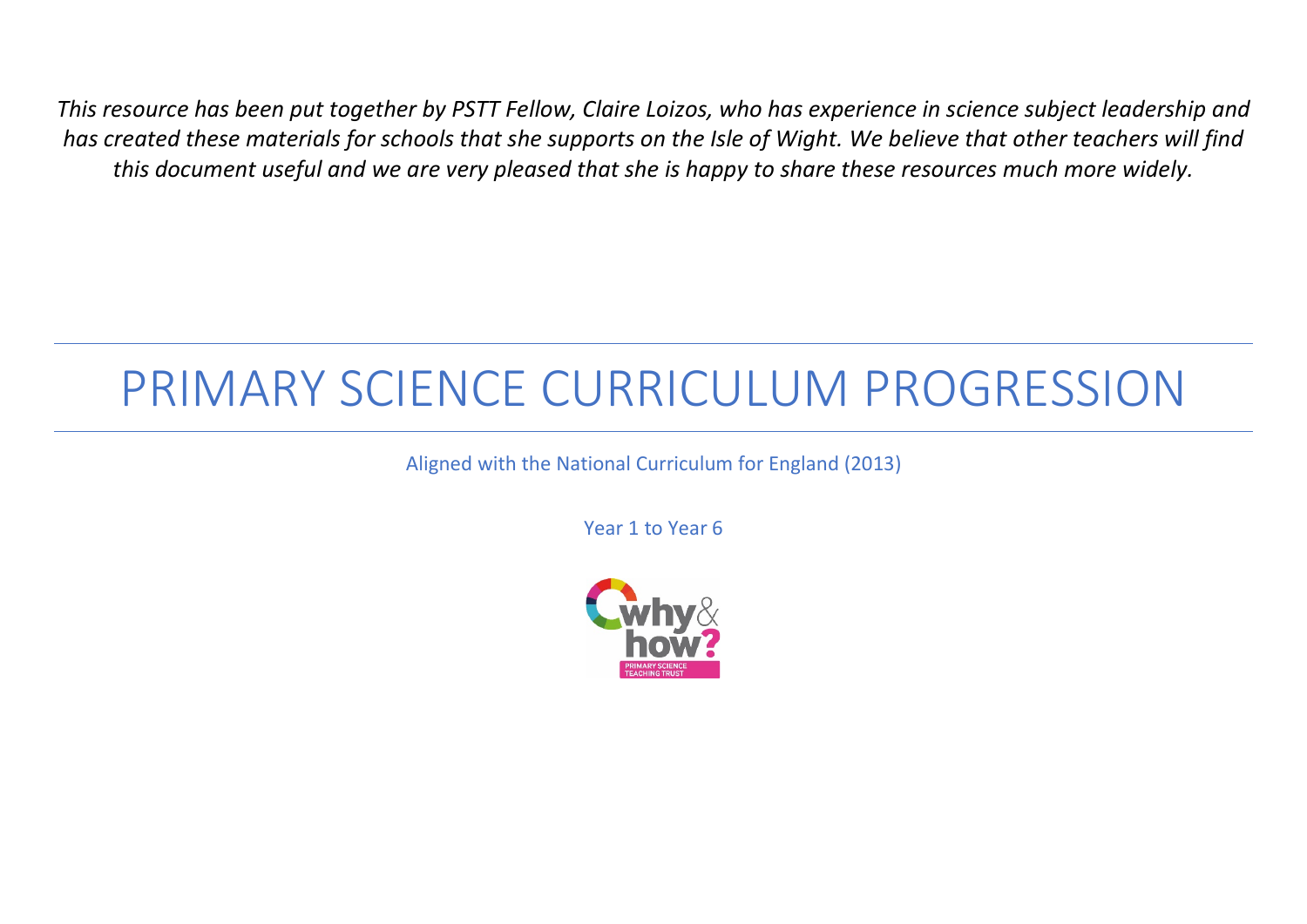# **Index**

| <b>TOPIC</b>                      | <b>Pages</b> |
|-----------------------------------|--------------|
| Plants                            | $2 - 4$      |
| Animals including humans          | $5 - 10$     |
| <b>Evolution and inheritance</b>  | 11           |
| Living things and their habitats  | $12 - 15$    |
| Electricity                       | $16 - 17$    |
| Forces                            | 18-20        |
| Earth and space                   | 21           |
| Energy (Seasons, Light and Sound) | 22-25        |
| Materials                         | 26-31        |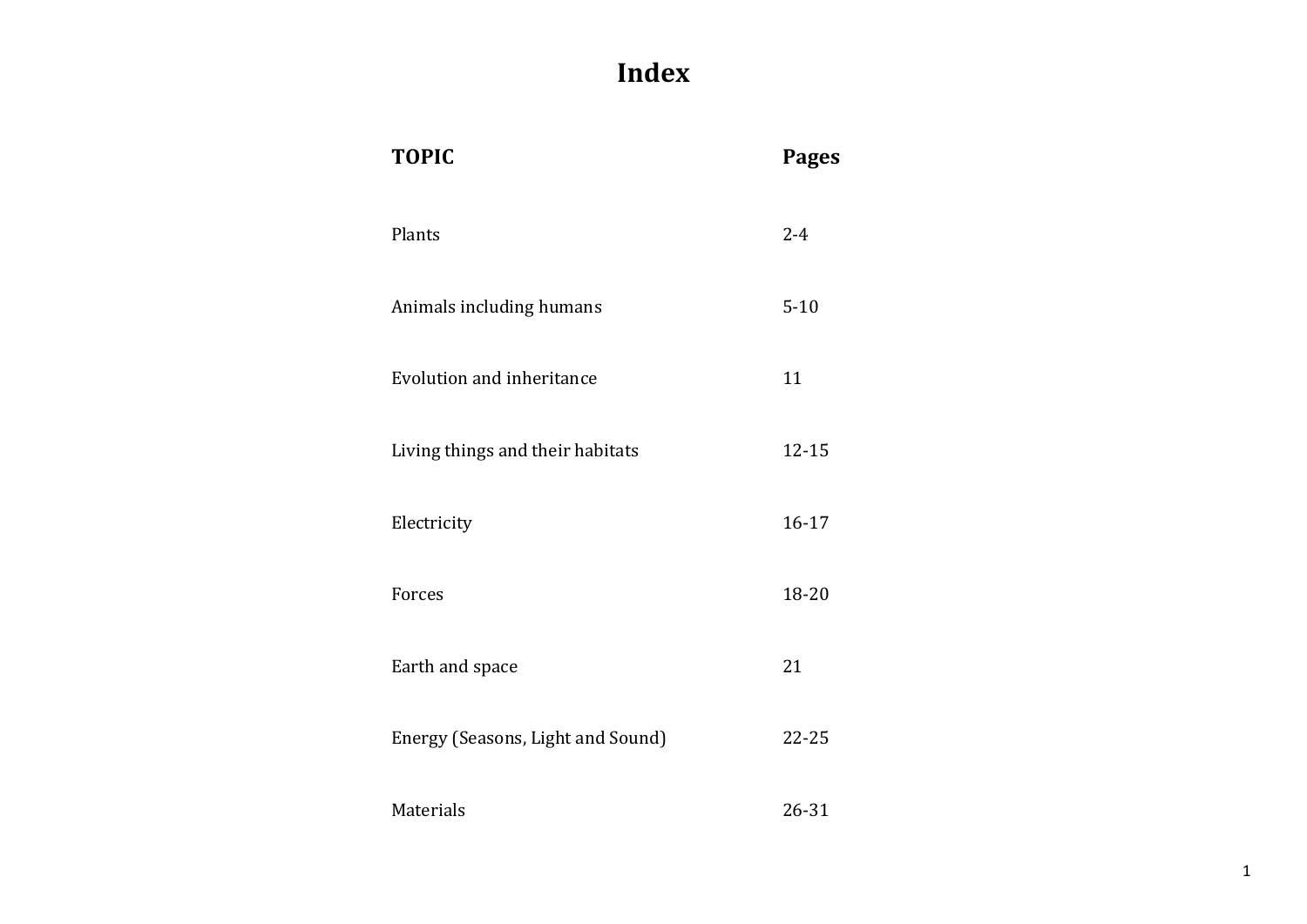#### **Year 1 – Plants**

| <b>National Curriculum Objectives</b>                                                                                                                                                                                                                                                       |                                                              | <b>Sticky Knowledge</b>                                                                                                                                                                                                                                                                                                   |                                                                               |                                                                                                                                                                                                          | Vocabulary                                                                                                                                                                                                                                  |  |  |
|---------------------------------------------------------------------------------------------------------------------------------------------------------------------------------------------------------------------------------------------------------------------------------------------|--------------------------------------------------------------|---------------------------------------------------------------------------------------------------------------------------------------------------------------------------------------------------------------------------------------------------------------------------------------------------------------------------|-------------------------------------------------------------------------------|----------------------------------------------------------------------------------------------------------------------------------------------------------------------------------------------------------|---------------------------------------------------------------------------------------------------------------------------------------------------------------------------------------------------------------------------------------------|--|--|
| Identify and name a variety of common wild and<br>$\bullet$<br>garden plants, including deciduous and evergreen<br>trees.                                                                                                                                                                   |                                                              | Plants grow from seeds/bulbs<br>Plants need light and water to grow and survive<br>$\bullet$<br>Plants are important                                                                                                                                                                                                      |                                                                               |                                                                                                                                                                                                          | Leaves, trunk, branch, root, seed, bulb, flower, stem, wild, garden, deciduous, evergreen                                                                                                                                                   |  |  |
| $\bullet$                                                                                                                                                                                                                                                                                   | Identify and describe the basic structure of a variety       | We can eat lots of plants<br>٠                                                                                                                                                                                                                                                                                            |                                                                               | Key Scientists                                                                                                                                                                                           | <b>Linked Texts</b>                                                                                                                                                                                                                         |  |  |
| of common flowering plants.<br>$\bullet$<br>leaves of trees.                                                                                                                                                                                                                                | Identify and name the roots, trunk, branches and             |                                                                                                                                                                                                                                                                                                                           |                                                                               | <b>Beatrix Potter</b><br>(Author & Botanist)                                                                                                                                                             | Tree: Seasons Come, Seasons Go<br>(Patricia Hegarty and Britta Teckentrup)<br>A Little Guide to Wild Flowers<br>(Charlotte Voake)<br>The Things That I LOVE about TREES<br>(Chris Butterworth)<br><b>Harry's Hazelnut</b><br>(Ruth Parsons) |  |  |
| <b>Prior Learning</b>                                                                                                                                                                                                                                                                       |                                                              |                                                                                                                                                                                                                                                                                                                           | Key Question(s):                                                              | <b>Future Learning</b>                                                                                                                                                                                   |                                                                                                                                                                                                                                             |  |  |
| In EYFS Children should:<br><b>Make observations of plants</b><br>$\bullet$<br>Know some names of plants, trees and flowers<br>$\bullet$<br>May be able to name and describe different plants,<br>$\bullet$<br>trees and flowers<br>Show some care for their world around them<br>$\bullet$ |                                                              | How do Plants grow?<br>$\bullet$<br>What do Plants need to grow?<br>Do all plants need water?<br>Are all plants green?<br>$\bullet$<br>Why do seeds look different?<br>$\bullet$<br>Can plants grow as big in the shade?<br>$\bullet$<br>What is the biggest/smallest/smelliest (etc)<br>tree/flower/plant on the planet? |                                                                               | In Year 2 Children will:<br>Observe and describe how seeds and bulbs grow into mature plants.<br>Find out and describe how plants need water, light and warmth to grow and stay<br>$\bullet$<br>healthy. |                                                                                                                                                                                                                                             |  |  |
|                                                                                                                                                                                                                                                                                             |                                                              |                                                                                                                                                                                                                                                                                                                           | <b>Teaching Ideas</b>                                                         |                                                                                                                                                                                                          |                                                                                                                                                                                                                                             |  |  |
| <b>Comparative tests</b>                                                                                                                                                                                                                                                                    | <b>Identify &amp; Classify</b>                               | Observation over time                                                                                                                                                                                                                                                                                                     | Pattern Seeking                                                               | Research                                                                                                                                                                                                 | <b>BIG Ouestion: Assessment Opportunity</b>                                                                                                                                                                                                 |  |  |
| Which type of compost grows<br>the tallest sunflower?<br>Which tree has the biggest                                                                                                                                                                                                         | How can we sort the leaves that<br>we collected on our walk? | How does a daffodil bulb change<br>over the year?<br>How does my sunflower change                                                                                                                                                                                                                                         | Do trees with bigger leaves lose<br>their leaves first in autumn?             | What are the most common<br>British plants and where can we<br>find them?                                                                                                                                | How many types of plant are there?                                                                                                                                                                                                          |  |  |
| leaves?                                                                                                                                                                                                                                                                                     |                                                              | each week?<br>How does the oak tree change<br>over the year?                                                                                                                                                                                                                                                              | Is there a pattern in where we<br>find moss growing in the school<br>grounds? | How did Beatrix Potter help our<br>understanding of mushrooms and<br>toadstools?                                                                                                                         |                                                                                                                                                                                                                                             |  |  |
|                                                                                                                                                                                                                                                                                             |                                                              |                                                                                                                                                                                                                                                                                                                           |                                                                               |                                                                                                                                                                                                          |                                                                                                                                                                                                                                             |  |  |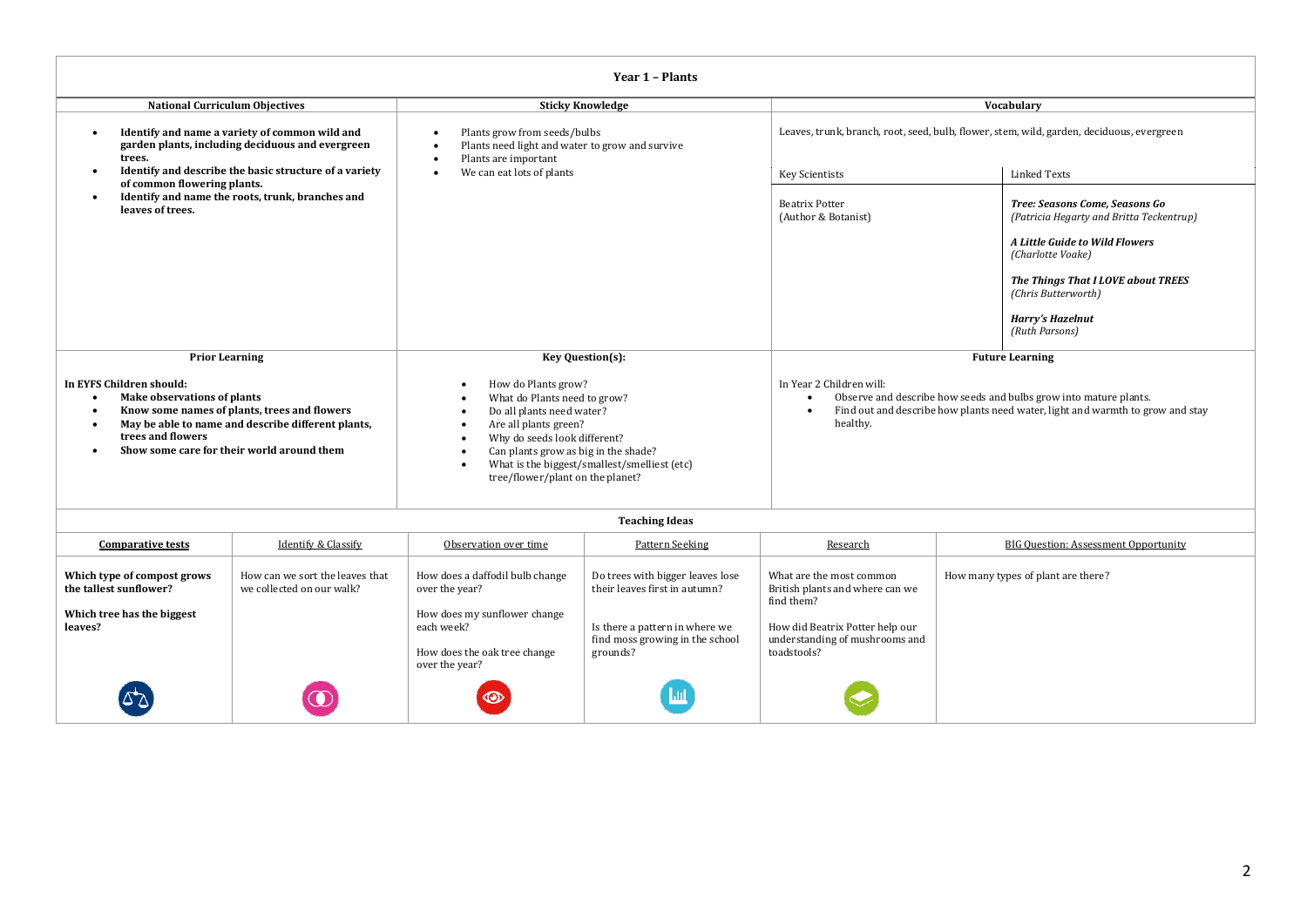| <b>Year 2 - Plants</b>                                                                                                                                                                                                                                                                                                   |                                                                                                                                                                                                                                                                                                                                                     |                                                                                                                                                                                                                |                                                                                                                                                                                                                                                                                    |  |  |  |
|--------------------------------------------------------------------------------------------------------------------------------------------------------------------------------------------------------------------------------------------------------------------------------------------------------------------------|-----------------------------------------------------------------------------------------------------------------------------------------------------------------------------------------------------------------------------------------------------------------------------------------------------------------------------------------------------|----------------------------------------------------------------------------------------------------------------------------------------------------------------------------------------------------------------|------------------------------------------------------------------------------------------------------------------------------------------------------------------------------------------------------------------------------------------------------------------------------------|--|--|--|
| <b>National Curriculum Objectives</b>                                                                                                                                                                                                                                                                                    | <b>Sticky Knowledge</b>                                                                                                                                                                                                                                                                                                                             |                                                                                                                                                                                                                | Vocabulary                                                                                                                                                                                                                                                                         |  |  |  |
| Observe and describe how seeds and bulbs grow into<br>mature plants.<br>Find out and describe how plants need water, light<br>and warmth to grow and stay healthy.                                                                                                                                                       | Plants grow from seeds/bulbs<br>$\bullet$<br>Plants need light, water and warmth to grow and survive<br>$\bullet$<br>Flowers make seeds to make more plants (reproduce)<br>$\bullet$<br>Plants are important<br>$\bullet$<br>We need plants to survive (to clean air, to eat)                                                                       | Leaves, trunk, branch, root, seed, bulb, flower, stem, wild, garden, deciduous, evergreen, observe,<br>grow, compare, record, temperature, predict, measure, diagram, germinate, warmth, sunlight.             |                                                                                                                                                                                                                                                                                    |  |  |  |
|                                                                                                                                                                                                                                                                                                                          | $\bullet$<br>We can eat different parts of the plants (leaves, stems, roots,<br>$\bullet$                                                                                                                                                                                                                                                           | <b>Key Scientists</b>                                                                                                                                                                                          | <b>Linked Texts</b>                                                                                                                                                                                                                                                                |  |  |  |
|                                                                                                                                                                                                                                                                                                                          | seeds, fruit)                                                                                                                                                                                                                                                                                                                                       |                                                                                                                                                                                                                | <b>The Tin Forest</b><br>(Helen Ward)<br><b>Jack and the Beanstalk</b><br>(Richard Walker)<br><b>Ten Seeds</b><br>(Ruth Brown)<br>A Seed Is Sleepy<br>(Dianna Aston)                                                                                                               |  |  |  |
| <b>Prior Learning</b>                                                                                                                                                                                                                                                                                                    | Key Question(s):                                                                                                                                                                                                                                                                                                                                    |                                                                                                                                                                                                                | <b>Future Learning</b>                                                                                                                                                                                                                                                             |  |  |  |
| In Year 1 Children should:<br>Identify and name a variety of common wild and<br>$\bullet$<br>garden plants, including deciduous and evergreen<br>trees.<br>Identify and describe the basic structure of a variety<br>of common flowering plants.<br>Identify and name the roots, trunk, branches and<br>leaves of trees. | Do cress produce seeds, how could we find out?<br>٠<br>Do all plants produce flowers and seeds?<br>$\bullet$<br>What is different between freshly cut and planted flowers?<br>$\bullet$<br>Do plants flower all year round?<br>$\bullet$<br>What are flowers for?<br>$\bullet$<br>What happens to a plant after it has produced seeds?<br>$\bullet$ | In Year 3 Children will:<br>stem/trunk/leaves and flowers<br>formation and seed dispersal<br>soil, room to grow) and how they vary between plants<br>Know the way in which water is transported between plants | Identify and describe the functions of different parts of the flowering plant: roots,<br>Explore the part flowers play in a flowering plant's life cycle, including pollination, seed<br>Explain the requirements of plants for life and growth (air, light, water, nutrients from |  |  |  |

| <b>Comparative tests</b>                          | <b>Identify &amp; Classify</b>                                      | Observation over time                               | Pattern Seeking                             | Research                                                | <b>BIG Question - Assessment Opportunity</b> |
|---------------------------------------------------|---------------------------------------------------------------------|-----------------------------------------------------|---------------------------------------------|---------------------------------------------------------|----------------------------------------------|
| Do cress seeds grow quicker<br>inside or outside? | How can we identify the trees that<br>we observed on our tree hunt? | What happens to my bean after I<br>have planted it? | Do bigger seeds grow into bigger<br>plants? | How does a cactus survive in a<br>desert with no water? | What should I do to grow a healthy plant?    |
| $\Delta\Delta$                                    |                                                                     | $\circledcirc$                                      | ы                                           |                                                         |                                              |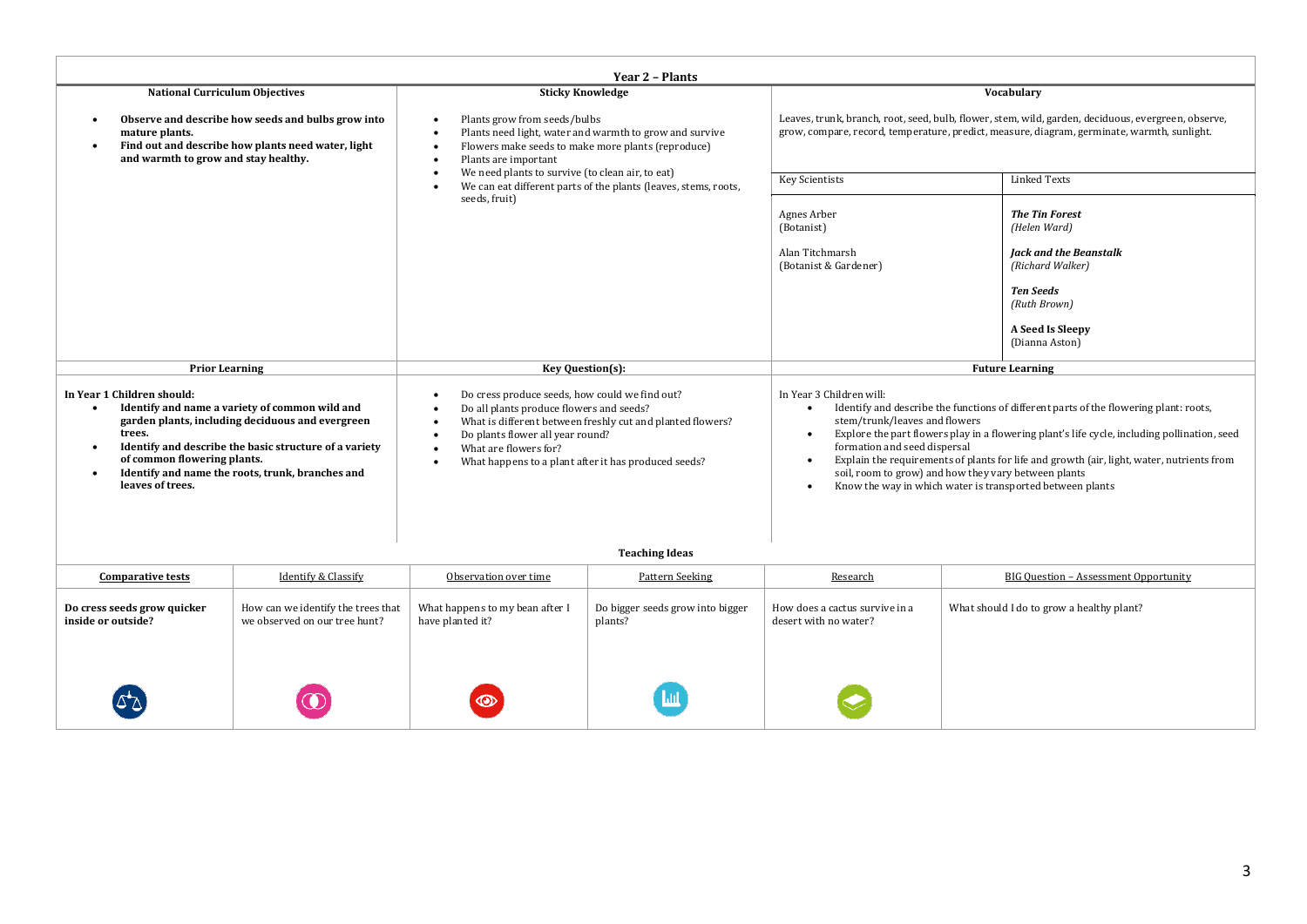| Year 3 - Plants                                                                                                                                                                                                                                             |                                                                                                                                                                                                                                                                                                                                                                                                                                                                                                                                                                                                                                  |                                                                                                                                              |                                                                                                                                                                                                                                                                                 |  |  |
|-------------------------------------------------------------------------------------------------------------------------------------------------------------------------------------------------------------------------------------------------------------|----------------------------------------------------------------------------------------------------------------------------------------------------------------------------------------------------------------------------------------------------------------------------------------------------------------------------------------------------------------------------------------------------------------------------------------------------------------------------------------------------------------------------------------------------------------------------------------------------------------------------------|----------------------------------------------------------------------------------------------------------------------------------------------|---------------------------------------------------------------------------------------------------------------------------------------------------------------------------------------------------------------------------------------------------------------------------------|--|--|
| <b>National Curriculum Objectives</b>                                                                                                                                                                                                                       | <b>Sticky Knowledge</b>                                                                                                                                                                                                                                                                                                                                                                                                                                                                                                                                                                                                          | Vocabulary                                                                                                                                   |                                                                                                                                                                                                                                                                                 |  |  |
| Identify and describe the functions of different parts<br>$\bullet$<br>of the flowering plant: roots, stem/trunk/leaves and<br>flowers<br>Explore the part flowers play in a flowering plants life<br>cycle, including pollination, seed formation and seed | Plants are producers, they make their own food.<br>Their leaves absorb sunlight and carbon dioxide<br>Plants have roots, which provide support and draw water from<br>the soil<br>Flowering plants have specific adaptations which help it to carry                                                                                                                                                                                                                                                                                                                                                                              | flower, energy, growth, seedling, carbon dioxide, oxygen, sugar, material, photosynthesis,<br>chlorophyll                                    | Air, light, water, nutrients, soil, support, anchor, reproduction, pollination, dispersal, transportation,                                                                                                                                                                      |  |  |
| dispersal<br>Explain the requirements of plants for life and<br>$\bullet$                                                                                                                                                                                   | out pollination, fertilisation and seed production                                                                                                                                                                                                                                                                                                                                                                                                                                                                                                                                                                               | <b>Key Scientists</b>                                                                                                                        | <b>Linked Texts</b>                                                                                                                                                                                                                                                             |  |  |
| growth (air, light, water, nutrients from soil, room to<br>grow) and how they vary between plants<br>Know the way in which water is transported between                                                                                                     | Seed dispersal improves a plants chances of successful<br>reproduction<br>Seeds/bulbs require the right conditions to germinate and grow.<br>Seeds contain enough food for the plant's initial growth                                                                                                                                                                                                                                                                                                                                                                                                                            | Jan Ingenhousz<br>(Photosynthesis)                                                                                                           | <b>The Hidden Forest</b><br>(Jeannie Baker)                                                                                                                                                                                                                                     |  |  |
| plants                                                                                                                                                                                                                                                      | <b>Joseph Banks</b><br>(Botanist)                                                                                                                                                                                                                                                                                                                                                                                                                                                                                                                                                                                                |                                                                                                                                              | <b>George and Flora's Secret Garden</b><br>(Jo Elworthy)                                                                                                                                                                                                                        |  |  |
| <b>Prior Learning</b>                                                                                                                                                                                                                                       | Key Question(s):                                                                                                                                                                                                                                                                                                                                                                                                                                                                                                                                                                                                                 | <b>Future Learning</b>                                                                                                                       |                                                                                                                                                                                                                                                                                 |  |  |
| In Year 2 Children should:<br>Observe and describe how seeds and bulbs grow into<br>$\bullet$<br>mature plants.<br>Find out and describe how plants need water, light<br>$\bullet$<br>and warmth to grow and stay healthy.                                  | How do plants reproduce?<br>Do all flowers look the same?<br>How do insects know which flowers to pollinate?<br>Why do flowers smell?<br>What do seeds do?<br>Can a plant live without its leaves?<br>Do grass/trees make flowers?<br>What conditions are perfect for a seed to grow?<br>Where do weeds come from?<br>How does the space between seeds affect how well they grow?<br>Does seed size match plant size?<br>Do plants take in water through their roots?<br>How does water move through the plant?<br>How do plants make their food?<br>How does light affect plant growth?<br>How does a plant get carbon dioxide? | In Year 6 Children will:<br>about living things<br>vary and are not identical to their parents<br>and that adaptation can lead to evolution. | Recognise that living things have changed over time and that fossils provide information<br>Recognise that living things produce offspring of the same kind, but normally offspring<br>Identify how animals and plants are adapted to suit their environment in different ways, |  |  |
| <b>Teaching Ideas</b>                                                                                                                                                                                                                                       |                                                                                                                                                                                                                                                                                                                                                                                                                                                                                                                                                                                                                                  |                                                                                                                                              |                                                                                                                                                                                                                                                                                 |  |  |

| <b>Comparative tests</b>                                                                                              | <b>Identify &amp; Classify</b>                      | Observation over time                                                                                      | <b>Pattern Seeking</b>                                | Research                                                | <b>BIG Question - Assessment Opportunity</b> |
|-----------------------------------------------------------------------------------------------------------------------|-----------------------------------------------------|------------------------------------------------------------------------------------------------------------|-------------------------------------------------------|---------------------------------------------------------|----------------------------------------------|
| How does the length of the<br>carnation stem affect how long<br>it takes for the food colouring<br>to dye the petals? | How many ways can you group<br>our seed collection? | What happens to celery when it is<br>left in a glass of coloured water?<br>How do flowers in a vase change | What colour flowers do<br>pollinating insects prefer? | What are all the different ways<br>that seeds disperse? | Why do plants have flowers?                  |
| Which conditions help seeds<br>germinate faster?                                                                      |                                                     | over time?                                                                                                 |                                                       |                                                         |                                              |
| لا*کا                                                                                                                 |                                                     | $\circ$                                                                                                    |                                                       |                                                         |                                              |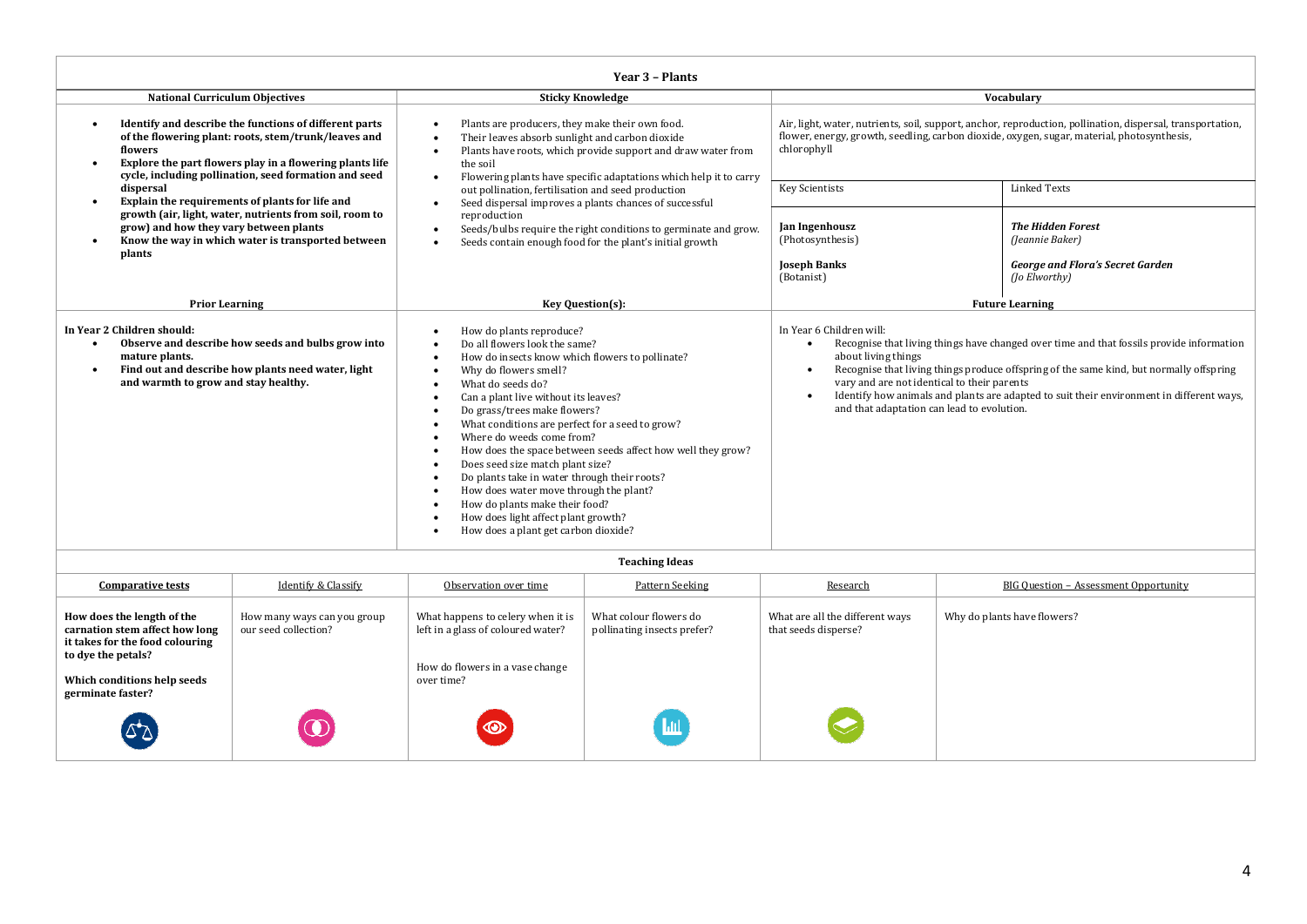| Year 1 - Animals, including Humans                                                                                                                                                                                                                                                                                                                                                                                                                                            |                                                                                                                                                                                                                                                                                                                                                                                                                                   |                                                                |                                                                                                                                                                                                                                                                   |                                                                                                                                       |  |  |
|-------------------------------------------------------------------------------------------------------------------------------------------------------------------------------------------------------------------------------------------------------------------------------------------------------------------------------------------------------------------------------------------------------------------------------------------------------------------------------|-----------------------------------------------------------------------------------------------------------------------------------------------------------------------------------------------------------------------------------------------------------------------------------------------------------------------------------------------------------------------------------------------------------------------------------|----------------------------------------------------------------|-------------------------------------------------------------------------------------------------------------------------------------------------------------------------------------------------------------------------------------------------------------------|---------------------------------------------------------------------------------------------------------------------------------------|--|--|
| <b>National Curriculum Objectives</b>                                                                                                                                                                                                                                                                                                                                                                                                                                         |                                                                                                                                                                                                                                                                                                                                                                                                                                   | <b>Sticky Knowledge</b>                                        |                                                                                                                                                                                                                                                                   | Vocabulary                                                                                                                            |  |  |
| Identify and name a variety of common animals<br>including fish, amphibians, reptiles, birds and<br>mammals. 7<br>Identify and name a variety of common animals that<br>٠                                                                                                                                                                                                                                                                                                     | There are many different animals with different characteristics.<br>Animals have senses to help individuals survive. When animals<br>sense things they are able to respond.<br>Animals need food to survive.                                                                                                                                                                                                                      |                                                                | Amphibians, birds, fish, mammals, reptiles, carnivores, herbivore, omnivore, sight, hearing, touch,<br>taste, smell, head, neck, ear, mouth, shoulder, hand, fingers, leg, foot, thumb, eye, nose, knee, toes,<br>teeth, elbow                                    |                                                                                                                                       |  |  |
| are carnivores, herbivores and omnivores                                                                                                                                                                                                                                                                                                                                                                                                                                      |                                                                                                                                                                                                                                                                                                                                                                                                                                   | Animals need a variety of food to help them grow, repair their | <b>Key Scientists</b>                                                                                                                                                                                                                                             | <b>Linked Texts</b>                                                                                                                   |  |  |
|                                                                                                                                                                                                                                                                                                                                                                                                                                                                               | bodies, be active and stay healthy.                                                                                                                                                                                                                                                                                                                                                                                               |                                                                | Chris Packham<br>(Animal Conservationist)                                                                                                                                                                                                                         | <b>One Year with Kipper</b><br>(Mick Inkpen)<br><b>Snail Trail</b><br>(Ruth Brown)<br>Superworm<br>(Julia Donaldson & Axel Scheffler) |  |  |
| <b>Prior Learning</b>                                                                                                                                                                                                                                                                                                                                                                                                                                                         | Key Question(s):                                                                                                                                                                                                                                                                                                                                                                                                                  |                                                                | <b>Future Learning</b>                                                                                                                                                                                                                                            |                                                                                                                                       |  |  |
| In Early Years children should: a<br>be able to identify different parts of their body.<br>$\bullet$<br>Have some understanding of healthy food and the<br>$\bullet$<br>need for variety in their diets. 2<br>Be able to show care and concern for living things. $\Box$<br>$\bullet$<br>Know the effects exercise has on their bodies.<br>$\bullet$<br>Have some understanding of growth and change. $\Box$<br>Can talk about things they have observed including<br>animals | In Year 2 children will: [2]<br>What do animals eat?<br>Do all animals eat the same food?<br>$\bullet$<br>Know the basic stages in a life cycle for animals, including humans. 2<br>Which of our senses is the most accurate at identifying food?<br>Do all animals hunt?<br>$\bullet$<br>$\bullet$<br>food and air). $\mathbb{Z}$<br>Why are animals different colours and patterns?<br>$\bullet$<br>types of food, and hygiene. |                                                                | Know that animals, including humans, have offspring which grow into adults 2<br>Find out and describe the basic needs of animals, including humans, for survival (water,<br>Describe the importance for humans of exercise, eating the right amounts of different |                                                                                                                                       |  |  |
|                                                                                                                                                                                                                                                                                                                                                                                                                                                                               |                                                                                                                                                                                                                                                                                                                                                                                                                                   | <b>Teaching Ideas</b>                                          |                                                                                                                                                                                                                                                                   |                                                                                                                                       |  |  |
| <b>Identify &amp; Classify</b><br><b>Comparative tests</b>                                                                                                                                                                                                                                                                                                                                                                                                                    | Observation over time                                                                                                                                                                                                                                                                                                                                                                                                             | Pattern Seeking                                                | Research                                                                                                                                                                                                                                                          | <b>BIG Question - Assessment Opportunity</b>                                                                                          |  |  |
| Is our sense of smell better<br>How can we organise all the zoo<br>animals?<br>when we cannot see?                                                                                                                                                                                                                                                                                                                                                                            | How does my height change over<br>the year?                                                                                                                                                                                                                                                                                                                                                                                       | Do you get better at smelling as<br>you get older?             | Do all animals have the same<br>senses as humans?                                                                                                                                                                                                                 | What are animals like?                                                                                                                |  |  |
| What are the names for all the<br>parts of our bodies?                                                                                                                                                                                                                                                                                                                                                                                                                        |                                                                                                                                                                                                                                                                                                                                                                                                                                   |                                                                |                                                                                                                                                                                                                                                                   |                                                                                                                                       |  |  |
|                                                                                                                                                                                                                                                                                                                                                                                                                                                                               |                                                                                                                                                                                                                                                                                                                                                                                                                                   |                                                                |                                                                                                                                                                                                                                                                   |                                                                                                                                       |  |  |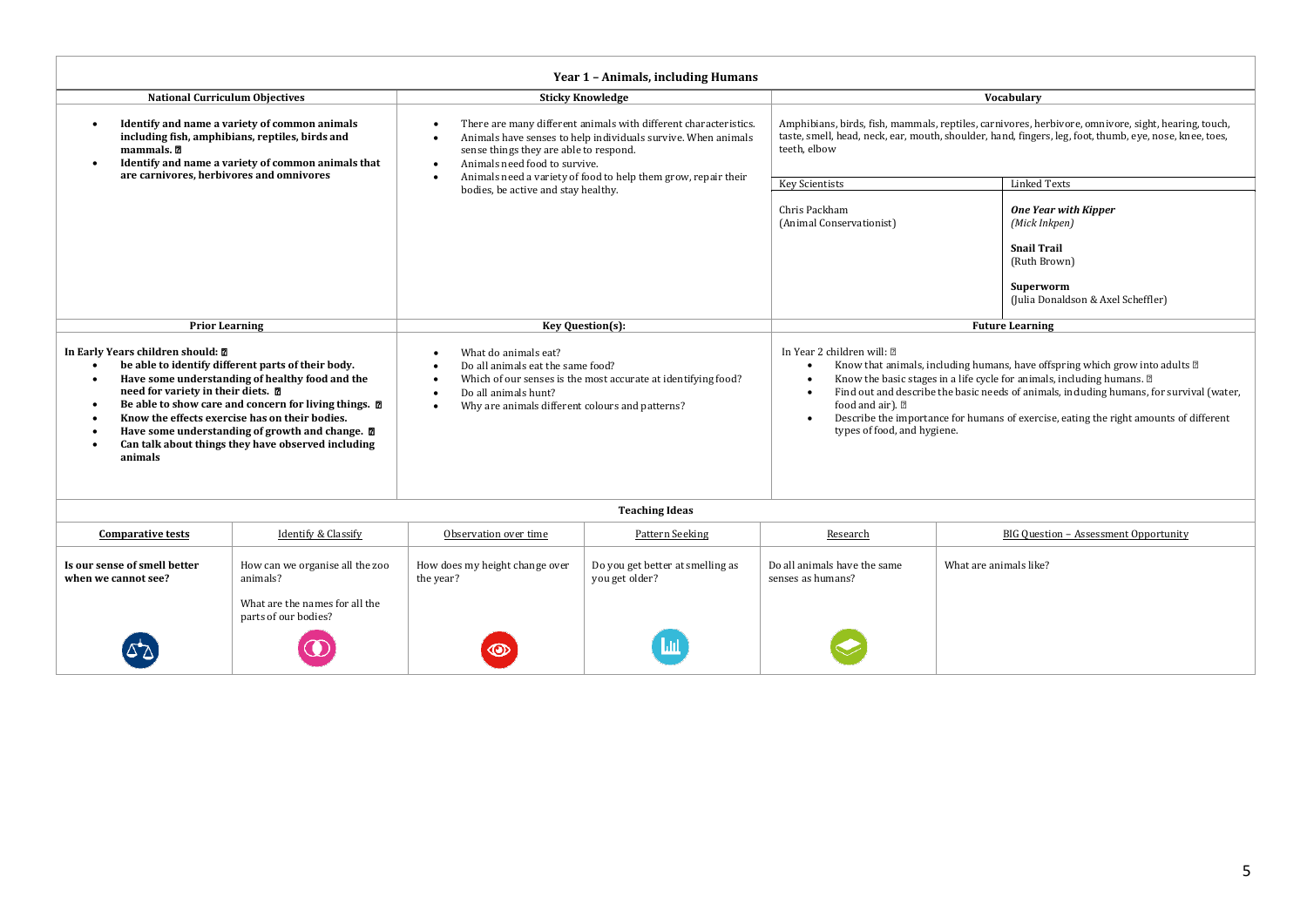| Year 2 - Animals, including Humans                                                                                                                                                                                                                                                                                                                                                                                                                                                                           |                                                                                                                                                                  |                                                                                                                                                                                                                                                                                                                                                                                                                                                                                                                                      |                                                                                                                         |                                                                                                                           |                                                                                                                                                                         |  |  |
|--------------------------------------------------------------------------------------------------------------------------------------------------------------------------------------------------------------------------------------------------------------------------------------------------------------------------------------------------------------------------------------------------------------------------------------------------------------------------------------------------------------|------------------------------------------------------------------------------------------------------------------------------------------------------------------|--------------------------------------------------------------------------------------------------------------------------------------------------------------------------------------------------------------------------------------------------------------------------------------------------------------------------------------------------------------------------------------------------------------------------------------------------------------------------------------------------------------------------------------|-------------------------------------------------------------------------------------------------------------------------|---------------------------------------------------------------------------------------------------------------------------|-------------------------------------------------------------------------------------------------------------------------------------------------------------------------|--|--|
| <b>National Curriculum Objectives</b>                                                                                                                                                                                                                                                                                                                                                                                                                                                                        |                                                                                                                                                                  |                                                                                                                                                                                                                                                                                                                                                                                                                                                                                                                                      | <b>Sticky Knowledge</b>                                                                                                 |                                                                                                                           | Vocabularv                                                                                                                                                              |  |  |
| Know that animals, including humans, have offspring<br>$\bullet$<br>which grow into adults <b>a</b><br>Know the basic stages in a life cycle for animals,<br>$\bullet$<br>including humans.                                                                                                                                                                                                                                                                                                                  |                                                                                                                                                                  | Animals move in order to survive.<br>Different animals move in different ways to help them survive.<br>Exercise keeps animal's bodies in good condition and increases<br>survival chances.                                                                                                                                                                                                                                                                                                                                           |                                                                                                                         |                                                                                                                           | Living, dead, never alive, habitats, micro-habitats, food, food chain, leaf litter, shelter, seashore,<br>woodland, ocean, rainforest, conditions, desert, damp, shade, |  |  |
| $\bullet$                                                                                                                                                                                                                                                                                                                                                                                                                                                                                                    | Find out and describe the basic needs of animals.                                                                                                                | All animals eventually die.                                                                                                                                                                                                                                                                                                                                                                                                                                                                                                          |                                                                                                                         | <b>Key Scientists</b>                                                                                                     | <b>Linked Texts</b>                                                                                                                                                     |  |  |
| $\bullet$<br>and hygiene.                                                                                                                                                                                                                                                                                                                                                                                                                                                                                    | including humans, for survival (water, food and air).<br>Describe the importance for humans of exercise,<br>eating the right amounts of different types of food, | $\epsilon$                                                                                                                                                                                                                                                                                                                                                                                                                                                                                                                           | Animals reproduce new animals when they reach maturity.<br>Animals grow until maturity and then do not grow any larger. | Steve Irwin<br>(Crocodile Hunter)<br><b>Robert Winston</b><br>(Human Scientist)<br><b>Ioe Wicks</b><br>(Personal Trainer) | <b>The Gruffalo</b><br>(Julia Donaldson)<br>Meerkat Mail<br>(Emily Gravett)<br><b>Tadpole's Promise</b><br>(Jeanne Willis and Tony Ross)                                |  |  |
|                                                                                                                                                                                                                                                                                                                                                                                                                                                                                                              |                                                                                                                                                                  |                                                                                                                                                                                                                                                                                                                                                                                                                                                                                                                                      |                                                                                                                         |                                                                                                                           | <b>Future Learning</b>                                                                                                                                                  |  |  |
| <b>Prior Learning</b><br>Key Question(s):<br>In Year 1 children should: M<br>How long do should my pets live for?<br>Do all animals grow and live the same way?<br>Identify and name a variety of common animals<br>including fish, amphibians, reptiles, birds and<br>Do bigger animals live longer?<br>mammals.<br>Why are we all different heights?<br>Identify and name a variety of common animals that<br>How and why do we grow and change?<br>$\bullet$<br>are carnivores, herbivores and omnivores. |                                                                                                                                                                  | In Year 3 children will: 2<br>Identify that animals, including humans, need the right types and amount of nutrition,<br>$\bullet$<br>and they cannot make their own food; they get their nutrition from what they eat. 2<br>Know how nutrients, water and oxygen are transported within animals and humans.<br>$\bullet$<br>Know about the importance of a nutritious, balanced diet. 2<br>$\bullet$<br>Identify that humans and some other animals have skeletons and muscles for<br>$\bullet$<br>support, protection and movement: |                                                                                                                         |                                                                                                                           |                                                                                                                                                                         |  |  |
|                                                                                                                                                                                                                                                                                                                                                                                                                                                                                                              |                                                                                                                                                                  |                                                                                                                                                                                                                                                                                                                                                                                                                                                                                                                                      | <b>Teaching Ideas</b>                                                                                                   |                                                                                                                           |                                                                                                                                                                         |  |  |
| <b>Comparative tests</b>                                                                                                                                                                                                                                                                                                                                                                                                                                                                                     | Identify & Classify                                                                                                                                              | Observation over time                                                                                                                                                                                                                                                                                                                                                                                                                                                                                                                | Pattern Seeking                                                                                                         | Research                                                                                                                  | BIG Question - Assessment Opportunity                                                                                                                                   |  |  |
| Do amphibians have more in<br>common with reptiles or fish?                                                                                                                                                                                                                                                                                                                                                                                                                                                  | Which offspring belongs to which<br>animal?                                                                                                                      | How does a tadpole change over<br>time?                                                                                                                                                                                                                                                                                                                                                                                                                                                                                              | Which age group of children wash<br>their hands the most in a day?                                                      | What food do you need in a<br>healthy diet and why?                                                                       | Do living things change or stay the same?                                                                                                                               |  |  |
| Do bananas make us run faster?                                                                                                                                                                                                                                                                                                                                                                                                                                                                               | How would you group things to<br>show which are living, dead, or<br>have never been alive?                                                                       | How much food and drink do I<br>have over a week?                                                                                                                                                                                                                                                                                                                                                                                                                                                                                    |                                                                                                                         | What do you need to do to look<br>after a pet dog/cat/lizard and<br>keep it healthy?                                      |                                                                                                                                                                         |  |  |

Hill

 $\bullet$ 

 $\Delta \Delta$ 

 $\bigcirc$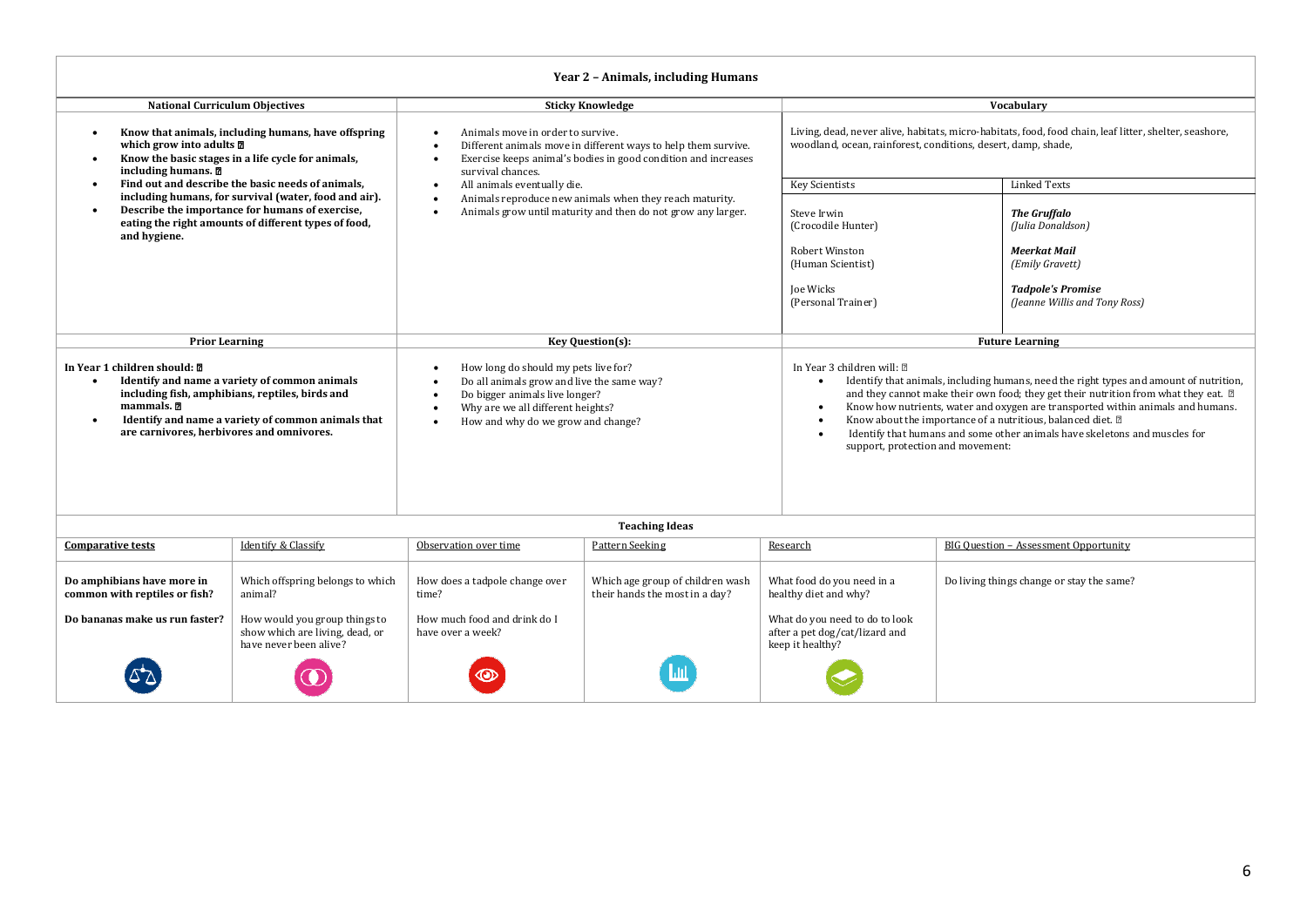| Year 3 - Animals, including Humans                                                                                                                                                                                                                                                                                                                                                                                                                                                           |                                                                                                                                                                                                                                                                                                                              |                                                                                                                                                                                                                             |                                                                                                                                                                                                                                                              |  |  |
|----------------------------------------------------------------------------------------------------------------------------------------------------------------------------------------------------------------------------------------------------------------------------------------------------------------------------------------------------------------------------------------------------------------------------------------------------------------------------------------------|------------------------------------------------------------------------------------------------------------------------------------------------------------------------------------------------------------------------------------------------------------------------------------------------------------------------------|-----------------------------------------------------------------------------------------------------------------------------------------------------------------------------------------------------------------------------|--------------------------------------------------------------------------------------------------------------------------------------------------------------------------------------------------------------------------------------------------------------|--|--|
| <b>National Curriculum Objectives</b>                                                                                                                                                                                                                                                                                                                                                                                                                                                        | <b>Sticky Knowledge</b>                                                                                                                                                                                                                                                                                                      |                                                                                                                                                                                                                             | Vocabulary                                                                                                                                                                                                                                                   |  |  |
| Identify that animals, including humans, need the<br>$\bullet$<br>right types and amount of nutrition, and they cannot<br>make their own food; they get their nutrition from<br>what they eat. <b>n</b><br>Know how nutrients, water and oxygen are<br>$\bullet$                                                                                                                                                                                                                             | Different animals are adapted to eat different foods.<br>Many animals have skeletons to support their bodies and protect<br>vital organs.<br>Muscles are connected to bones and move them when they<br>contract.                                                                                                             | Nutrients, nutrition, carbohydrates, protein, fats, vitamins, minerals, water, fibre, skeleton, bones,<br>joints, endoskeleton, exoskeleton, hydrostatic skeleton, vertebrates, invertebrates, muscles,<br>contract, relax, |                                                                                                                                                                                                                                                              |  |  |
| transported within animals and humans.                                                                                                                                                                                                                                                                                                                                                                                                                                                       | Movable joints connect bones.                                                                                                                                                                                                                                                                                                | <b>Key Scientists</b>                                                                                                                                                                                                       | <b>Linked Texts</b>                                                                                                                                                                                                                                          |  |  |
| diet. D<br>Identify that humans and some other animals have<br>$\bullet$<br>skeletons and muscles for support, protection and                                                                                                                                                                                                                                                                                                                                                                | Know about the importance of a nutritious, balanced<br>$\bullet$                                                                                                                                                                                                                                                             | <b>Adelle Davis</b><br>(20th Century Nutritionist)                                                                                                                                                                          | <b>The Story of Frog Belly Rat Bone</b><br>(Timothy Basil Ering)                                                                                                                                                                                             |  |  |
| movement:                                                                                                                                                                                                                                                                                                                                                                                                                                                                                    |                                                                                                                                                                                                                                                                                                                              | <b>Marie Curie</b><br>(Radiation / X-Rays)                                                                                                                                                                                  | <b>Funnybones</b><br>(Janet and Allan Ahlberg)                                                                                                                                                                                                               |  |  |
|                                                                                                                                                                                                                                                                                                                                                                                                                                                                                              |                                                                                                                                                                                                                                                                                                                              |                                                                                                                                                                                                                             | I Will Never Not Ever Eat a Tomato<br>(Lauren Child)                                                                                                                                                                                                         |  |  |
|                                                                                                                                                                                                                                                                                                                                                                                                                                                                                              |                                                                                                                                                                                                                                                                                                                              |                                                                                                                                                                                                                             | <b>Goldilocks and the Three Bears</b><br>(Samantha Berger)                                                                                                                                                                                                   |  |  |
| <b>Prior Learning</b>                                                                                                                                                                                                                                                                                                                                                                                                                                                                        | Key Question(s):                                                                                                                                                                                                                                                                                                             |                                                                                                                                                                                                                             | <b>Future Learning</b>                                                                                                                                                                                                                                       |  |  |
| In Year 2 children should: 7<br>Know that animals, including humans, have offspring<br>$\bullet$<br>which grow into adults $\Box$<br>Know the basic stages in a life cycle for animals,<br>$\bullet$<br>including humans.<br>Find out and describe the basic needs of animals,<br>$\bullet$<br>including humans, for survival (water, food and air).<br>Describe the importance for humans of exercise,<br>$\bullet$<br>eating the right amounts of different types of food,<br>and hygiene. | Why do we need a skeleton?<br>What types of skeleton are there?<br>Are all skeletons the same?<br>Can something survive without a skeleton?<br>What happens if we break a bone?<br>How do we move?<br>Are bones that are bigger, stronger?<br>Why do we need joints?<br>Why do muscles get tired?<br>Can we 'break' muscles? | In Year 4 children will: [2]<br>$\bullet$<br>prey                                                                                                                                                                           | Describe the simple functions of the basic parts of the digestive system in humans.<br>Identify the different types of teeth in humans and their simple functions.<br>Construct and interpret a variety of food chains, identifying producers, predators and |  |  |

| <b>Comparative tests</b>                                                                                   | Identify & Classify                                   | Observation over time                                            | Pattern Seeking                                          | Research                                                                                      | <b>BIG Question - Assessment Opportunity</b>                                      |
|------------------------------------------------------------------------------------------------------------|-------------------------------------------------------|------------------------------------------------------------------|----------------------------------------------------------|-----------------------------------------------------------------------------------------------|-----------------------------------------------------------------------------------|
| How does the angle that your<br>elbow/knee is bent affect the<br>circumference of your upper<br>arm/thigh? | How do the skeletons of different<br>animals compare? | How does our skeleton change<br>over time? (from birth to death) | Do male humans have larger<br>skulls that female humans? | Why do different types of<br>vitamins keep us healthy and<br>which foods can we find them in? | Why do animals have skeletons?<br>What is a healthy diet and why is it important? |
| How does the skull<br>circumference of a girl compare<br>with that of a boy?                               |                                                       |                                                                  |                                                          |                                                                                               |                                                                                   |
| (۵۵                                                                                                        |                                                       | 0                                                                |                                                          |                                                                                               |                                                                                   |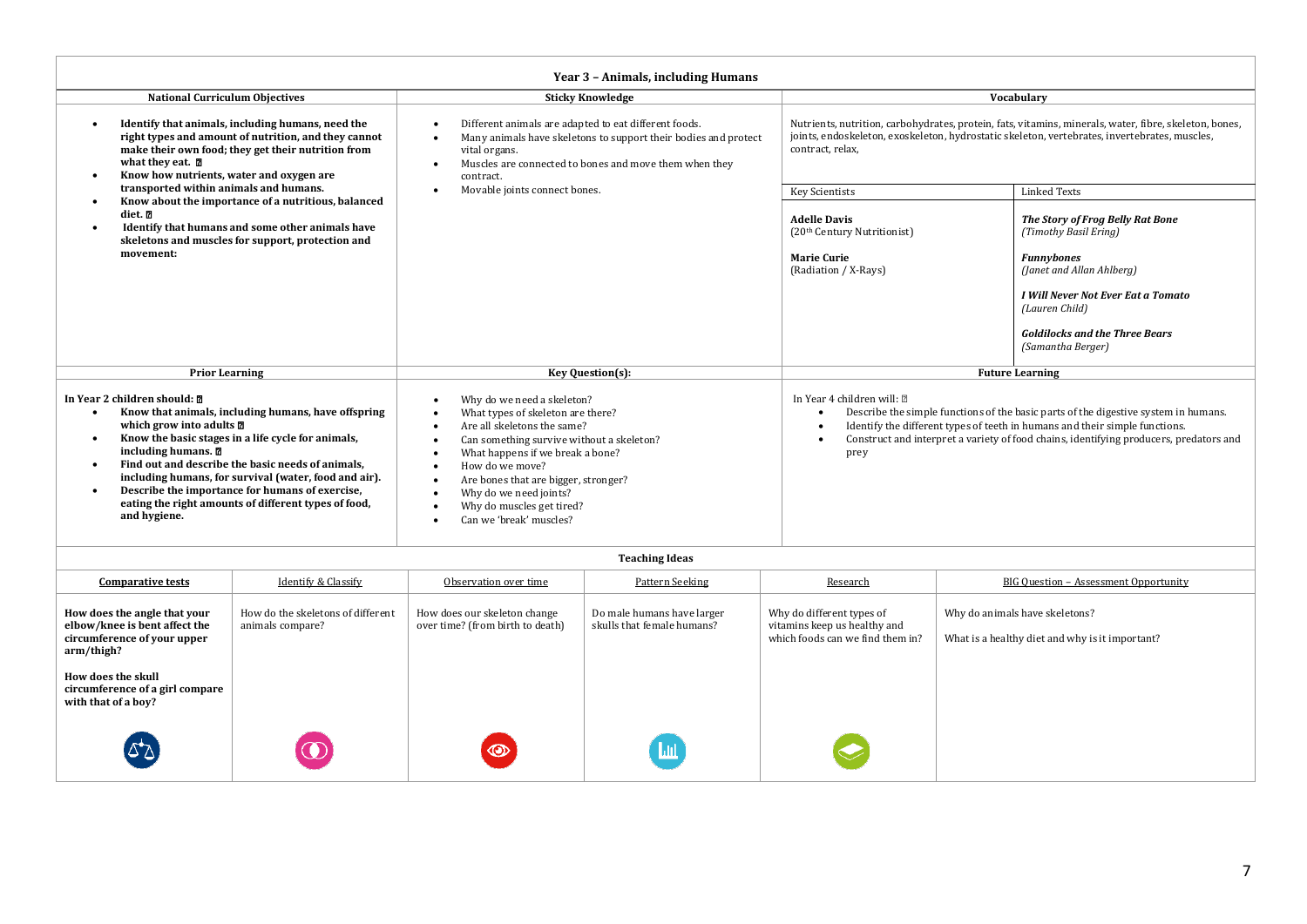| Year 4 - Animals, including Humans                                                                                                                                                                                                                                                                                                                                                                                                                                                                                                                          |                                                                                                                                                                                                                                                                                                                                                         |                                                                                                                                                                                                                                                                                                                             |                                                                                              |  |  |
|-------------------------------------------------------------------------------------------------------------------------------------------------------------------------------------------------------------------------------------------------------------------------------------------------------------------------------------------------------------------------------------------------------------------------------------------------------------------------------------------------------------------------------------------------------------|---------------------------------------------------------------------------------------------------------------------------------------------------------------------------------------------------------------------------------------------------------------------------------------------------------------------------------------------------------|-----------------------------------------------------------------------------------------------------------------------------------------------------------------------------------------------------------------------------------------------------------------------------------------------------------------------------|----------------------------------------------------------------------------------------------|--|--|
| <b>National Curriculum Objectives</b>                                                                                                                                                                                                                                                                                                                                                                                                                                                                                                                       | <b>Sticky Knowledge</b>                                                                                                                                                                                                                                                                                                                                 | Vocabulary                                                                                                                                                                                                                                                                                                                  |                                                                                              |  |  |
| Animals have teeth to help them eat.<br>Describe the simple functions of the basic parts of the<br>$\bullet$<br>digestive system in humans.<br>Different types of teeth do different jobs.<br>Identify the different types of teeth in humans and<br>Food is broken down by the teeth and further in the stomach and<br>$\bullet$<br>their simple functions.<br>intestines where nutrients go into the blood.                                                                                                                                               |                                                                                                                                                                                                                                                                                                                                                         | Herbivore, Carnivore, Digestive system, tongue, mouth, teeth, oesophagus, stomach, gall bladder,<br>small intestine, pancreas, large intestine, liver, tooth, canine, incisor, molar, premolar, producer,<br>consumer.                                                                                                      |                                                                                              |  |  |
| Construct and interpret a variety of food chains,<br>$\bullet$<br>identifying producers, predators and prey                                                                                                                                                                                                                                                                                                                                                                                                                                                 | The blood takes nutrients around the body.<br>Nutrients produced by plants move to primary consumers then to                                                                                                                                                                                                                                            | Key Scientists                                                                                                                                                                                                                                                                                                              | <b>Linked Texts</b>                                                                          |  |  |
|                                                                                                                                                                                                                                                                                                                                                                                                                                                                                                                                                             | secondary consumers through food chains.                                                                                                                                                                                                                                                                                                                | <b>Ivan Pavlov</b><br>(Digestive System Mechanisms)<br><b>Joseph Lister</b>                                                                                                                                                                                                                                                 | <b>Human Body Odyssey</b><br>(Werner Holzwarth)<br><b>Crocodiles Don't Brush Their Teeth</b> |  |  |
|                                                                                                                                                                                                                                                                                                                                                                                                                                                                                                                                                             |                                                                                                                                                                                                                                                                                                                                                         | (Discovered Antiseptics)                                                                                                                                                                                                                                                                                                    | (Colin Fancy)                                                                                |  |  |
|                                                                                                                                                                                                                                                                                                                                                                                                                                                                                                                                                             |                                                                                                                                                                                                                                                                                                                                                         |                                                                                                                                                                                                                                                                                                                             | <b>Wolves</b><br>(Emily Gravett)                                                             |  |  |
| <b>Prior Learning</b>                                                                                                                                                                                                                                                                                                                                                                                                                                                                                                                                       | Key Question(s):                                                                                                                                                                                                                                                                                                                                        |                                                                                                                                                                                                                                                                                                                             | <b>Future Learning</b>                                                                       |  |  |
| In Year 3 children should: 7<br>Identify that animals, including humans, need the<br>$\bullet$<br>right types and amount of nutrition, and they cannot<br>make their own food; they get their nutrition from<br>what they eat. <b>D</b><br>Know how nutrients, water and oxygen are<br>$\bullet$<br>transported within animals and humans.<br>Know about the importance of a nutritious, balanced<br>$\bullet$<br>diet. D<br>Identify that humans and some other animals have<br>$\bullet$<br>skeletons and muscles for support, protection and<br>movement | What different types of food are there?<br>Why do we need a variety of different foods?<br>Do all organisms eat the same things?<br>Why do some people need different diets? (weightlifter vs<br>marathon runner)<br>Why are teeth important?<br>What happens to our food?<br>What is our digestive system?<br>How does our food turn into poo and wee? | In Year 5 children will: 2<br>Know the life cycle of different living things, e.g. Mammal, amphibian, insect bird.<br>$\bullet$<br>Know the differences between different life cycles.<br>$\bullet$<br>Know the process of reproduction in plants.<br>$\bullet$<br>Know the process of reproduction in animals<br>$\bullet$ |                                                                                              |  |  |
| <b>Teaching Ideas</b>                                                                                                                                                                                                                                                                                                                                                                                                                                                                                                                                       |                                                                                                                                                                                                                                                                                                                                                         |                                                                                                                                                                                                                                                                                                                             |                                                                                              |  |  |

| <b>Comparative tests</b>                                | Identify & Classify                                                                                             | Observation over time                                   | Pattern Seeking                                            | Research                          | BIG Ouestion - Assessment Opportunity       |  |
|---------------------------------------------------------|-----------------------------------------------------------------------------------------------------------------|---------------------------------------------------------|------------------------------------------------------------|-----------------------------------|---------------------------------------------|--|
| In our class, are omnivores<br>taller than vegetarians? | What are the names for all the<br>organs involved in the digestive<br>system?<br>How can we organise teeth into | How does an eggshell change<br>when it is left in cola? | Are foods that are high in energy<br>always high in sugar? | How do dentists fix broken teeth? | What do our bodies do with the food we eat? |  |
| لا*ک                                                    | groups?                                                                                                         | $\circledcirc$                                          |                                                            |                                   |                                             |  |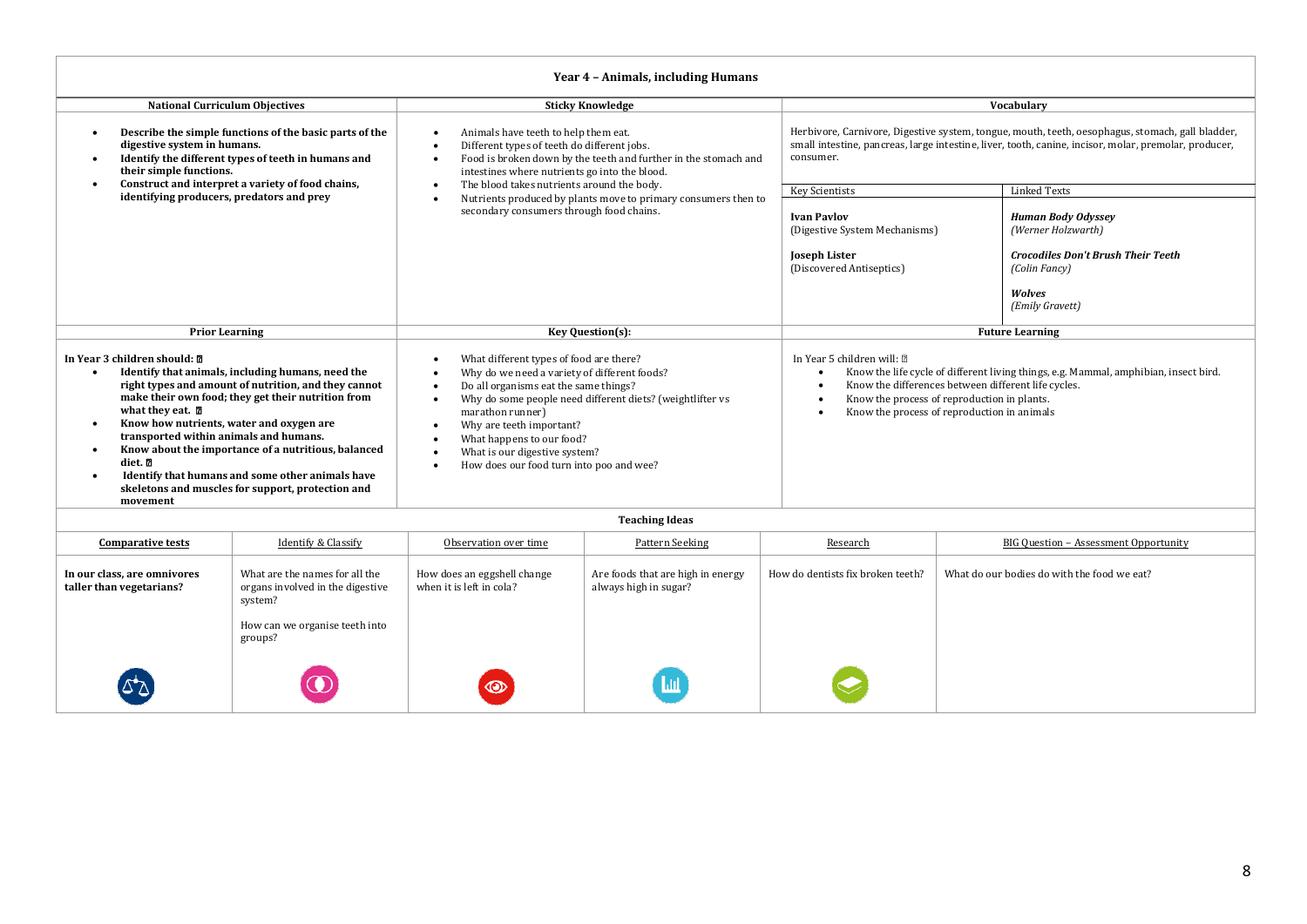| Year 5 - Animals, including Humans                                                                                                                                                                                                        |                                                             |                                                                                                                                                                                                                                                                                                                          |                                                                                 |                                                                                                                                                                                                                                                                                                                                                                   |                     |                                                                                                                |  |
|-------------------------------------------------------------------------------------------------------------------------------------------------------------------------------------------------------------------------------------------|-------------------------------------------------------------|--------------------------------------------------------------------------------------------------------------------------------------------------------------------------------------------------------------------------------------------------------------------------------------------------------------------------|---------------------------------------------------------------------------------|-------------------------------------------------------------------------------------------------------------------------------------------------------------------------------------------------------------------------------------------------------------------------------------------------------------------------------------------------------------------|---------------------|----------------------------------------------------------------------------------------------------------------|--|
| <b>National Curriculum Objectives</b>                                                                                                                                                                                                     |                                                             |                                                                                                                                                                                                                                                                                                                          | <b>Sticky Knowledge</b>                                                         |                                                                                                                                                                                                                                                                                                                                                                   | Vocabulary          |                                                                                                                |  |
| Describe the changes as humans develop to old age.                                                                                                                                                                                        |                                                             | Different animals mature at different rates and live to different<br>$\bullet$<br>ages.<br>Puberty is something we all go through, a process which prepares<br>$\bullet$<br>our bodies for being adults, and reproduction                                                                                                |                                                                                 | Foetus, Embryo, Womb, Gestation, Baby, Toddler, Teenager, Elderly, Growth, Development,<br>Puberty, Hormone, Physical, Emotional,                                                                                                                                                                                                                                 |                     |                                                                                                                |  |
|                                                                                                                                                                                                                                           |                                                             |                                                                                                                                                                                                                                                                                                                          | Hormones control these changes, which can be physical and/or                    | Key Scientists                                                                                                                                                                                                                                                                                                                                                    | <b>Linked Texts</b> |                                                                                                                |  |
|                                                                                                                                                                                                                                           |                                                             | emotional.                                                                                                                                                                                                                                                                                                               |                                                                                 | Dr Steve Jones<br>(Geneticist)<br>Prof Robert Winston<br>(Human Scientist)                                                                                                                                                                                                                                                                                        |                     | <b>Hair in Funny Places</b><br>(Babette Cole)<br>Giant<br>(Kate Scott)<br>You're Only Old Once!<br>(Dr. Seuss) |  |
| <b>Prior Learning</b>                                                                                                                                                                                                                     |                                                             | Key Question(s):                                                                                                                                                                                                                                                                                                         |                                                                                 | <b>Future Learning</b>                                                                                                                                                                                                                                                                                                                                            |                     |                                                                                                                |  |
| In Year 4 children should: <b>2</b><br>Describe the simple functions of the basic parts of the<br>$\bullet$<br>digestive system in humans.<br>Identify the different types of teeth in humans and<br>$\bullet$<br>their simple functions. |                                                             | What do humans look like?<br>Do all animal embryos look the same?<br>How do humans change?<br>Why do humans change?<br>What causes puberty?<br>$\bullet$<br>What changes do we go through during puberty?<br>$\bullet$<br>Are there any patterns between vertebrate animals and their<br>$\bullet$<br>gestation periods? |                                                                                 | In Year 6: 2<br>Identify and name the main parts of the human circulatory system, and describe the<br>functions of the heart, blood vessels and blood.<br>Recognise the impact of diet, exercise, drugs and lifestyle on the way their bodies<br>function.<br>Describe the ways in which nutrients and water are transported within animals,<br>including humans. |                     |                                                                                                                |  |
|                                                                                                                                                                                                                                           |                                                             |                                                                                                                                                                                                                                                                                                                          | <b>Teaching Ideas</b>                                                           |                                                                                                                                                                                                                                                                                                                                                                   |                     |                                                                                                                |  |
| <b>Comparative tests</b>                                                                                                                                                                                                                  | Identify & Classify                                         | Observation over time                                                                                                                                                                                                                                                                                                    | <b>Pattern Seeking</b>                                                          | Research                                                                                                                                                                                                                                                                                                                                                          |                     | BIG Ouestion - Assessment Opportunity                                                                          |  |
| How does age affect a human's<br>reaction time?<br>Who grows the fastest, girls or<br>boys?                                                                                                                                               | Can you identify all the stages in<br>the human life cycle? | How do different animal embryos<br>change?                                                                                                                                                                                                                                                                               | Is there a relationship between a<br>mammal's size and its gestation<br>period? | Why do people get grey/white hair<br>when they get older?                                                                                                                                                                                                                                                                                                         |                     | Why and how does the human body change over time?                                                              |  |
|                                                                                                                                                                                                                                           |                                                             |                                                                                                                                                                                                                                                                                                                          |                                                                                 |                                                                                                                                                                                                                                                                                                                                                                   |                     |                                                                                                                |  |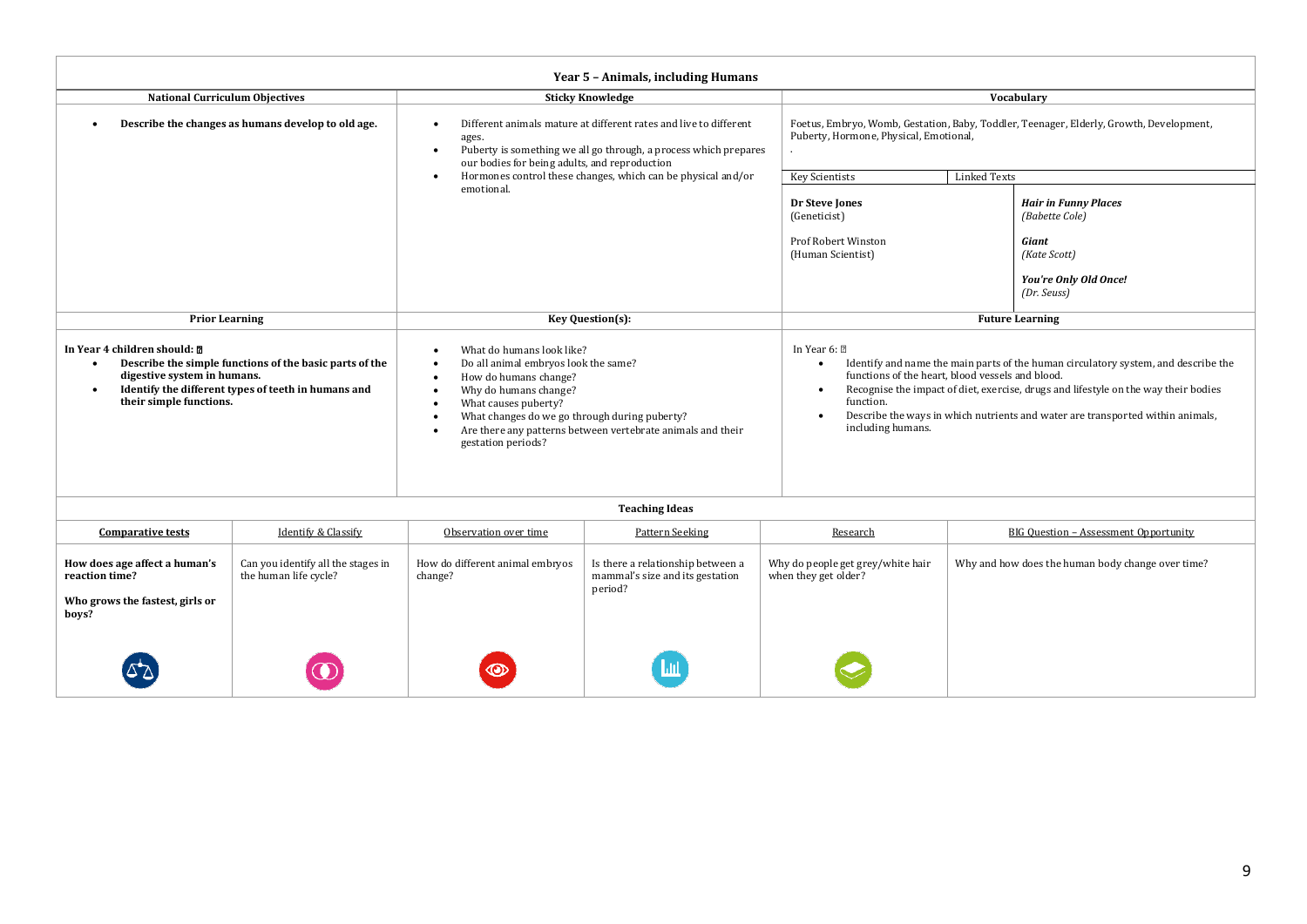| Year 6 - Animals, including Humans                                                                                                                                                             |                                                                                                                                                                                                                                                                                                                                                                                                                                                                                                                                                                                             |                                                                                                                                                                                                                                                                                                                                                                                                                                                                                                                                                                                                                                                                                                                                                         |                                                                                |  |  |  |  |
|------------------------------------------------------------------------------------------------------------------------------------------------------------------------------------------------|---------------------------------------------------------------------------------------------------------------------------------------------------------------------------------------------------------------------------------------------------------------------------------------------------------------------------------------------------------------------------------------------------------------------------------------------------------------------------------------------------------------------------------------------------------------------------------------------|---------------------------------------------------------------------------------------------------------------------------------------------------------------------------------------------------------------------------------------------------------------------------------------------------------------------------------------------------------------------------------------------------------------------------------------------------------------------------------------------------------------------------------------------------------------------------------------------------------------------------------------------------------------------------------------------------------------------------------------------------------|--------------------------------------------------------------------------------|--|--|--|--|
| <b>National Curriculum Objectives</b>                                                                                                                                                          | <b>Sticky Knowledge</b>                                                                                                                                                                                                                                                                                                                                                                                                                                                                                                                                                                     |                                                                                                                                                                                                                                                                                                                                                                                                                                                                                                                                                                                                                                                                                                                                                         |                                                                                |  |  |  |  |
| Identify and name the main parts of the human<br>circulatory system, and describe the functions of the<br>heart, blood vessels and blood.<br>Recognise the impact of diet, exercise, drugs and | The heart pumps blood around the body.<br>Oxygen is breathed into the lungs where it is absorbed by the<br>blood.<br>Muscles need oxygen to release energy from food to do work.                                                                                                                                                                                                                                                                                                                                                                                                            | Oxygenated, Deoxygenated, Valve, Exercise, Respiration Circulatory system, heart, lungs, blood<br>vessels, blood, artery, vein, pulmonary, alveoli, capillary, digestive, transport, gas exchange, villi,<br>nutrients, water, oxygen, alcohol, drugs, tobacco.                                                                                                                                                                                                                                                                                                                                                                                                                                                                                         |                                                                                |  |  |  |  |
| lifestyle on the way their bodies function.                                                                                                                                                    | (Oxygen is taken into the blood in the lungs; the heart pumps the                                                                                                                                                                                                                                                                                                                                                                                                                                                                                                                           | <b>Key Scientists</b>                                                                                                                                                                                                                                                                                                                                                                                                                                                                                                                                                                                                                                                                                                                                   | <b>Linked Texts</b>                                                            |  |  |  |  |
| Describe the ways in which nutrients and water are<br>transported within animals, including humans.                                                                                            | blood through blood vessels to the muscles; the muscles take<br>oxygen and nutrients from the blood.)                                                                                                                                                                                                                                                                                                                                                                                                                                                                                       | <b>Justus von Liebig</b><br>(Theories of Nutrition and Metabolism)<br><b>Sir Richard Doll</b><br>(Linking Smoking and Health Problems)                                                                                                                                                                                                                                                                                                                                                                                                                                                                                                                                                                                                                  | <b>Pig-Heart Boy</b><br>(Malorie Blackman)<br><b>Skellig</b><br>(David Almond) |  |  |  |  |
|                                                                                                                                                                                                |                                                                                                                                                                                                                                                                                                                                                                                                                                                                                                                                                                                             | <b>Leonardo Da Vinci</b><br>(Anatomy)                                                                                                                                                                                                                                                                                                                                                                                                                                                                                                                                                                                                                                                                                                                   | A Heart Pumping Adventure<br>(Heather Manley)                                  |  |  |  |  |
| <b>Prior Learning</b>                                                                                                                                                                          | Key Question(s):                                                                                                                                                                                                                                                                                                                                                                                                                                                                                                                                                                            | <b>Future Learning</b>                                                                                                                                                                                                                                                                                                                                                                                                                                                                                                                                                                                                                                                                                                                                  |                                                                                |  |  |  |  |
| In Year 5 children should: $\delta$<br>Describe the changes as humans develop to old age.<br>Yea                                                                                               | Why do we need oxygen?<br>How do we breathe?<br>Do fish and plants breathe?<br>Do all living things need oxygen?<br>How does the size of a person's lungs affect their lung capacity?<br>Are there ways to increase/decrease our lung capacity? Is lung<br>capacity fixed?<br>Why do we have blood?<br>How does our heart work?<br>How does size of muscle affect our pulse rate?<br>How does exercise effect our pulse rate?<br>How might the circulatory system of an elephant, a hummingbird,<br>or a polar bear differ?<br>Is the air you breathe out, the same as that you breathe in? | In Key Stage 3 children will learn about: 2<br>the hierarchical organisation of multicellular organisms: from cells to tissues to<br>organs to systems to organisms.<br>the tissues and organs of the human digestive system, including adaptations to<br>function and how the digestive system digests food (enzymes simply as biological<br>catalysts)<br>calculations of energy requirements in a healthy daily diet<br>the consequences of imbalances in the diet, including obesity, starvation and<br>deficiency diseases<br>the structure and functions of the gas exchange system in humans, including<br>adaptations to function<br>the effects of recreational drugs (including substance misuse) on behaviour, health<br>and life processes. |                                                                                |  |  |  |  |

| <b>Comparative tests</b>                                                                                                           | Identify & Classify                                                                      | Observation over time                                                                     | Pattern Seeking                                                                     | Research                                                            | BIG Ouestion - Assessment Opportunity                                     |
|------------------------------------------------------------------------------------------------------------------------------------|------------------------------------------------------------------------------------------|-------------------------------------------------------------------------------------------|-------------------------------------------------------------------------------------|---------------------------------------------------------------------|---------------------------------------------------------------------------|
| How does the length of time we<br>exercise for affect our heart<br>rate?<br>Can exercising regularly affect<br>your lung capacity? | Which organs of the body make<br>up the circulation system, and<br>where are they found? | How does my heart rate change<br>over the day?<br>How much exercise do I do in a<br>week? | Is there a pattern between what<br>we eat for breakfast and how fast<br>we can run? | How have our ideas about disease<br>and medicine changed over time? | How do our choices affect how our bodies work? Why does my<br>heart beat? |
| Which type of exercise has the<br>greatest effect on our heart<br>rate?                                                            |                                                                                          |                                                                                           |                                                                                     |                                                                     |                                                                           |
| (దిన                                                                                                                               |                                                                                          | $\circledcirc$                                                                            |                                                                                     |                                                                     |                                                                           |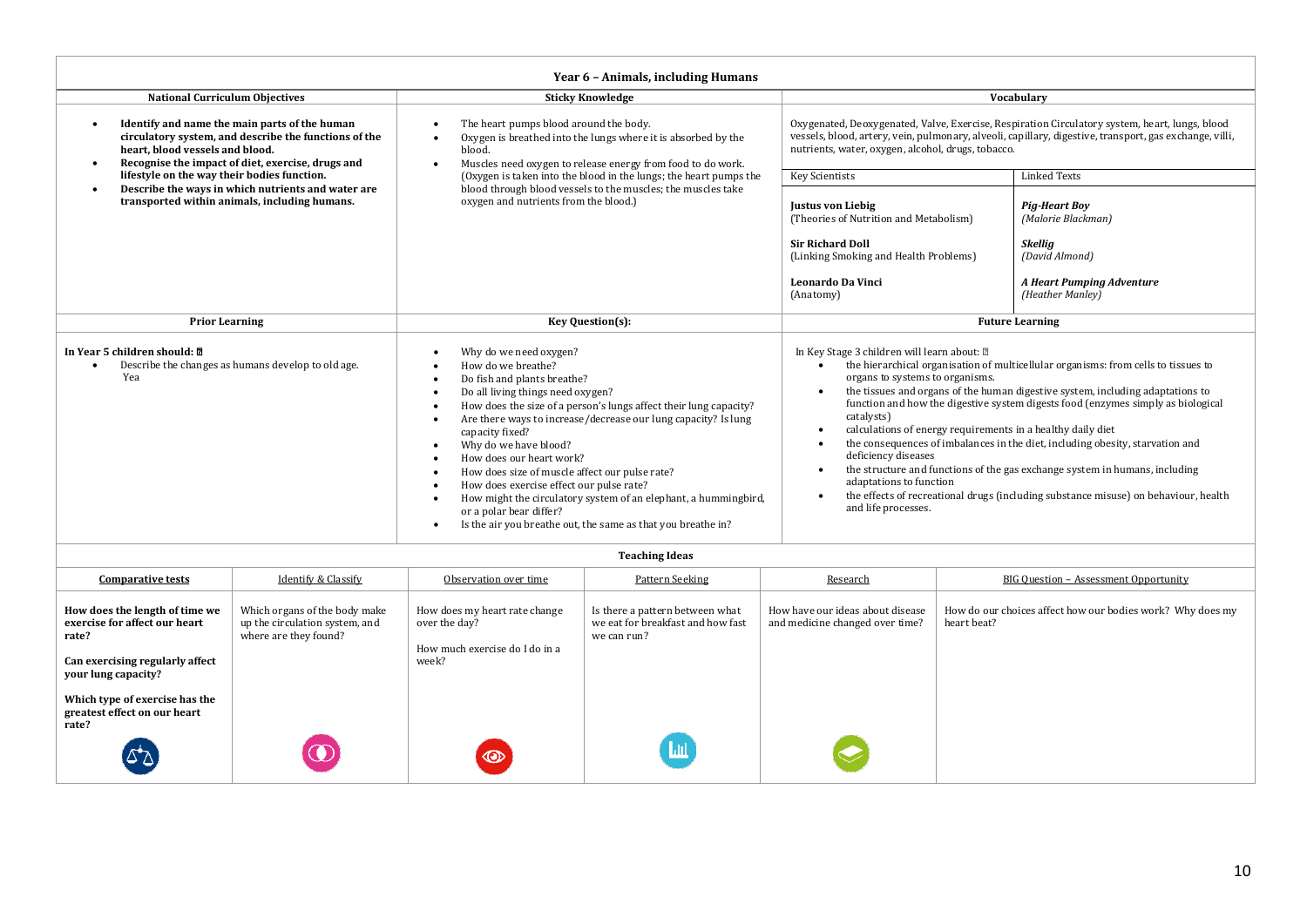| Year 6 - Evolution & Inheritance                                                                                                                                                                                                                                                                                                                                                                                                                                                                                                                                                                                                                                                                                                                                                                                                                                                                                     |                                                                                                                                                                                                                                                                                                                                                             |                                                                                                                                                                                                                                                                                                                                                                                                                                                                                                                                                                                                                                                                                                                                                                                                                  |                                                                                                                                               |  |  |  |
|----------------------------------------------------------------------------------------------------------------------------------------------------------------------------------------------------------------------------------------------------------------------------------------------------------------------------------------------------------------------------------------------------------------------------------------------------------------------------------------------------------------------------------------------------------------------------------------------------------------------------------------------------------------------------------------------------------------------------------------------------------------------------------------------------------------------------------------------------------------------------------------------------------------------|-------------------------------------------------------------------------------------------------------------------------------------------------------------------------------------------------------------------------------------------------------------------------------------------------------------------------------------------------------------|------------------------------------------------------------------------------------------------------------------------------------------------------------------------------------------------------------------------------------------------------------------------------------------------------------------------------------------------------------------------------------------------------------------------------------------------------------------------------------------------------------------------------------------------------------------------------------------------------------------------------------------------------------------------------------------------------------------------------------------------------------------------------------------------------------------|-----------------------------------------------------------------------------------------------------------------------------------------------|--|--|--|
| <b>National Curriculum Objectives</b>                                                                                                                                                                                                                                                                                                                                                                                                                                                                                                                                                                                                                                                                                                                                                                                                                                                                                | <b>Sticky Knowledge</b>                                                                                                                                                                                                                                                                                                                                     |                                                                                                                                                                                                                                                                                                                                                                                                                                                                                                                                                                                                                                                                                                                                                                                                                  | Vocabulary                                                                                                                                    |  |  |  |
| Know about evolution and can explain what it is.<br>Know how fossils can be used to find out about the<br>past.<br>Recognise that living things produce offspring of the                                                                                                                                                                                                                                                                                                                                                                                                                                                                                                                                                                                                                                                                                                                                             | Life cycles have evolved to help organisms survive to adulthood.<br>$\bullet$<br>Over time the characteristics that are most suited to the<br>$\bullet$<br>environment become increasingly common.                                                                                                                                                          | Fossils, Adaptation, Evolution, Characteristics, Reproduction, Genetics, Variation, Inherited,<br>Environmental, Mutation, Competition, Survival of the Fittest, Evidence,                                                                                                                                                                                                                                                                                                                                                                                                                                                                                                                                                                                                                                       |                                                                                                                                               |  |  |  |
| same kind, but normally offspring vary and are not<br>identical to their parents                                                                                                                                                                                                                                                                                                                                                                                                                                                                                                                                                                                                                                                                                                                                                                                                                                     | NB: The following could be duplicated in Year 6 Living things and their habitats.<br>Organisms best suited to their environment are more likely to                                                                                                                                                                                                          | <b>Key Scientists</b>                                                                                                                                                                                                                                                                                                                                                                                                                                                                                                                                                                                                                                                                                                                                                                                            | <b>Linked Texts</b>                                                                                                                           |  |  |  |
| Identify how animals and plants are adapted to suit<br>their environment in different ways and that<br>adaptation may lead to evolution-recognise that<br>living things have changed over time and that fossils<br>provide information about living things that<br>inhabited the Earth millions of years ago                                                                                                                                                                                                                                                                                                                                                                                                                                                                                                                                                                                                         | survive long enough to reproduce. Organisms are best adapted to<br>reproduce are more likely to do so.<br>Organisms reproduce and offspring have similar characteristic<br>$\bullet$<br>patterns.<br>Variation exists within a population (and between offspring of<br>$\bullet$<br>some plants)<br>Competition exists for resources and mates<br>$\bullet$ | <b>Charles Darwin and Alfred Russel</b><br>Wallace<br>(Theory of Evolution by Natural Selection)<br><b>Iane Goodall</b><br>(Chimpanzees)                                                                                                                                                                                                                                                                                                                                                                                                                                                                                                                                                                                                                                                                         | <b>One Smart Fish</b><br>(Christopher Wormell)<br><b>The Molliebird</b><br>(Jules Pottle)<br><b>Our Family Tree</b><br>(Lisa Westberg Peters) |  |  |  |
| <b>Prior Learning</b>                                                                                                                                                                                                                                                                                                                                                                                                                                                                                                                                                                                                                                                                                                                                                                                                                                                                                                | Key Question(s):                                                                                                                                                                                                                                                                                                                                            | <b>Future Learning</b>                                                                                                                                                                                                                                                                                                                                                                                                                                                                                                                                                                                                                                                                                                                                                                                           |                                                                                                                                               |  |  |  |
| From Key Stages 1 & 2, children should:<br>Why are we all different?<br>$\bullet$<br>Understand there is a variety of life on Earth<br>What is variation, and why is it important?<br>$\bullet$<br>$\bullet$<br>Know that some animal's differences are important<br>How did life begin on Earth?<br>$\bullet$<br>$\bullet$<br>to their survival<br>How do we change?<br>$\bullet$<br>Know how animals and plants reproduce<br>What is evolution?<br>$\bullet$<br>$\bullet$<br>Know how fossils form over time<br>What evidence is there for evolution?<br>$\bullet$<br>٠<br>How does evolution happen?<br>٠<br>What reasons do animals become extinct?<br>$\bullet$<br>Polar Bears' habitat is rapidly changing, what possible futures do<br>$\bullet$<br>they face, and can we predict which is most likely?<br>How did Darwin come up with the theory?<br>Why was his theory not initially accepted?<br>$\bullet$ |                                                                                                                                                                                                                                                                                                                                                             | In Key Stage 3 children will learn about: 2<br>heredity as the process by which genetic information is transmitted from one<br>generation to the next<br>the variation between individuals within a species being continuous or discontinuous,<br>$\bullet$<br>to include measurement and graphical representation of variation<br>the variation between species and between individuals of the same species means<br>some organisms compete more successfully, which can drive natural selection<br>changes in the environment may leave individuals within a species, and some entire<br>species, less well adapted to compete successfully and reproduce, which in turn may<br>lead to extinction<br>the importance of maintaining biodiversity and the use of gene banks to preserve<br>hereditary material. |                                                                                                                                               |  |  |  |

| <b>Comparative tests</b>                            | Identify & Classify                                                                                                                                                                                                                 | Observation over time                                   | Pattern Seeking                                                                                | Research                                                                                                                                                                              | BIG Question - Assessment Opportunity                                |
|-----------------------------------------------------|-------------------------------------------------------------------------------------------------------------------------------------------------------------------------------------------------------------------------------------|---------------------------------------------------------|------------------------------------------------------------------------------------------------|---------------------------------------------------------------------------------------------------------------------------------------------------------------------------------------|----------------------------------------------------------------------|
| What is the most common eve<br>colour in our class? | Compare the skeletons of apes,<br>humans, and Neanderthals - how<br>are they similar, and how are they<br>different?<br>Can you classify these<br>observations into evidence for the<br>idea of evolution, and evidence<br>against? | How has the skeleton of the horse<br>changed over time? | Is there a pattern between the<br>size and shape of a bird's beak<br>and the food it will eat? | What happened when Charles<br>Darwin visited the Galapagos<br>islands?<br>What ideas did American<br>geneticist Barbara McClintock<br>have about genes that won her a<br>Nobel Prize? | What is evolution, how does it happen and how do scientists<br>know? |
| $\Delta \Delta$                                     |                                                                                                                                                                                                                                     | $\circledcirc$                                          | <b>Lut</b>                                                                                     |                                                                                                                                                                                       |                                                                      |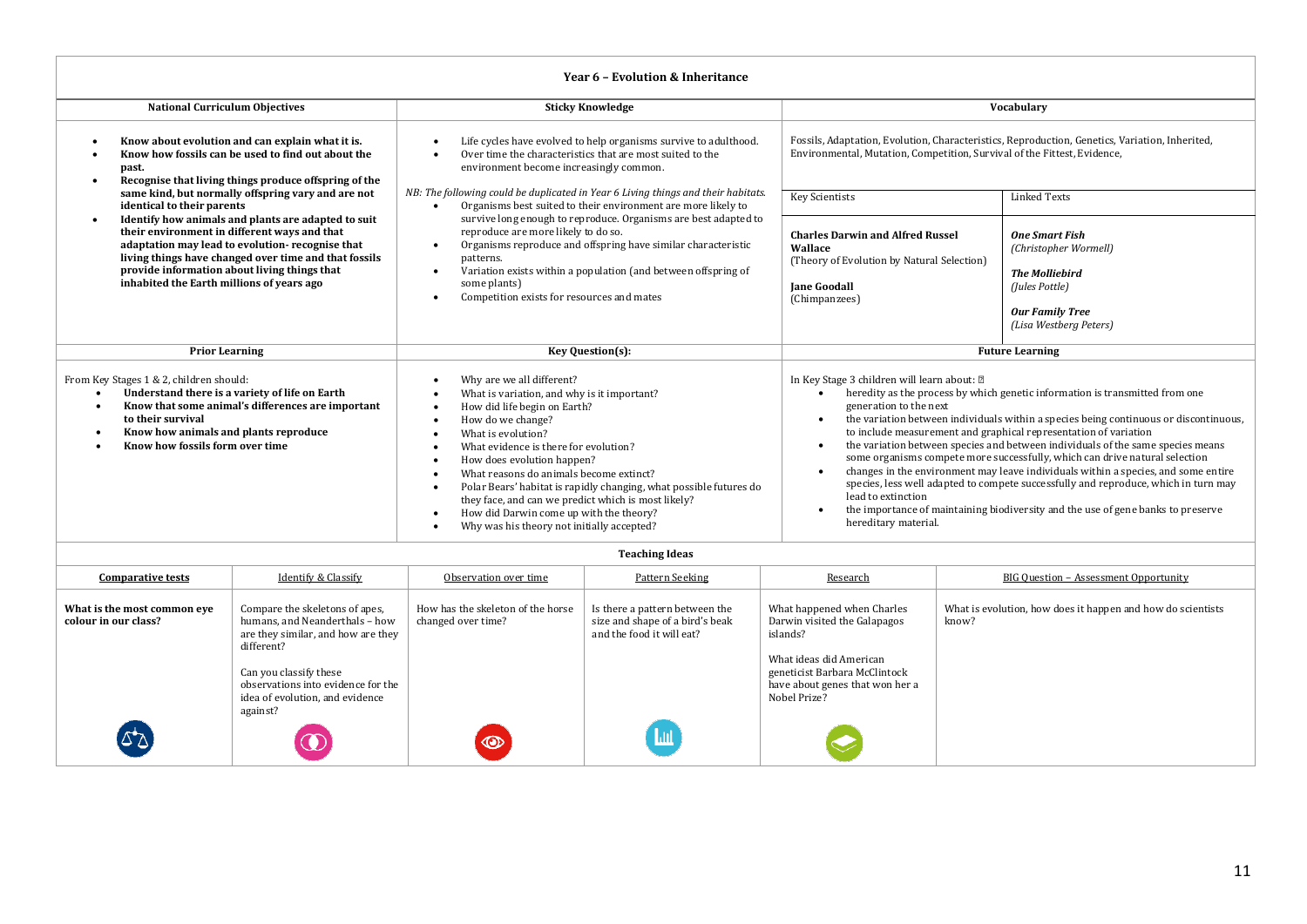| Year 2 - Living Things & their Habitats                                                                                                                                                                                                                                                                                                                                                                    |                                                                                                                                                                                                                                                                                                                                                                                                                                                                                                                                                                                                                                                                                                                                                                              |                                                                                                                                                      |                                                                                                                                                                                                                                                                                                                                                                                              |                                                                                                                                                                                                                                                            |                                                                                                                                                                         |  |  |
|------------------------------------------------------------------------------------------------------------------------------------------------------------------------------------------------------------------------------------------------------------------------------------------------------------------------------------------------------------------------------------------------------------|------------------------------------------------------------------------------------------------------------------------------------------------------------------------------------------------------------------------------------------------------------------------------------------------------------------------------------------------------------------------------------------------------------------------------------------------------------------------------------------------------------------------------------------------------------------------------------------------------------------------------------------------------------------------------------------------------------------------------------------------------------------------------|------------------------------------------------------------------------------------------------------------------------------------------------------|----------------------------------------------------------------------------------------------------------------------------------------------------------------------------------------------------------------------------------------------------------------------------------------------------------------------------------------------------------------------------------------------|------------------------------------------------------------------------------------------------------------------------------------------------------------------------------------------------------------------------------------------------------------|-------------------------------------------------------------------------------------------------------------------------------------------------------------------------|--|--|
| <b>National Curriculum Objectives</b>                                                                                                                                                                                                                                                                                                                                                                      |                                                                                                                                                                                                                                                                                                                                                                                                                                                                                                                                                                                                                                                                                                                                                                              |                                                                                                                                                      | <b>Sticky Knowledge</b>                                                                                                                                                                                                                                                                                                                                                                      |                                                                                                                                                                                                                                                            | Vocabulary                                                                                                                                                              |  |  |
| Explore and compare the difference between things<br>that are living, dead and things that have never been<br>alive.                                                                                                                                                                                                                                                                                       |                                                                                                                                                                                                                                                                                                                                                                                                                                                                                                                                                                                                                                                                                                                                                                              | Some things are living, some were once living but now dead and<br>some things never lived.<br>There is variation between living things.<br>$\bullet$ |                                                                                                                                                                                                                                                                                                                                                                                              |                                                                                                                                                                                                                                                            | Living, dead, never alive, habitats, micro-habitats, food, food chain, leaf litter, shelter, seashore,<br>woodland, ocean, rainforest, conditions, desert, damp, shade, |  |  |
|                                                                                                                                                                                                                                                                                                                                                                                                            | Identify that most living things live in habitats to<br>which they are suited and describe how different                                                                                                                                                                                                                                                                                                                                                                                                                                                                                                                                                                                                                                                                     | are adapted to survive in different habitats.                                                                                                        | Different animals and plants live in different places. Living things                                                                                                                                                                                                                                                                                                                         | <b>Key Scientists</b>                                                                                                                                                                                                                                      | <b>Linked Texts</b>                                                                                                                                                     |  |  |
| habitats provide for the basic needs of different kinds<br>of animals and plants, and how they depend on each<br>other.<br>Identify and name a variety of plants and animals in<br>their habitats, including micro habitats.<br>Describe how animals obtain their food from plants<br>and other animals, using the idea of a simple food<br>chain, and identify and name the different sources of<br>food. |                                                                                                                                                                                                                                                                                                                                                                                                                                                                                                                                                                                                                                                                                                                                                                              |                                                                                                                                                      | Environmental change can affect plants and animals that live there.                                                                                                                                                                                                                                                                                                                          |                                                                                                                                                                                                                                                            | <b>The Gruffalo</b><br>(Julia Donaldson)<br>Meerkat Mail<br>(Emily Gravett)<br><b>No Place Like Home</b><br>(Jonathon Emmett)                                           |  |  |
| <b>Prior Learning</b>                                                                                                                                                                                                                                                                                                                                                                                      |                                                                                                                                                                                                                                                                                                                                                                                                                                                                                                                                                                                                                                                                                                                                                                              |                                                                                                                                                      | <b>Key Question(s)</b>                                                                                                                                                                                                                                                                                                                                                                       |                                                                                                                                                                                                                                                            | <b>Future Learning</b>                                                                                                                                                  |  |  |
| In Early Years children should:<br>$\bullet$<br>the natural world.<br>environment.<br>plants and animals.<br>world.                                                                                                                                                                                                                                                                                        | How to animals eat?<br>Comments and questions about the place they live or<br>Do all animals eat the same thing?<br>Which animals hunt, and which animals are hunted? Why?<br>Shows care and concern for living things and the<br>What animals live in our school environment?<br>$\bullet$<br>How are animals and plants 'adapted' to live in their habitats<br>Can talk about things they have observed such as<br>Why do animals and plants like to live in different places?<br>How do seasons affect our animals and plants?<br>Notices features of objects in their environment.<br>Which animals hibernate and why?<br>Comments and asks questions about their familiar<br>Why do snails hibernate, but slugs do not?<br>How to habitats change over our school year? |                                                                                                                                                      | In Year 4 children will: 2<br>Recognise that living things can be grouped in a variety of ways.<br>Explore and use classification keys to help group, identify and name a variety of living<br>things in their local and wider environment.<br>Know and label the features of a river<br>Recognise that environments can change and that this can sometimes pose danger to<br>living things. |                                                                                                                                                                                                                                                            |                                                                                                                                                                         |  |  |
|                                                                                                                                                                                                                                                                                                                                                                                                            |                                                                                                                                                                                                                                                                                                                                                                                                                                                                                                                                                                                                                                                                                                                                                                              |                                                                                                                                                      | <b>Teaching Ideas</b>                                                                                                                                                                                                                                                                                                                                                                        |                                                                                                                                                                                                                                                            |                                                                                                                                                                         |  |  |
| <b>Comparative tests</b>                                                                                                                                                                                                                                                                                                                                                                                   | <b>Identify &amp; Classify</b>                                                                                                                                                                                                                                                                                                                                                                                                                                                                                                                                                                                                                                                                                                                                               | Observation over time                                                                                                                                | <b>Pattern Seeking</b>                                                                                                                                                                                                                                                                                                                                                                       | Research                                                                                                                                                                                                                                                   | <b>BIG Question - Assessment Opportunity</b>                                                                                                                            |  |  |
| Which pets are the easiest to<br>look after?<br>Is there the same level of light<br>in the evergreen wood<br>compared with the deciduous<br>wood?                                                                                                                                                                                                                                                          | How would you group these<br>plants and animals based on what<br>habitat you would find them in?                                                                                                                                                                                                                                                                                                                                                                                                                                                                                                                                                                                                                                                                             | How does the school pond change<br>over the year?                                                                                                    | What conditions do woodlice<br>prefer to live in?<br>Which habitat do worms prefer -<br>where can we find the most<br>worms?                                                                                                                                                                                                                                                                 | How are the animals in Australia<br>different to the ones that we find<br>in Britain?<br>How does the habitat of the Arctic<br>compare with the habitat of the<br>rainforest?<br>What ideas did botanist Arthur<br>Tansley have about habitats in<br>1935? | Why do different animals live in different places?                                                                                                                      |  |  |
|                                                                                                                                                                                                                                                                                                                                                                                                            |                                                                                                                                                                                                                                                                                                                                                                                                                                                                                                                                                                                                                                                                                                                                                                              |                                                                                                                                                      |                                                                                                                                                                                                                                                                                                                                                                                              |                                                                                                                                                                                                                                                            |                                                                                                                                                                         |  |  |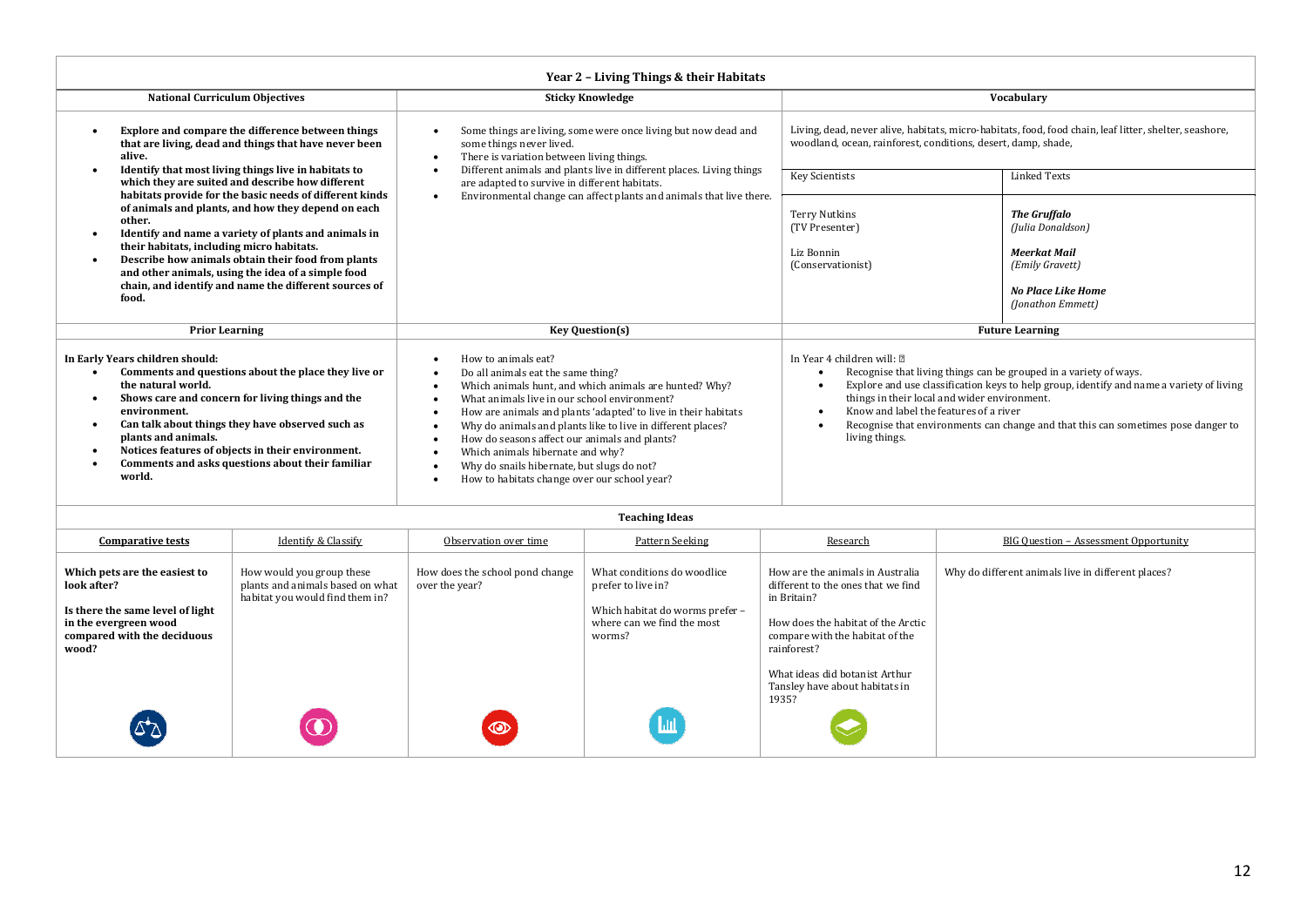| Year 4 - Living Things & their Habitats                                                                                                                                                                                                                                                                                                                                                                                                                                                                                                                                                                                                                                       |                                                                                                                                                                                                                                                                                                                                                                                                                                                                                                                           |                                                                                                                                                                         |                                                                                                                                                                 |  |  |  |
|-------------------------------------------------------------------------------------------------------------------------------------------------------------------------------------------------------------------------------------------------------------------------------------------------------------------------------------------------------------------------------------------------------------------------------------------------------------------------------------------------------------------------------------------------------------------------------------------------------------------------------------------------------------------------------|---------------------------------------------------------------------------------------------------------------------------------------------------------------------------------------------------------------------------------------------------------------------------------------------------------------------------------------------------------------------------------------------------------------------------------------------------------------------------------------------------------------------------|-------------------------------------------------------------------------------------------------------------------------------------------------------------------------|-----------------------------------------------------------------------------------------------------------------------------------------------------------------|--|--|--|
| <b>National Curriculum Objectives</b>                                                                                                                                                                                                                                                                                                                                                                                                                                                                                                                                                                                                                                         | <b>Sticky Knowledge</b>                                                                                                                                                                                                                                                                                                                                                                                                                                                                                                   |                                                                                                                                                                         | Vocabulary                                                                                                                                                      |  |  |  |
| Recognise that living things can be grouped in a<br>variety of ways.<br>Explore and use classification keys to help group,                                                                                                                                                                                                                                                                                                                                                                                                                                                                                                                                                    | Living things can be divided into groups based upon their<br>characteristics<br>Environmental change affects different habitats differently                                                                                                                                                                                                                                                                                                                                                                               | Environment, flowering, nonflowering, plants, animals, vertebrates, fish, amphibians, reptiles,<br>mammals, invertebrate, human impact, nature reserves, deforestation. |                                                                                                                                                                 |  |  |  |
| identify and name a variety of living things in their<br>local and wider environment.                                                                                                                                                                                                                                                                                                                                                                                                                                                                                                                                                                                         | Different organisms are affected differently by environmental<br>change                                                                                                                                                                                                                                                                                                                                                                                                                                                   | <b>Key Scientists</b>                                                                                                                                                   | <b>Linked Texts</b>                                                                                                                                             |  |  |  |
| Recognise that environments can change and that<br>this can sometimes pose danger to living things.                                                                                                                                                                                                                                                                                                                                                                                                                                                                                                                                                                           | Different food chains occur in different habitats<br>Human activity significantly affects the environment                                                                                                                                                                                                                                                                                                                                                                                                                 | <b>Cindy Loov</b><br>(Environmental Change and Extinction)                                                                                                              | <b>The Vanishing Rainforest</b><br>(Richard Platt)                                                                                                              |  |  |  |
|                                                                                                                                                                                                                                                                                                                                                                                                                                                                                                                                                                                                                                                                               |                                                                                                                                                                                                                                                                                                                                                                                                                                                                                                                           | Jaques Cousteau<br>(Marine Biologist)                                                                                                                                   | The Morning I Met a Whale<br>(Michael Morpurgo)                                                                                                                 |  |  |  |
|                                                                                                                                                                                                                                                                                                                                                                                                                                                                                                                                                                                                                                                                               |                                                                                                                                                                                                                                                                                                                                                                                                                                                                                                                           |                                                                                                                                                                         | Journey to the River Sea<br>(Eva Ibbotson)                                                                                                                      |  |  |  |
| <b>Prior Learning</b>                                                                                                                                                                                                                                                                                                                                                                                                                                                                                                                                                                                                                                                         | <b>Key Question(s):</b>                                                                                                                                                                                                                                                                                                                                                                                                                                                                                                   | <b>Future Learning</b>                                                                                                                                                  |                                                                                                                                                                 |  |  |  |
| In Year 2, children should:<br>Explore and compare the difference between things<br>that are living, dead and things that have never been<br>alive.<br>Identify that most living things live in habitats to<br>which they are suited and describe how different<br>habitats provide for the basic needs of different kinds<br>of animals and plants, and how they depend on each<br>other.<br>Identify and name a variety of plants and animals in<br>their habitats, including micro habitats.<br>Describe how animals obtain their food from plants<br>and other animals, using the idea of a simple food<br>chain, and identify and name the different sources of<br>food. | In Year 5:<br>What food chains and webs are there in our local habitat?<br>How does energy move through the food chain?<br>bird.<br>How does removal of one species from an environment, affect<br>others? (keystone species)<br>How does environmental change affect different organisms?<br>What are the most important things we could do to improve our<br>outside area? (big hotels, pond, compost, wildflowers)<br>How does human activity affect our environment (ferries on the<br>Solent? Sandown Airport? KFC?) |                                                                                                                                                                         | Describe the differences in the life cycles of a mammal, an amphibian, an insect and a<br>Describe the life process of reproduction in some plants and animals. |  |  |  |
| Toaching Idoac                                                                                                                                                                                                                                                                                                                                                                                                                                                                                                                                                                                                                                                                |                                                                                                                                                                                                                                                                                                                                                                                                                                                                                                                           |                                                                                                                                                                         |                                                                                                                                                                 |  |  |  |

| <b>Teaching Ideas</b>                                                           |                                                                                                   |                                                                                       |                                                             |                                                                                   |                                       |  |
|---------------------------------------------------------------------------------|---------------------------------------------------------------------------------------------------|---------------------------------------------------------------------------------------|-------------------------------------------------------------|-----------------------------------------------------------------------------------|---------------------------------------|--|
| <b>Comparative tests</b>                                                        | <b>Identify &amp; Classify</b>                                                                    | Observation over time                                                                 | Pattern Seeking                                             | Research                                                                          | BIG Question - Assessment Opportunity |  |
| Does the amount of light affect<br>how many woodlice move<br>around?            | Can we use the classification keys<br>to identify all the animals that we<br>caught pond dipping? | How does the variety of<br>invertebrates on the school field<br>change over the year? | How has the use of insecticides<br>affected bee population? | Why are people cutting down the<br>rainforests and what effect does<br>that have? | Are living things in danger?          |  |
| How does the average<br>temperature of the pond water<br>change in each season? |                                                                                                   |                                                                                       |                                                             |                                                                                   |                                       |  |
| لا*کا                                                                           |                                                                                                   | $\circledcirc$                                                                        | <u>ыı</u>                                                   |                                                                                   |                                       |  |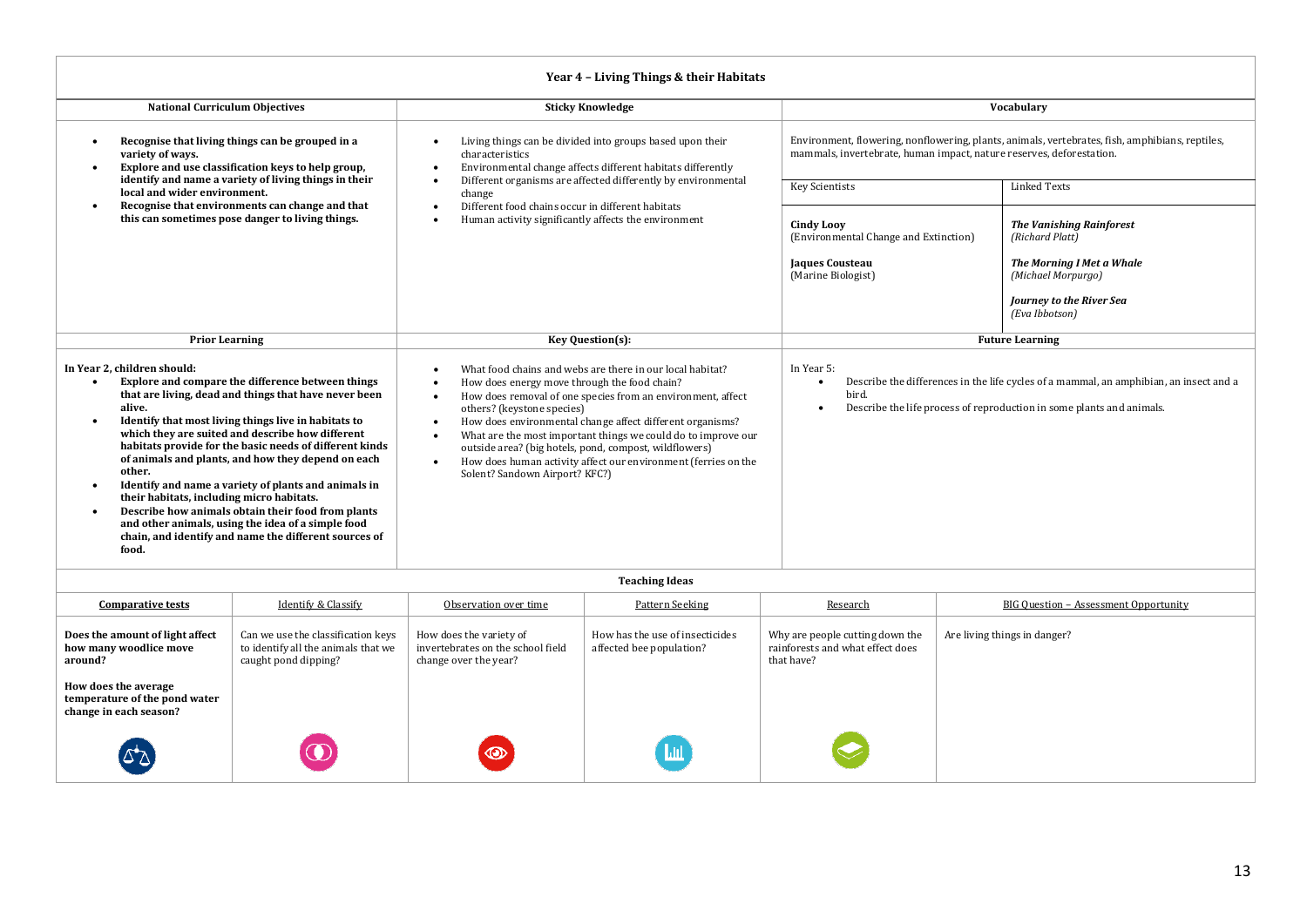| Year 5 - Living things and their Habitats                                                                                                                                                                                                                                                                                                                                                                                                                                               |                                                                                                                                                                                        |                                                                                 |                                                                                                                                                                                                                                                 |                                                                                                                                                                                                        |  |  |
|-----------------------------------------------------------------------------------------------------------------------------------------------------------------------------------------------------------------------------------------------------------------------------------------------------------------------------------------------------------------------------------------------------------------------------------------------------------------------------------------|----------------------------------------------------------------------------------------------------------------------------------------------------------------------------------------|---------------------------------------------------------------------------------|-------------------------------------------------------------------------------------------------------------------------------------------------------------------------------------------------------------------------------------------------|--------------------------------------------------------------------------------------------------------------------------------------------------------------------------------------------------------|--|--|
| <b>National Curriculum Objectives</b>                                                                                                                                                                                                                                                                                                                                                                                                                                                   |                                                                                                                                                                                        | <b>Sticky Knowledge</b>                                                         |                                                                                                                                                                                                                                                 | Vocabulary                                                                                                                                                                                             |  |  |
| Know the life cycle of different living things, e.g. Mammal,<br>amphibian, insect bird.<br>Know the process of reproduction in plants.<br>Know the process of reproduction in animals.                                                                                                                                                                                                                                                                                                  | Different animals mature at different rates and live to different<br>ages.<br>Some organisms reproduce sexually where offspring inherit<br>$\bullet$<br>information from both parents. |                                                                                 | plant                                                                                                                                                                                                                                           | Reproduction, Sexual, Asexual, Pollination, Dispersal, reproduction, cell, fertilisation, pollination,<br>male, female, pregnancy, young, mammal, metamorphosis, amphibian, insect, egg, embryo, bird, |  |  |
|                                                                                                                                                                                                                                                                                                                                                                                                                                                                                         | $\bullet$                                                                                                                                                                              | Some organisms reproduce asexually by making a copy of a single                 | <b>Key Scientists</b>                                                                                                                                                                                                                           | <b>Linked Texts</b>                                                                                                                                                                                    |  |  |
|                                                                                                                                                                                                                                                                                                                                                                                                                                                                                         | parent.<br>Environmental change can affect how well an organism is suited to<br>$\bullet$<br>its environment.<br>Different types of organisms have different lifecycles.<br>$\bullet$  |                                                                                 | <b>Iames Brodie of Brodie</b><br>(Reproduction of Plants by<br>Spores)<br>David Attenborough<br>(Naturalist and Nature)<br>Documentary Broadcaster)                                                                                             | The Land of Neverbelieve<br>(Norman Messenger)<br>Mummy Laid an Egg<br>(Babette Cole)                                                                                                                  |  |  |
| <b>Prior Learning</b>                                                                                                                                                                                                                                                                                                                                                                                                                                                                   | Key Question(s):                                                                                                                                                                       |                                                                                 |                                                                                                                                                                                                                                                 | <b>Future Learning</b>                                                                                                                                                                                 |  |  |
| In Year 4 children should: a<br>Construct and interpret a variety of food chains,<br>$\bullet$<br>identifying producers, predators and prey<br>Identify that most living things live in habitats to<br>which they are suited and describe how different<br>habitats provide for the basic needs of different kinds<br>of animals and plants, and how they depend on each<br>other.<br>Identify and name a variety of plants and animals in<br>their habitats, including micro habitats. | What is a life cycle? What types of life cycles are there?<br>Are life cycles the same?<br>Do plants reproduce in the same ways as us?<br>How do plants spread their seeds?            |                                                                                 | In Year 6:<br>Classify living things into broad groups according to observable characteristics and<br>$\bullet$<br>based on similarities and differences.<br>Give reasons for classifying plants and animals based on specific characteristics. |                                                                                                                                                                                                        |  |  |
|                                                                                                                                                                                                                                                                                                                                                                                                                                                                                         |                                                                                                                                                                                        | <b>Teaching Ideas</b>                                                           |                                                                                                                                                                                                                                                 |                                                                                                                                                                                                        |  |  |
| Identify & Classify<br><b>Comparative tests</b>                                                                                                                                                                                                                                                                                                                                                                                                                                         | Observation over time                                                                                                                                                                  | Pattern Seeking                                                                 | Research                                                                                                                                                                                                                                        | <b>BIG Ouestion - Assessment Opportunity</b>                                                                                                                                                           |  |  |
| Compare this collection of<br>How does the level of salt affect<br>animals based on similarities and<br>how quickly brine shrimp<br>hatch?<br>differences in their lifecycle.                                                                                                                                                                                                                                                                                                           | How do brine shrimp change over<br>their lifetime?<br>How does a bean change as it<br>germinates?                                                                                      | Is there are relationship between<br>number of petals and number of<br>stamens? | What are the differences between<br>the life cycle of an insect and a<br>mammal?                                                                                                                                                                | Do all plants and animals reproduce in the same way?                                                                                                                                                   |  |  |
|                                                                                                                                                                                                                                                                                                                                                                                                                                                                                         |                                                                                                                                                                                        |                                                                                 |                                                                                                                                                                                                                                                 |                                                                                                                                                                                                        |  |  |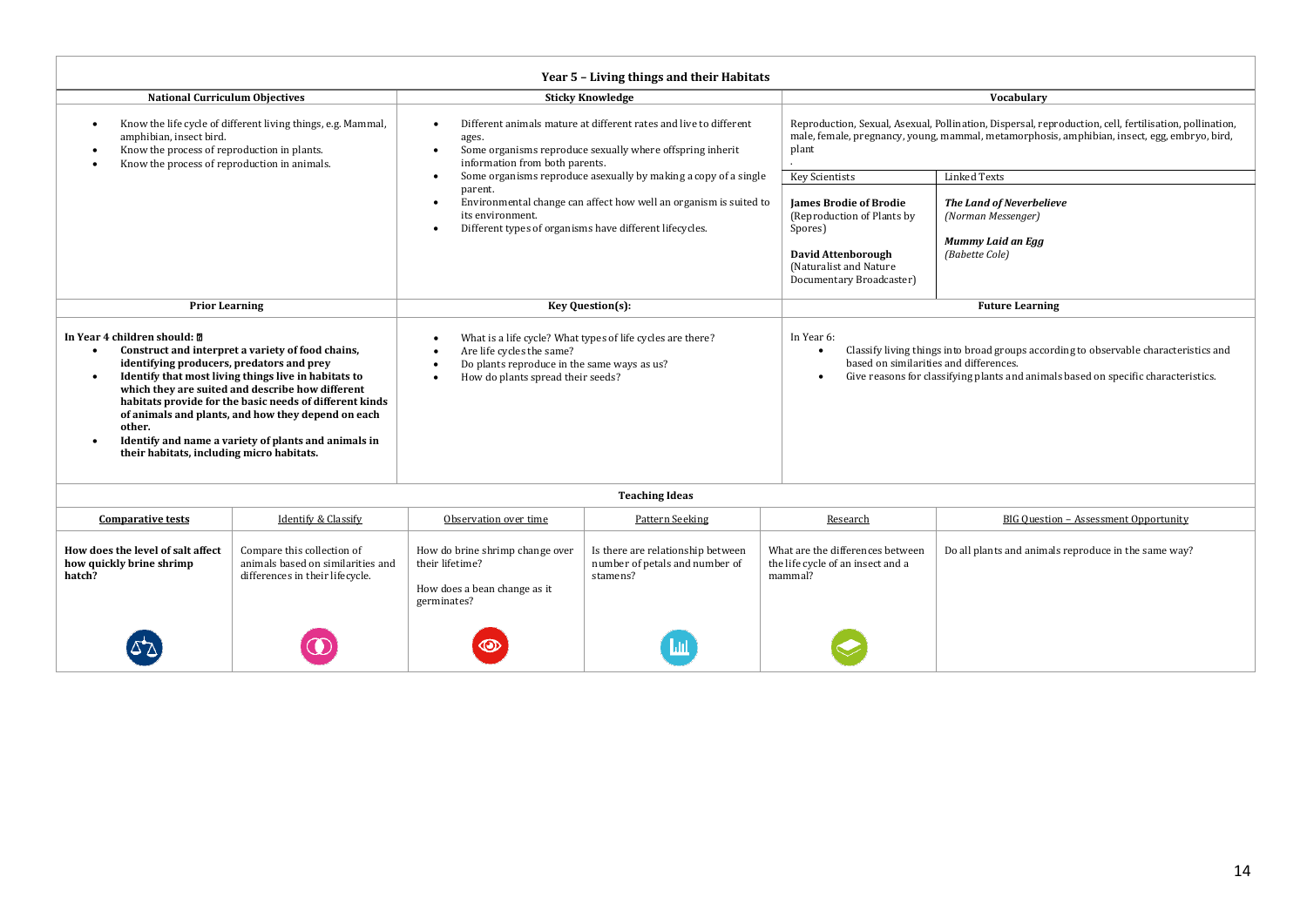| Year 6 - Living Things & their Habitats                                                                                                                                                                                                                                                                                                                             |                                                                                                                                                                                                                                                                                                                                                                                                                                                             |                                                                                                                                                                                                                                                                                                                                                                                                                                                                                                                                                                                                                                                                                                                       |                                                                                                                                  |  |  |  |
|---------------------------------------------------------------------------------------------------------------------------------------------------------------------------------------------------------------------------------------------------------------------------------------------------------------------------------------------------------------------|-------------------------------------------------------------------------------------------------------------------------------------------------------------------------------------------------------------------------------------------------------------------------------------------------------------------------------------------------------------------------------------------------------------------------------------------------------------|-----------------------------------------------------------------------------------------------------------------------------------------------------------------------------------------------------------------------------------------------------------------------------------------------------------------------------------------------------------------------------------------------------------------------------------------------------------------------------------------------------------------------------------------------------------------------------------------------------------------------------------------------------------------------------------------------------------------------|----------------------------------------------------------------------------------------------------------------------------------|--|--|--|
| <b>National Curriculum Objectives</b>                                                                                                                                                                                                                                                                                                                               | <b>Sticky Knowledge</b>                                                                                                                                                                                                                                                                                                                                                                                                                                     | Vocabulary                                                                                                                                                                                                                                                                                                                                                                                                                                                                                                                                                                                                                                                                                                            |                                                                                                                                  |  |  |  |
| Classify living things into broad groups according to<br>٠<br>observable characteristics and based on similarities<br>and differences.<br>Give reasons for classifying plants and animals based<br>٠<br>on specific characteristics.                                                                                                                                | Variation exists within a population (and between offspring of<br>some plants) - NB: this Key Idea is duplicated in Year 6 Evolution<br>and Inheritance.<br>Organisms best suited to their environment are more likely to<br>survive long enough to reproduce.<br>Organisms are best adapted to reproduce are more likely to do so.                                                                                                                         | Variation Organisms Populations. Classification Characteristics Environment, flowering,<br>nonflowering, plants, animals, vertebrates, fish, amphibians, reptiles, mammals, invertebrate,<br>human impact, nature reserves, deforestation. Classify, compare, bacteria, microorganism,<br>organism, invertebrates, vertebrates, Linnaean.                                                                                                                                                                                                                                                                                                                                                                             |                                                                                                                                  |  |  |  |
|                                                                                                                                                                                                                                                                                                                                                                     | Organisms reproduce and offspring have similar characteristic                                                                                                                                                                                                                                                                                                                                                                                               | <b>Key Scientists</b>                                                                                                                                                                                                                                                                                                                                                                                                                                                                                                                                                                                                                                                                                                 | <b>Linked Texts</b>                                                                                                              |  |  |  |
| patterns.<br>Competition exists for resources and mates.                                                                                                                                                                                                                                                                                                            |                                                                                                                                                                                                                                                                                                                                                                                                                                                             | <b>Carl Linnaeus</b><br>(Identifying, Naming and Classifying<br>Organisms)                                                                                                                                                                                                                                                                                                                                                                                                                                                                                                                                                                                                                                            | <b>Beetle Boy</b><br>(M G Leonard)<br><b>Insect Soup</b><br>(Barry Louis Polisar)<br><b>Fur and Feathers</b><br>(Janet Halfmann) |  |  |  |
| <b>Prior Learning</b>                                                                                                                                                                                                                                                                                                                                               | Key Question(s):                                                                                                                                                                                                                                                                                                                                                                                                                                            | <b>Future Learning</b>                                                                                                                                                                                                                                                                                                                                                                                                                                                                                                                                                                                                                                                                                                |                                                                                                                                  |  |  |  |
| In Year 4, children should:<br>Recognise that living things can be grouped in a<br>٠<br>variety of ways.<br>Explore and use classification keys to help group,<br>٠<br>identify and name a variety of living things in their<br>local and wider environment.<br>Recognise that environments can change and that<br>this can sometimes pose danger to living things. | Why do we need to classify living things?<br>How do we classify?<br>What are the difficulties with classification? (penguins, whales,<br>platypus)<br>How do animals change over time?<br>Why does variation exist?<br>What happens if animals of different species breed? (hybrids)<br>What happens to house plants outside?<br>What are microorganisms?<br>How can we prevent the spread of disease?<br>Why do animals and plants compete - and what for? | In Key Stage 3 children will learn about:<br>the dependence of almost all life on Earth on the ability of photosynthetic organisms,<br>such as plants and algae, to use sunlight in photosynthesis to build organic molecules<br>that are an essential energy store and to maintain levels of oxygen and carbon dioxide<br>in the atmosphere<br>the adaptations of leaves for photosynthesis.<br>the interdependence of organisms in an ecosystem, including food webs and insect<br>pollinated crops<br>the importance of plant reproduction through insect pollination in human food<br>security<br>how organisms affect, and are affected by, their environment, including the<br>accumulation of toxic materials. |                                                                                                                                  |  |  |  |

| <b>Comparative tests</b>                                                                                                                             | <b>Identify &amp; Classify</b>                                                                    | Observation over time                                                                   | Pattern Seeking                                   | Research                                                                     | <b>BIG Question - Assessment Opportunity</b> |
|------------------------------------------------------------------------------------------------------------------------------------------------------|---------------------------------------------------------------------------------------------------|-----------------------------------------------------------------------------------------|---------------------------------------------------|------------------------------------------------------------------------------|----------------------------------------------|
| How does the temperature<br>affect how much gas is<br>produced by yeast?<br>Which is the most common<br>invertebrate on our school<br>playing field? | How would you make a<br>classification key for<br>vertebrates/invertebrates or<br>microorganisms? | What happens to a piece of bread<br>if you leave it on the windowsill<br>for two weeks? | Do all flowers have the same<br>number of petals? | What do different types of<br>microorganisms do? Are they<br>always harmful? | In what ways can we sort living things?      |
| لا کا                                                                                                                                                |                                                                                                   | $\circledcirc$                                                                          | Щ                                                 |                                                                              |                                              |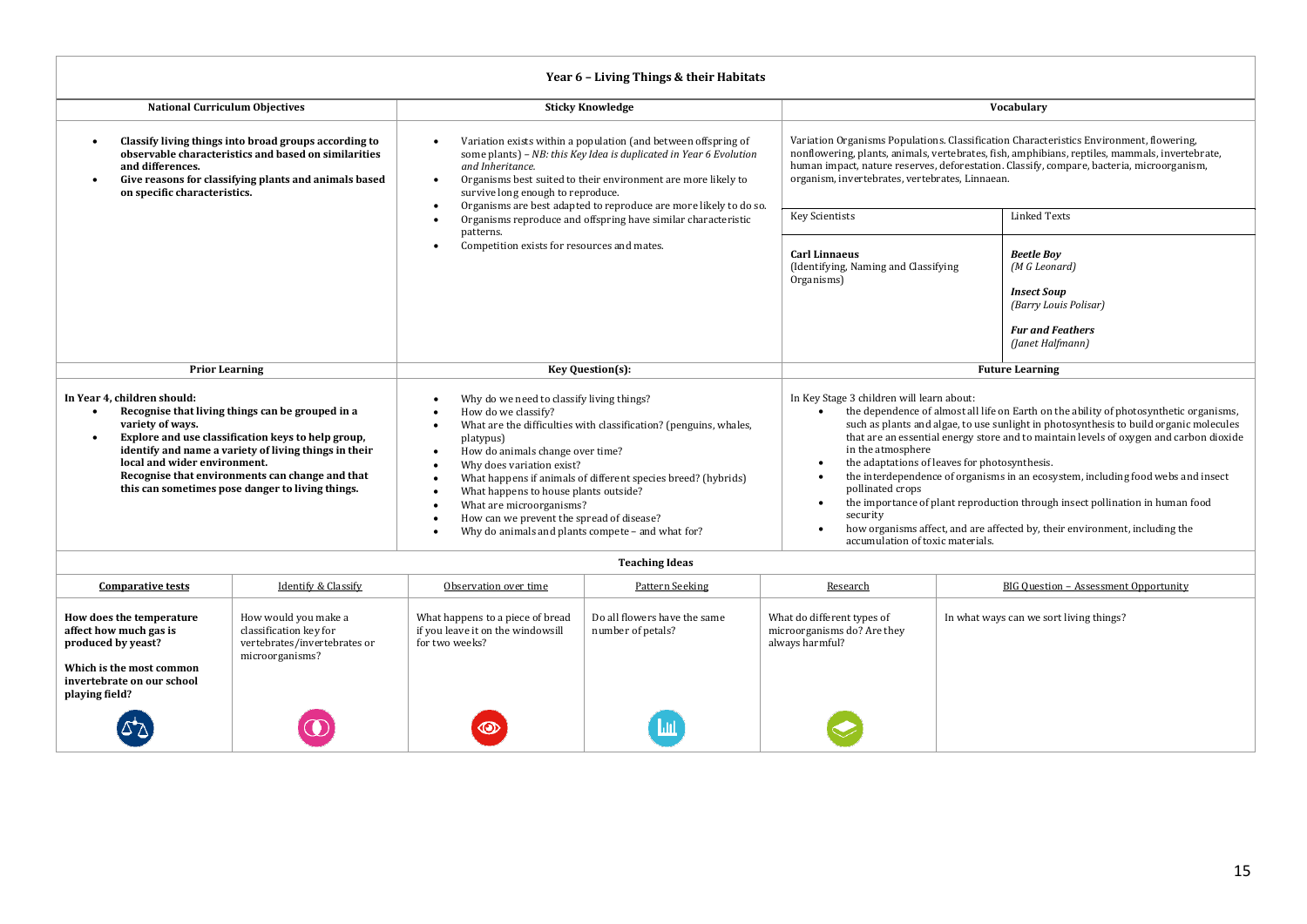| Year 4 - Electricity                                                                                                                                                                                    |                                                                                                                                                                                                                                                                      |                                                                                                                                                                                                                                                                                                                                                                                                                                                                                                                                                                                                                                             |                                                              |                                                                                                                                                                                                                                                                                                                                                                                                                                                   |                                                                                                                                                                                         |  |  |
|---------------------------------------------------------------------------------------------------------------------------------------------------------------------------------------------------------|----------------------------------------------------------------------------------------------------------------------------------------------------------------------------------------------------------------------------------------------------------------------|---------------------------------------------------------------------------------------------------------------------------------------------------------------------------------------------------------------------------------------------------------------------------------------------------------------------------------------------------------------------------------------------------------------------------------------------------------------------------------------------------------------------------------------------------------------------------------------------------------------------------------------------|--------------------------------------------------------------|---------------------------------------------------------------------------------------------------------------------------------------------------------------------------------------------------------------------------------------------------------------------------------------------------------------------------------------------------------------------------------------------------------------------------------------------------|-----------------------------------------------------------------------------------------------------------------------------------------------------------------------------------------|--|--|
| <b>National Curriculum Objectives</b>                                                                                                                                                                   |                                                                                                                                                                                                                                                                      |                                                                                                                                                                                                                                                                                                                                                                                                                                                                                                                                                                                                                                             | <b>Sticky Knowledge</b>                                      |                                                                                                                                                                                                                                                                                                                                                                                                                                                   | Vocabulary                                                                                                                                                                              |  |  |
| Identify common appliances that run on electricity.<br>Construct a simple series electrical circuit,<br>identifying and naming its basic parts, including cells,<br>wires, bulbs, switches and buzzers. |                                                                                                                                                                                                                                                                      | A source of electricity (mains of battery) is needed for electrical<br>$\bullet$<br>devices to work.<br>Electricity sources push electricity round a circuit.<br>$\bullet$<br>More batteries will push the electricity round the circuit faster.<br>$\bullet$                                                                                                                                                                                                                                                                                                                                                                               |                                                              |                                                                                                                                                                                                                                                                                                                                                                                                                                                   | Electricity, electric current, appliances, mains, crocodile clips, wires, bulb, battery cell, battery<br>holder, motor, buzzer, switch, conductor, electrical insulator, component.     |  |  |
| circuit, based on whether the lamp is part of a                                                                                                                                                         | Identify whether a lamp will light in a simple series                                                                                                                                                                                                                | $\bullet$<br>$\bullet$                                                                                                                                                                                                                                                                                                                                                                                                                                                                                                                                                                                                                      | Devices work harder when more electricity goes through them. | <b>Key Scientists</b>                                                                                                                                                                                                                                                                                                                                                                                                                             | <b>Linked Texts</b>                                                                                                                                                                     |  |  |
| complete loop with a battery.<br>$\bullet$<br>being good conductors.<br>insulator, giving examples of each.<br>Safety when using electricity.<br>$\bullet$                                              | Recognise that a switch opens and closes the circuit<br>and associate this with whether a lamp lights in a<br>simple series circuit. Recognise some common<br>conductors and insulators, and associate metals with<br>Know the difference between a conductor and an | A complete circuit is needed for electricity to flow and devices to<br>work.<br>Some materials allow electricity to flow easily and these are called<br>$\bullet$<br>conductors. Materials that don't allow electricity to flow easily are<br>called insulators.                                                                                                                                                                                                                                                                                                                                                                            |                                                              | <b>Thomas Edison</b><br>(First Working Lightbulb)<br>Joseph Swan<br>(Incandescent Light Bulb)                                                                                                                                                                                                                                                                                                                                                     | Until I Met Dudley<br>(Roger McGough)<br>Oscar and the Bird: A Book about Electricity<br>(Geoff Waring)<br>Electrical Wizard: How Nikola Tesla Lit Up the<br>World<br>(Elizabeth Rusch) |  |  |
| Prior Learning                                                                                                                                                                                          |                                                                                                                                                                                                                                                                      | Key Question(s):                                                                                                                                                                                                                                                                                                                                                                                                                                                                                                                                                                                                                            |                                                              |                                                                                                                                                                                                                                                                                                                                                                                                                                                   | Future Learning                                                                                                                                                                         |  |  |
| In Early Years children:<br>May have some understanding that objects need<br>$\bullet$<br>electricity to work.<br>May understand that a switch will turn something on<br>$\bullet$<br>or off.           |                                                                                                                                                                                                                                                                      | What would life be like without electricity?<br>$\bullet$<br>What sorts of things use/need electricity?<br>$\bullet$<br>What electricity do I use?<br>$\bullet$<br>In which ways can we 'get' electricity?<br>$\bullet$<br>(mains/plugs/batteries/wireless)<br>How do we make electricity?<br>$\bullet$<br>How do batteries work?<br>$\bullet$<br>How quickly can batteries run out? Does this make a difference<br>$\bullet$<br>depending on number of components?<br>How does the number of batteries added to the circuit affect a<br>$\bullet$<br>device?<br>What materials can carry electricity? (conductors/insulators)<br>$\bullet$ |                                                              | In Year 6 children will:<br>Associate the brightness of a lamp or the volume of a buzzer with the number and<br>$\bullet$<br>voltage of cells used in the circuit.<br>Compare and give reasons for variations in how components function, including the<br>$\bullet$<br>brightness of bulbs, the loudness of buzzers and the on/off position of switches.<br>Use recognised symbols when representing a simple circuit in a diagram.<br>$\bullet$ |                                                                                                                                                                                         |  |  |
|                                                                                                                                                                                                         |                                                                                                                                                                                                                                                                      |                                                                                                                                                                                                                                                                                                                                                                                                                                                                                                                                                                                                                                             | <b>Teaching Ideas</b>                                        |                                                                                                                                                                                                                                                                                                                                                                                                                                                   |                                                                                                                                                                                         |  |  |
| <b>Comparative tests</b>                                                                                                                                                                                | <b>Identify &amp; Classify</b>                                                                                                                                                                                                                                       | Observation over time                                                                                                                                                                                                                                                                                                                                                                                                                                                                                                                                                                                                                       | <b>Pattern Seeking</b>                                       | Research                                                                                                                                                                                                                                                                                                                                                                                                                                          | <b>BIG Question - Assessment Opportunity</b>                                                                                                                                            |  |  |
| How does the thickness of a                                                                                                                                                                             | How would you group these                                                                                                                                                                                                                                            | How long does a battery light a                                                                                                                                                                                                                                                                                                                                                                                                                                                                                                                                                                                                             | Which room has the most                                      | How has electricity changed the                                                                                                                                                                                                                                                                                                                                                                                                                   | What can we do with electricity?                                                                                                                                                        |  |  |

electrical sockets in a house?

 $\boxed{\text{m}}$ 

way we live?

How does a light bulb work?

**conducting material affect how** 

 $\Delta \Delta$ 

electrical devices based on where the electricity comes from?

 $\left( \right)$ 

torch for?

 $\circledcirc$ 

**bright the lamp is? Which metal is the best conductor of electricity?**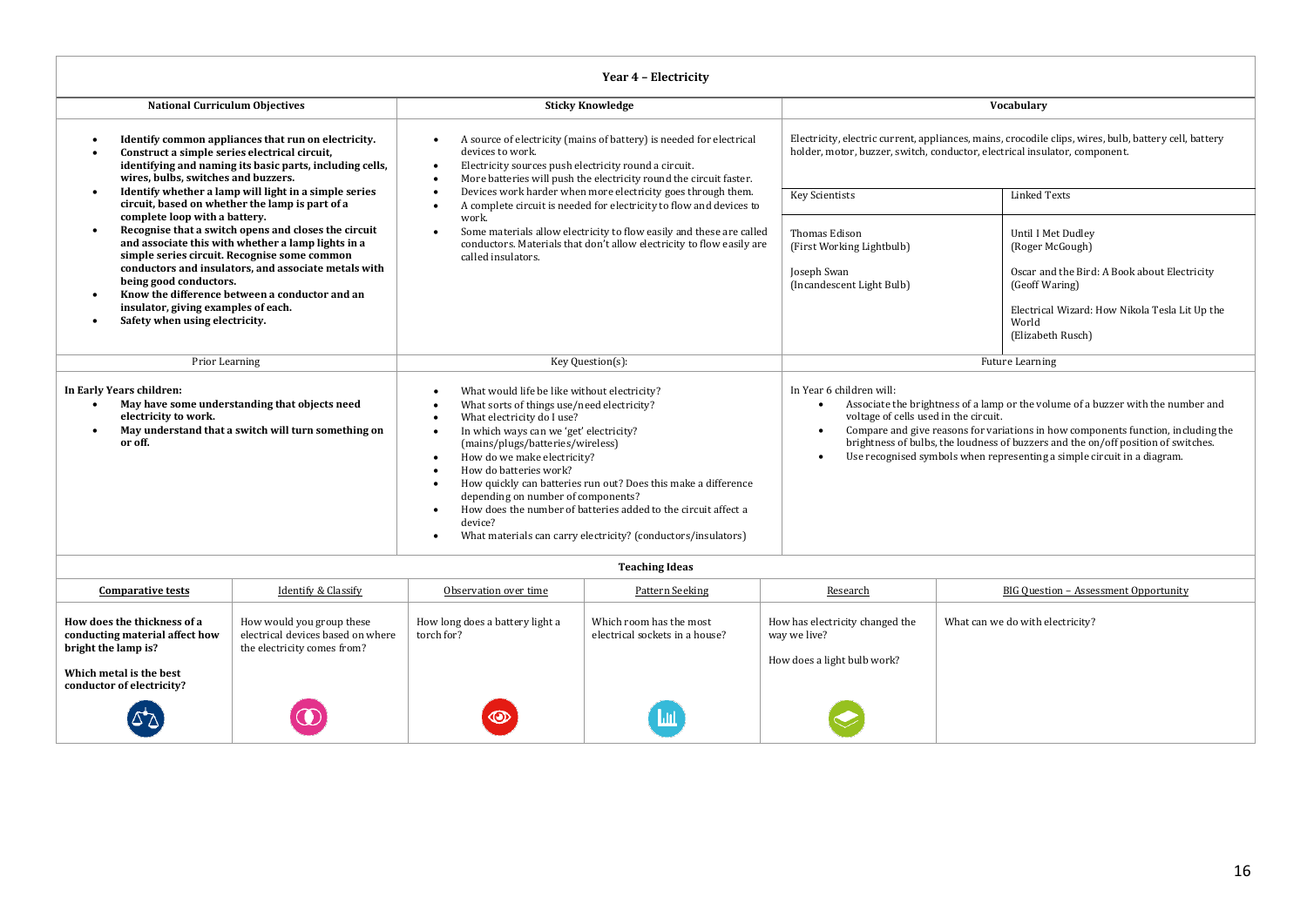| Year 6 - Electricity                                                                                                                                                                                                                                                                                                                                                                                                                                                                                                                                                                                                                                                                                                                                                                                                            |                                                                                                                                                                                                                                                                                                                                                                                                                                                                                                                                                                                                                                                                                                                                                                                                                                                                      |                                                                                                                                                                                                                                                                               |                                                                                                                                                                                                                                                                                                                                                                                                                                                      |  |  |
|---------------------------------------------------------------------------------------------------------------------------------------------------------------------------------------------------------------------------------------------------------------------------------------------------------------------------------------------------------------------------------------------------------------------------------------------------------------------------------------------------------------------------------------------------------------------------------------------------------------------------------------------------------------------------------------------------------------------------------------------------------------------------------------------------------------------------------|----------------------------------------------------------------------------------------------------------------------------------------------------------------------------------------------------------------------------------------------------------------------------------------------------------------------------------------------------------------------------------------------------------------------------------------------------------------------------------------------------------------------------------------------------------------------------------------------------------------------------------------------------------------------------------------------------------------------------------------------------------------------------------------------------------------------------------------------------------------------|-------------------------------------------------------------------------------------------------------------------------------------------------------------------------------------------------------------------------------------------------------------------------------|------------------------------------------------------------------------------------------------------------------------------------------------------------------------------------------------------------------------------------------------------------------------------------------------------------------------------------------------------------------------------------------------------------------------------------------------------|--|--|
| <b>National Curriculum Objectives</b>                                                                                                                                                                                                                                                                                                                                                                                                                                                                                                                                                                                                                                                                                                                                                                                           | <b>Sticky Knowledge</b>                                                                                                                                                                                                                                                                                                                                                                                                                                                                                                                                                                                                                                                                                                                                                                                                                                              |                                                                                                                                                                                                                                                                               | Vocabulary                                                                                                                                                                                                                                                                                                                                                                                                                                           |  |  |
| Associate the brightness of a lamp or the volume of a<br>buzzer with the number and voltage of cells used in the<br>circuit.<br>Compare and give reasons for variations in how<br>$\bullet$                                                                                                                                                                                                                                                                                                                                                                                                                                                                                                                                                                                                                                     | Batteries are a store of energy. This energy pushes electricity<br>round the circuit. When the battery's energy is gone it stops<br>pushing. Voltage measures the 'push.'<br>The greater the current flowing through a device the harder it<br>$\bullet$                                                                                                                                                                                                                                                                                                                                                                                                                                                                                                                                                                                                             | Electricity, neutrons, protons, electrons, nucleus, atom, electric current, appliances, mains,<br>crocodile clips, wires, bulb, battery cell, battery holder, motor, buzzer, switch, conductor, electrical<br>insulator, conductor.                                           |                                                                                                                                                                                                                                                                                                                                                                                                                                                      |  |  |
| components function, including the brightness of bulbs,<br>the loudness of buzzers and the on/off position of                                                                                                                                                                                                                                                                                                                                                                                                                                                                                                                                                                                                                                                                                                                   | works.<br>Current is how much electricity is flowing round a circuit.<br>$\bullet$<br>When current flows through wires heat is released. The greater the<br>current, the more heat is released.                                                                                                                                                                                                                                                                                                                                                                                                                                                                                                                                                                                                                                                                      | Key Scientists                                                                                                                                                                                                                                                                | <b>Linked Texts</b>                                                                                                                                                                                                                                                                                                                                                                                                                                  |  |  |
| switches.<br>Use recognised symbols when representing a simple<br>circuit in a diagram.                                                                                                                                                                                                                                                                                                                                                                                                                                                                                                                                                                                                                                                                                                                                         |                                                                                                                                                                                                                                                                                                                                                                                                                                                                                                                                                                                                                                                                                                                                                                                                                                                                      | Alessandro Volta<br>(Electrical Battery)<br>Nicola Tesla<br>(Alternating Currents)                                                                                                                                                                                            | Goodnight Mister Tom<br>(Michelle Magorian)<br>Blackout<br>(John Rocco)                                                                                                                                                                                                                                                                                                                                                                              |  |  |
|                                                                                                                                                                                                                                                                                                                                                                                                                                                                                                                                                                                                                                                                                                                                                                                                                                 |                                                                                                                                                                                                                                                                                                                                                                                                                                                                                                                                                                                                                                                                                                                                                                                                                                                                      |                                                                                                                                                                                                                                                                               | Hitler's Canary<br>(Sandi Toksvig)                                                                                                                                                                                                                                                                                                                                                                                                                   |  |  |
| <b>Prior Learning</b>                                                                                                                                                                                                                                                                                                                                                                                                                                                                                                                                                                                                                                                                                                                                                                                                           | Key Question(s):                                                                                                                                                                                                                                                                                                                                                                                                                                                                                                                                                                                                                                                                                                                                                                                                                                                     |                                                                                                                                                                                                                                                                               | <b>Future Learning</b>                                                                                                                                                                                                                                                                                                                                                                                                                               |  |  |
| In Year 4. children should:<br>Identify common appliances that run on electricity.<br>$\bullet$<br>Construct a simple series electrical circuit,<br>$\bullet$<br>identifying and naming its basic parts, including cells,<br>wires, bulbs, switches and buzzers.<br>Identify whether a lamp will light in a simple series<br>$\bullet$<br>circuit, based on whether the lamp is part of a<br>complete loop with a battery.<br>Recognise that a switch opens and closes the circuit<br>$\bullet$<br>and associate this with whether a lamp lights in a<br>simple series circuit. Recognise some common<br>conductors and insulators, and associate metals with<br>being good conductors.<br>Know the difference between a conductor and an<br>insulator, giving examples of each.<br>Safety when using electricity.<br>$\bullet$ | Do all batteries push as hard as each other?<br>$\bullet$<br>What is electricity?<br>$\bullet$<br>How does the voltage of a batters affect how much current is<br>$\bullet$<br>pushed?<br>How does the length of time I leave the current flowing for affect<br>$\bullet$<br>the brightness of the bulb?<br>How does number of bulbs affect the brightness of a bulb?<br>$\bullet$<br>Are all types of wires as good as conducting electricity?<br>$\bullet$<br>Why are wires insulated in plastic? Does type of material make a<br>difference?<br>Does length of wire make a difference?<br>$\bullet$<br>Does the type of circuit affect how the components work/long the<br>battery lasts?<br>What renewable ways can we generate electricity?<br>$\bullet$<br>How does current affect heat?<br>$\bullet$<br>What are the dangers of a short circuit?<br>$\bullet$ | In Key Stage Three children will learn:<br>add where branches meet and current as flow of charge<br>$\bullet$<br>in ohms, as the ratio of potential difference (p.d.) to current<br>$\bullet$<br>(quantitative).<br>of electrons, forces between charged objects<br>$\bullet$ | Electric current, measured in amperes, in circuits, series and parallel circuits, currents<br>Potential difference measured in volts, battery and bulb ratings, resistance measured<br>Differences in resistance between conducting and insulating components<br>Separation of positive or negative charges when objects are rubbed together: transfer<br>The idea of electric field, forces acting across the space between objects not in contact. |  |  |

| <b>Comparative tests</b>                                                                                                                                                                                                       | <b>Identify &amp; Classify</b>                                                                             | Observation over time                                                                                                     | Pattern Seeking                                                    | Research                                                       | BIG Question - Assessment Opportunity   |
|--------------------------------------------------------------------------------------------------------------------------------------------------------------------------------------------------------------------------------|------------------------------------------------------------------------------------------------------------|---------------------------------------------------------------------------------------------------------------------------|--------------------------------------------------------------------|----------------------------------------------------------------|-----------------------------------------|
| How does the voltage of the batteries in a<br>circuit affect the brightness of the lamp?<br>How does the voltage of the batteries in a<br>circuit affect the volume of the buzzer?<br>Which make of battery lasts the longest? | How would you group electrical<br>components and appliances based<br>on what electricity makes them<br>do? | How does brightness of bulb<br>change as the battery runs out?<br>How can we measure how quickly<br>a battery is used up? | Does the temperature of a light<br>bulb go up the longer it is on? | How has our understanding of<br>electricity changed over time? | Can we vary the effects of electricity? |
| Which type of fruit makes the best fruity<br>battery?                                                                                                                                                                          |                                                                                                            | $\circledcirc$                                                                                                            |                                                                    |                                                                |                                         |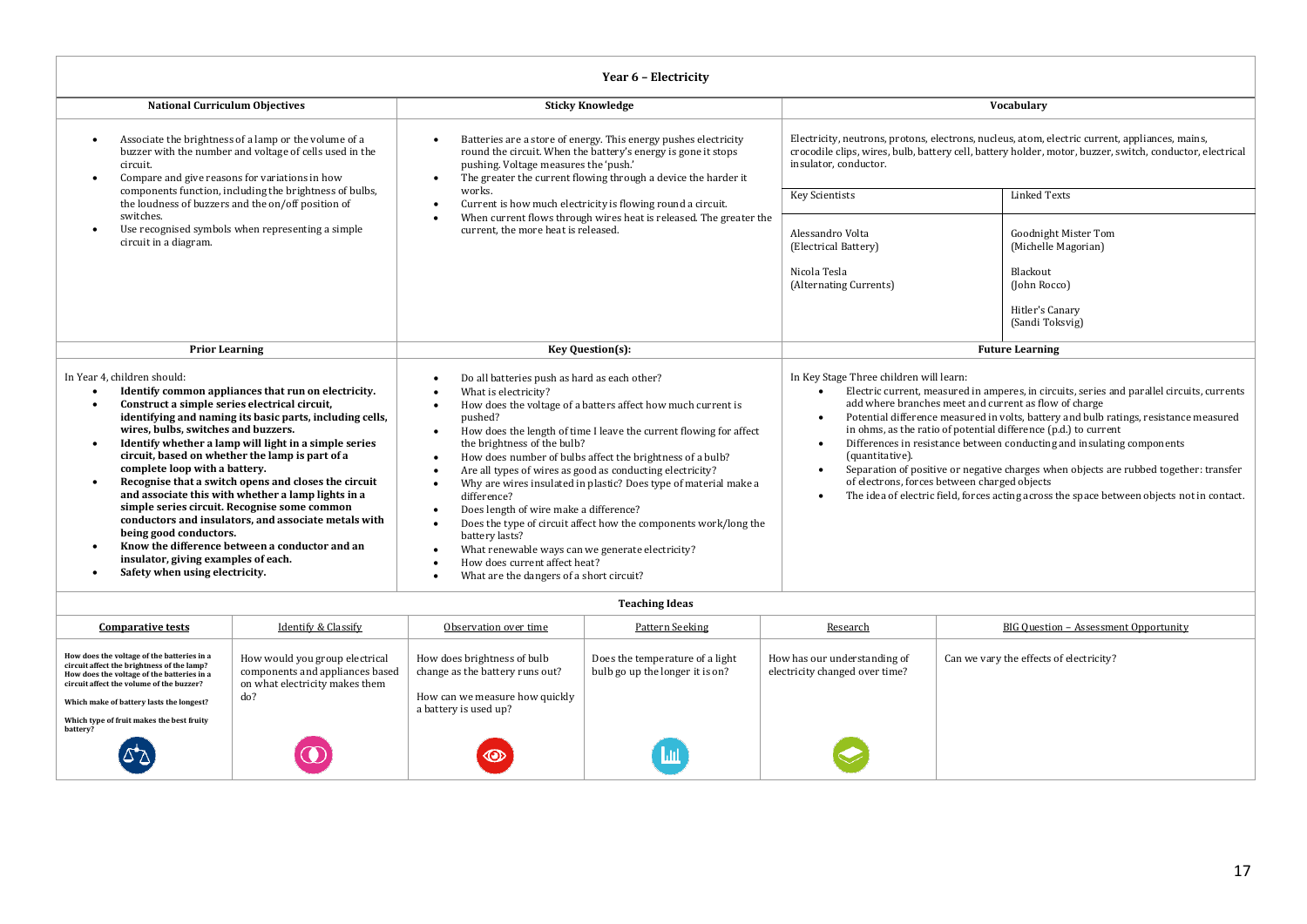| <b>Year 2 - Forces</b>                                                                                                          |                                                                                                                                                                                                                                                                    |                                                                                                                                                                                                                                                                                                                                                                                                                                                                                                                                                                                                                                                                                                                                                                                                                                                                                                             |                                                                  |                                                                            |                                                                                                                                                                                                                                                                                                                                                                                                                                                                                                                                                                                               |  |
|---------------------------------------------------------------------------------------------------------------------------------|--------------------------------------------------------------------------------------------------------------------------------------------------------------------------------------------------------------------------------------------------------------------|-------------------------------------------------------------------------------------------------------------------------------------------------------------------------------------------------------------------------------------------------------------------------------------------------------------------------------------------------------------------------------------------------------------------------------------------------------------------------------------------------------------------------------------------------------------------------------------------------------------------------------------------------------------------------------------------------------------------------------------------------------------------------------------------------------------------------------------------------------------------------------------------------------------|------------------------------------------------------------------|----------------------------------------------------------------------------|-----------------------------------------------------------------------------------------------------------------------------------------------------------------------------------------------------------------------------------------------------------------------------------------------------------------------------------------------------------------------------------------------------------------------------------------------------------------------------------------------------------------------------------------------------------------------------------------------|--|
| <b>National Curriculum Objectives</b>                                                                                           |                                                                                                                                                                                                                                                                    |                                                                                                                                                                                                                                                                                                                                                                                                                                                                                                                                                                                                                                                                                                                                                                                                                                                                                                             | <b>Sticky Knowledge</b>                                          |                                                                            | Vocabulary                                                                                                                                                                                                                                                                                                                                                                                                                                                                                                                                                                                    |  |
| There are no specified National Curriculum Objectives for forces<br>at KS1                                                      |                                                                                                                                                                                                                                                                    | Pushing and pulling can make things move faster or slower.<br>Pushing and pulling can make things move or stop.                                                                                                                                                                                                                                                                                                                                                                                                                                                                                                                                                                                                                                                                                                                                                                                             |                                                                  | Force, push, pull, surface, attract, repel, compass                        |                                                                                                                                                                                                                                                                                                                                                                                                                                                                                                                                                                                               |  |
|                                                                                                                                 |                                                                                                                                                                                                                                                                    | Things can move in different ways.                                                                                                                                                                                                                                                                                                                                                                                                                                                                                                                                                                                                                                                                                                                                                                                                                                                                          | Larger masses take bigger pushes and pulls to move or stop them. | <b>Key Scientists</b>                                                      | <b>Linked Texts</b>                                                                                                                                                                                                                                                                                                                                                                                                                                                                                                                                                                           |  |
|                                                                                                                                 |                                                                                                                                                                                                                                                                    | Pushing and pulling can change the shape of things.<br>Bigger pushes and pulls have bigger effects                                                                                                                                                                                                                                                                                                                                                                                                                                                                                                                                                                                                                                                                                                                                                                                                          |                                                                  | The Wright Brothers<br>(Aeroplanes)<br>Henry Ford<br>(Cars)                | <b>Traction Man</b><br>(Mini Grey)<br>Three Little Pigs<br>(Lesley Sims)                                                                                                                                                                                                                                                                                                                                                                                                                                                                                                                      |  |
| <b>Prior Learning</b>                                                                                                           |                                                                                                                                                                                                                                                                    |                                                                                                                                                                                                                                                                                                                                                                                                                                                                                                                                                                                                                                                                                                                                                                                                                                                                                                             |                                                                  |                                                                            | <b>Future Learning</b>                                                                                                                                                                                                                                                                                                                                                                                                                                                                                                                                                                        |  |
| In Early Years children should:<br>٠<br>places, objects, materials and living things.<br>$\bullet$<br>one another.<br>$\bullet$ | know about similarities and differences in relation to<br>talk about the features of their own immediate<br>environment and how environments might vary from<br>make observations of animals and plants, explain<br>why some things occur, and talk about changes. | Key Question(s):<br>How can we move objects?<br>How can we change the way an object moves?<br>How does a material affect how fast a ball rolls down a slope?<br>How does the length/steepness of a slope affect how far a<br>ball/car/tin will roll off the end?<br>What it a push or a pull that makes it go further?<br>How does how hard/long I press a pop-up toy for affect how high it<br>jumps?<br>On what surface do objects roll the best on? Is it the same for<br>$\bullet$<br>sliding?<br>Which material would be best for a teddy bungee cord?<br>How does length of an elastic band affect how elastic it is?<br>Which sock is the most elastic?<br>Which tights are the most elastic (denier)?<br>Which recipe play dough needs the greatest push to squash it?<br>How does the height an egg is dropped from affect how big the<br>splat pattern is? (you could use wet tissue paper balls) |                                                                  | In Year 3 children will:<br>at a distance.<br>others.<br>poles are facing. | Compare how things move on different surfaces.<br>Know how a simple pulley works and use making lifting an object simpler<br>Notice that some forces need contact between two objects, but magnetic forces can act<br>Observe how magnets attract and repel each other and attract some materials and not<br>Compare and group together a variety of everyday materials based on whether they<br>are attracted to a magnet and identify some magnetic materials.<br>Describe magnets as having two poles.<br>Predict whether two magnets with attract or repel each other, depending on which |  |
|                                                                                                                                 |                                                                                                                                                                                                                                                                    |                                                                                                                                                                                                                                                                                                                                                                                                                                                                                                                                                                                                                                                                                                                                                                                                                                                                                                             | <b>Teaching Ideas</b>                                            |                                                                            |                                                                                                                                                                                                                                                                                                                                                                                                                                                                                                                                                                                               |  |
| <b>Comparative tests</b>                                                                                                        | <b>Identify &amp; Classify</b>                                                                                                                                                                                                                                     | Observation over time                                                                                                                                                                                                                                                                                                                                                                                                                                                                                                                                                                                                                                                                                                                                                                                                                                                                                       | Pattern Seeking                                                  | Research                                                                   | BIG Question - Assessment Opportunity                                                                                                                                                                                                                                                                                                                                                                                                                                                                                                                                                         |  |
| Which material would be best<br>for the roof of the little pig's<br>house?                                                      | Which materials will float and<br>which will sink?                                                                                                                                                                                                                 | Would a paper boat float forever?                                                                                                                                                                                                                                                                                                                                                                                                                                                                                                                                                                                                                                                                                                                                                                                                                                                                           | How does changing the force<br>change the speed of a toy car?    | Why do objects float or sink?                                              | How can we change how things move?                                                                                                                                                                                                                                                                                                                                                                                                                                                                                                                                                            |  |
|                                                                                                                                 |                                                                                                                                                                                                                                                                    |                                                                                                                                                                                                                                                                                                                                                                                                                                                                                                                                                                                                                                                                                                                                                                                                                                                                                                             |                                                                  |                                                                            |                                                                                                                                                                                                                                                                                                                                                                                                                                                                                                                                                                                               |  |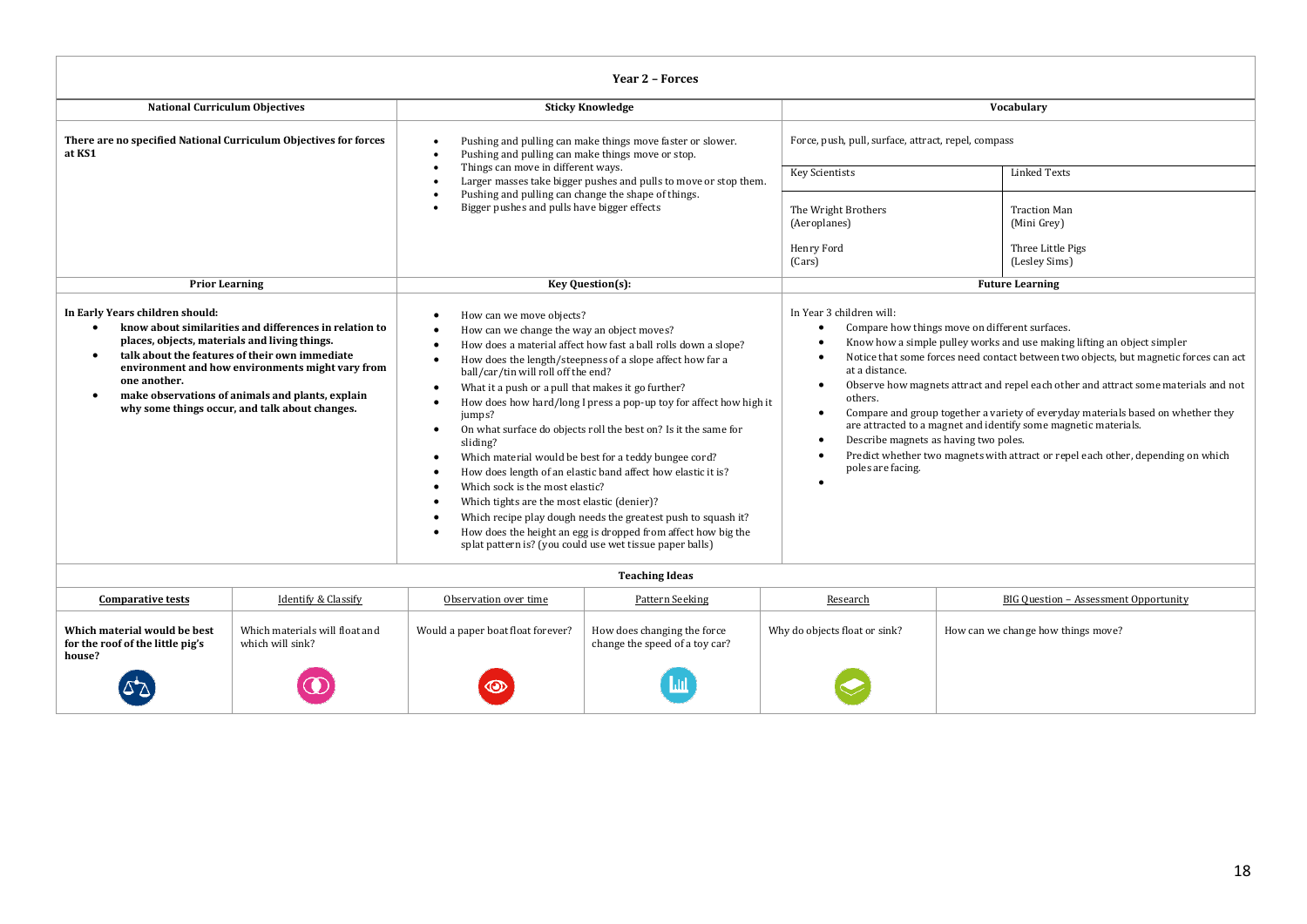| Year 3 - Forces (& Magnetism)                                                                                 |                                                                                                                                                                                                                                                                 |                                                                                                                                                                                                                                                                                                           |                                                                                                                                                                                                                                                                 |                                                                                                                                                                                                                                                                                                                                                                                                                                                                                                                                                                                                                                                                                                                                                                                                                                                          |                                                                                                                                                    |
|---------------------------------------------------------------------------------------------------------------|-----------------------------------------------------------------------------------------------------------------------------------------------------------------------------------------------------------------------------------------------------------------|-----------------------------------------------------------------------------------------------------------------------------------------------------------------------------------------------------------------------------------------------------------------------------------------------------------|-----------------------------------------------------------------------------------------------------------------------------------------------------------------------------------------------------------------------------------------------------------------|----------------------------------------------------------------------------------------------------------------------------------------------------------------------------------------------------------------------------------------------------------------------------------------------------------------------------------------------------------------------------------------------------------------------------------------------------------------------------------------------------------------------------------------------------------------------------------------------------------------------------------------------------------------------------------------------------------------------------------------------------------------------------------------------------------------------------------------------------------|----------------------------------------------------------------------------------------------------------------------------------------------------|
| <b>National Curriculum Objectives</b>                                                                         |                                                                                                                                                                                                                                                                 |                                                                                                                                                                                                                                                                                                           | <b>Sticky Knowledge</b>                                                                                                                                                                                                                                         |                                                                                                                                                                                                                                                                                                                                                                                                                                                                                                                                                                                                                                                                                                                                                                                                                                                          | Vocabulary                                                                                                                                         |
| lifting an object simpler                                                                                     | Compare how things move on different surfaces.<br>Know how a simple pulley works and use making<br>Notice that some forces need contact between two<br>objects, but magnetic forces can act at a distance.<br>Observe how magnets attract and repel each other  | Magnets exert attractive and repulsive forces on each other.<br>Magnets exert non-contact forces, which work through some<br>materials.<br>Magnets exert attractive forces on some materials.<br>Magnet forces are affected by magnet strength, object mass,<br>distance from object and object material. |                                                                                                                                                                                                                                                                 | repel, compass                                                                                                                                                                                                                                                                                                                                                                                                                                                                                                                                                                                                                                                                                                                                                                                                                                           | Force, push, pull, friction, surface, magnet, magnetic, magnetic field, pole, north, south, attract,                                               |
| and attract some materials and not others.<br>Describe magnets as having two poles.                           | Compare and group together a variety of everyday<br>materials based on whether they are attracted to a<br>magnet and identify some magnetic materials.<br>Predict whether two magnets with attract or repel<br>each other, depending on which poles are facing. |                                                                                                                                                                                                                                                                                                           |                                                                                                                                                                                                                                                                 | <b>Key Scientists</b><br>William Gilbert<br>(Theories on Magnetism)<br>Andre Marie Ampere<br>(Founder of Electro-Magnetism)                                                                                                                                                                                                                                                                                                                                                                                                                                                                                                                                                                                                                                                                                                                              | <b>Linked Texts</b><br>The Iron Man<br>(Ted Hughes)<br>Mrs Armitage: Queen of the Road<br>(Quentin Blake)<br>Mr Archimedes' Bath<br>(Pamela Allen) |
| <b>Prior Learning</b>                                                                                         |                                                                                                                                                                                                                                                                 |                                                                                                                                                                                                                                                                                                           | Key Question(s):                                                                                                                                                                                                                                                |                                                                                                                                                                                                                                                                                                                                                                                                                                                                                                                                                                                                                                                                                                                                                                                                                                                          | <b>Future Learning</b>                                                                                                                             |
| In Year 2 children:<br>and start, using simple pushes and pulls.<br>They may know about floating and sinking. | May have an awareness of how to make things stop                                                                                                                                                                                                                | What are magnetic materials? How can we find out?<br>Can I make a magnetic material non-magnetic?<br>magnetic material?<br>experiences?<br>Is the repulsive force the same size?<br>٠<br>putting materials between the magnets?<br>Are bigger magnets stronger?<br>book?                                  | How far away does a magnet have to be before it attracts a<br>How far away can the magnetic attraction between two magnets be<br>How is the magnetic attraction of repulsion force affected by<br>How could you use magnets to measure the number of pages in a | In Year 5 children will:<br>Explain that unsupported objects fall towards the Earth because of the force of gravity<br>acting between the Earth and the falling object and the impact of gravity on our lives.<br>Identify the effects of air resistance, water resistance and friction, which act between<br>$\bullet$<br>moving surfaces.<br>Recognise that some mechanisms, including levers, pulleys, and gears, allow a smaller<br>force to have a greater effect.<br>Describe the movement of the Earth, and other planets, relative to the Sun in the solar<br>system<br>Describe the movement of the Moon relative to the Earth<br>$\bullet$<br>Describe the Sun, Earth and Moon as approximately spherical bodies<br>Describe the idea of the Earth's rotation to explain day and night and the apparent<br>movement of the sun across the sky. |                                                                                                                                                    |
|                                                                                                               |                                                                                                                                                                                                                                                                 |                                                                                                                                                                                                                                                                                                           | <b>Teaching Ideas</b>                                                                                                                                                                                                                                           |                                                                                                                                                                                                                                                                                                                                                                                                                                                                                                                                                                                                                                                                                                                                                                                                                                                          |                                                                                                                                                    |
| <b>Comparative tests</b>                                                                                      | Identify & Classify                                                                                                                                                                                                                                             | Observation over time                                                                                                                                                                                                                                                                                     | Pattern Seeking                                                                                                                                                                                                                                                 | Research                                                                                                                                                                                                                                                                                                                                                                                                                                                                                                                                                                                                                                                                                                                                                                                                                                                 | BIG Question - Assessment Opportunity                                                                                                              |
|                                                                                                               |                                                                                                                                                                                                                                                                 |                                                                                                                                                                                                                                                                                                           |                                                                                                                                                                                                                                                                 |                                                                                                                                                                                                                                                                                                                                                                                                                                                                                                                                                                                                                                                                                                                                                                                                                                                          |                                                                                                                                                    |

| How does the mass of an object<br>affect how much force is<br>needed to make it move? | Which materials are magnetic? | If we magnetise a pin, how long<br>does it stay magnetised for? | Do magnetic materials always<br>conduct electricity?            | How have our ideas about forces<br>changed over time? | How can we move magnets? |
|---------------------------------------------------------------------------------------|-------------------------------|-----------------------------------------------------------------|-----------------------------------------------------------------|-------------------------------------------------------|--------------------------|
| Which magnet is strongest?                                                            |                               |                                                                 | Does the size and shape of a<br>magnet affect how strong it is? | How does a compass work?                              |                          |
| Which surface is best to stop<br>you slipping?                                        |                               |                                                                 |                                                                 |                                                       |                          |
| 82                                                                                    |                               | $\circledcirc$                                                  | Ш                                                               |                                                       |                          |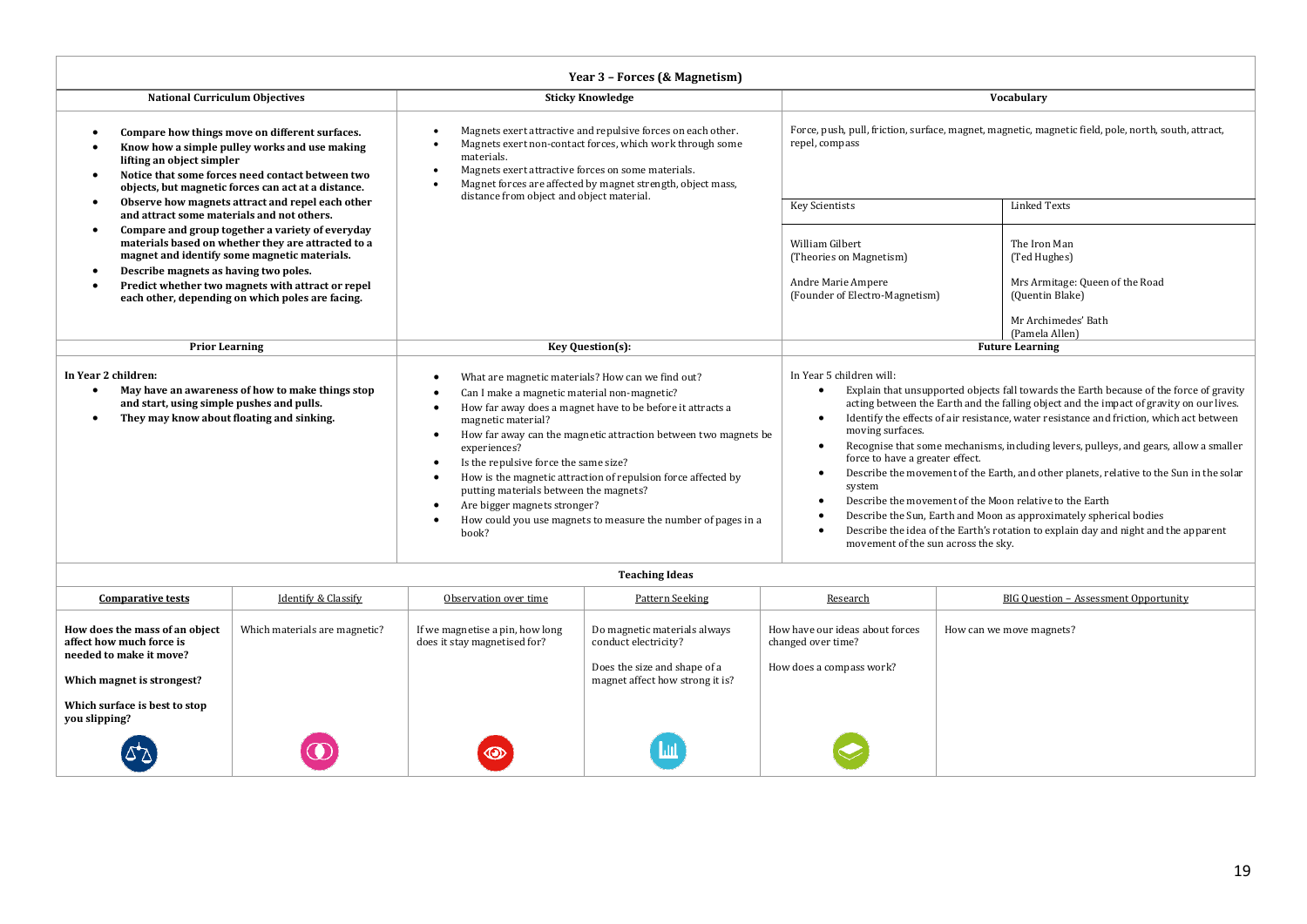| Year 5 - Forces                                                                                                                                                                                                                                                                                                                                                                                                                                                                                                                                                                                                                                                                                                                                                                |                                                                                                                                                                                                                                                                                                                                                                                                                                                                                                                                                                                                                                                                                                                                                                                       |                                                                                                                                                                                                                                                                                                                                                                                                  |                                                                                                                                                                         |  |  |  |
|--------------------------------------------------------------------------------------------------------------------------------------------------------------------------------------------------------------------------------------------------------------------------------------------------------------------------------------------------------------------------------------------------------------------------------------------------------------------------------------------------------------------------------------------------------------------------------------------------------------------------------------------------------------------------------------------------------------------------------------------------------------------------------|---------------------------------------------------------------------------------------------------------------------------------------------------------------------------------------------------------------------------------------------------------------------------------------------------------------------------------------------------------------------------------------------------------------------------------------------------------------------------------------------------------------------------------------------------------------------------------------------------------------------------------------------------------------------------------------------------------------------------------------------------------------------------------------|--------------------------------------------------------------------------------------------------------------------------------------------------------------------------------------------------------------------------------------------------------------------------------------------------------------------------------------------------------------------------------------------------|-------------------------------------------------------------------------------------------------------------------------------------------------------------------------|--|--|--|
| <b>National Curriculum Objectives</b>                                                                                                                                                                                                                                                                                                                                                                                                                                                                                                                                                                                                                                                                                                                                          | <b>Sticky Knowledge</b>                                                                                                                                                                                                                                                                                                                                                                                                                                                                                                                                                                                                                                                                                                                                                               |                                                                                                                                                                                                                                                                                                                                                                                                  | Vocabulary                                                                                                                                                              |  |  |  |
| Explain that unsupported objects fall towards the<br>$\bullet$<br>Earth because of the force of gravity acting between<br>the Earth and the falling object and the impact of                                                                                                                                                                                                                                                                                                                                                                                                                                                                                                                                                                                                   | Air resistance and water resistance are forces against motion<br>caused by objects having to move air and water out of their way.<br>Friction is a force against motion caused by two surfaces rubbing<br>$\bullet$                                                                                                                                                                                                                                                                                                                                                                                                                                                                                                                                                                   |                                                                                                                                                                                                                                                                                                                                                                                                  | Air resistance, Water resistance, Friction, Gravity, Newton, Gears, Pulleys, force, push, pull,<br>opposing, streamline, brake, mechanism, lever, cog, machine, pulley. |  |  |  |
| gravity on our lives.<br>Identify the effects of air resistance, water resistance<br>$\bullet$                                                                                                                                                                                                                                                                                                                                                                                                                                                                                                                                                                                                                                                                                 | against each other.<br>Some objects require large forces to make them move; gears, pulley<br>$\bullet$                                                                                                                                                                                                                                                                                                                                                                                                                                                                                                                                                                                                                                                                                | <b>Key Scientists</b>                                                                                                                                                                                                                                                                                                                                                                            | Linked Texts                                                                                                                                                            |  |  |  |
| and friction, which act between moving surfaces.<br>Recognise that some mechanisms, including levers,<br>$\bullet$<br>pulleys, and gears, allow a smaller force to have a<br>greater effect.                                                                                                                                                                                                                                                                                                                                                                                                                                                                                                                                                                                   | and levers can reduce the force needed to make things move                                                                                                                                                                                                                                                                                                                                                                                                                                                                                                                                                                                                                                                                                                                            | Galileo Galilei<br>(Gravity and Acceleration)<br>Isaac Newton                                                                                                                                                                                                                                                                                                                                    | The Enormous Turnip<br>(Katie Daynes)<br>Leonardo's Dream                                                                                                               |  |  |  |
|                                                                                                                                                                                                                                                                                                                                                                                                                                                                                                                                                                                                                                                                                                                                                                                |                                                                                                                                                                                                                                                                                                                                                                                                                                                                                                                                                                                                                                                                                                                                                                                       | (Gravitation)                                                                                                                                                                                                                                                                                                                                                                                    | (Hans de Beer)                                                                                                                                                          |  |  |  |
|                                                                                                                                                                                                                                                                                                                                                                                                                                                                                                                                                                                                                                                                                                                                                                                |                                                                                                                                                                                                                                                                                                                                                                                                                                                                                                                                                                                                                                                                                                                                                                                       | Archimedes of Syracuse<br>(Levers)                                                                                                                                                                                                                                                                                                                                                               | The Aerodynamics of Biscuits<br>(Clare Helen Welsh)                                                                                                                     |  |  |  |
|                                                                                                                                                                                                                                                                                                                                                                                                                                                                                                                                                                                                                                                                                                                                                                                |                                                                                                                                                                                                                                                                                                                                                                                                                                                                                                                                                                                                                                                                                                                                                                                       | John Walker<br>(The Match)                                                                                                                                                                                                                                                                                                                                                                       |                                                                                                                                                                         |  |  |  |
| <b>Prior Learning</b>                                                                                                                                                                                                                                                                                                                                                                                                                                                                                                                                                                                                                                                                                                                                                          | Key Question(s):                                                                                                                                                                                                                                                                                                                                                                                                                                                                                                                                                                                                                                                                                                                                                                      |                                                                                                                                                                                                                                                                                                                                                                                                  |                                                                                                                                                                         |  |  |  |
| In Year 3 children should:<br>Compare how things move on different surfaces.<br>$\bullet$<br>Know how a simple pulley works and use making<br>$\bullet$<br>lifting an object simpler<br>Notice that some forces need contact between two<br>$\bullet$<br>objects, but magnetic forces can act at a distance.<br>Observe how magnets attract and repel each other<br>$\bullet$<br>and attract some materials and not others.<br>Compare and group together a variety of everyday<br>$\bullet$<br>materials based on whether they are attracted to a<br>magnet and identify some magnetic materials.<br>Describe magnets as having two poles.<br>$\bullet$<br>Predict whether two magnets with attract or repel<br>$\bullet$<br>each other, depending on which poles are facing. | What is a force?<br>How can a force act on an object?<br>How can we see forces?<br>How can we measure forces?<br>How does the saltiness (salinity) of water affect the water<br>resistance?<br>How does the length of a piece of a paper helicopter's wings affect<br>$\bullet$<br>the time it takes to fall?<br>How does the changing the shape of a piece of plasticine affect<br>water resistance?<br>How does adding holes to a parachute affect the time it takes to<br>fall?<br>How does the amount/depth of tread affect the friction between a<br>$\bullet$<br>shoe and a surface?<br>How can we use levers to lift heavy objects?<br>٠<br>What is the most effective way to move an object?<br>How do see-saws work?<br>Can you create a pulley system to life a given load? | <b>Future Learning</b><br>In KS3 children will learn about:<br>opposing forces and equilibrium: weight held by stretched spring or supported on a<br>$\bullet$<br>compressed surface<br>forces being needed to cause objects to stop or start moving, or to change their speed<br>$\bullet$<br>or direction of motion (qualitative only)<br>change depending on direction of force and its size. |                                                                                                                                                                         |  |  |  |
| <b>Teaching Ideas</b>                                                                                                                                                                                                                                                                                                                                                                                                                                                                                                                                                                                                                                                                                                                                                          |                                                                                                                                                                                                                                                                                                                                                                                                                                                                                                                                                                                                                                                                                                                                                                                       |                                                                                                                                                                                                                                                                                                                                                                                                  |                                                                                                                                                                         |  |  |  |

| <b>Comparative tests</b>                                                                                                                                    | Identify & Classify                                                                            | Observation over time                                  | Pattern Seeking                                                                                                                     | Research                                           | BIG Ouestion - Assessment Opportunity |
|-------------------------------------------------------------------------------------------------------------------------------------------------------------|------------------------------------------------------------------------------------------------|--------------------------------------------------------|-------------------------------------------------------------------------------------------------------------------------------------|----------------------------------------------------|---------------------------------------|
| How does the angle of launch<br>affect how far a paper rocket<br>will go?<br>How does the surface area of an<br>object affect the time it takes to<br>sink? | Can you label and name all the<br>forces acting on the objects in<br>each of these situations? | How long does a pendulum swing<br>for before it stops? | Do all objects fall through water<br>in the same way?<br>How does surface area of<br>parachute affect the time it takes<br>to fall? | How do submarines sink if they<br>are full of air? | How and why do objects move?          |
| لا†∆                                                                                                                                                        |                                                                                                | $\circledcirc$                                         | $\mathbf{m}$                                                                                                                        |                                                    |                                       |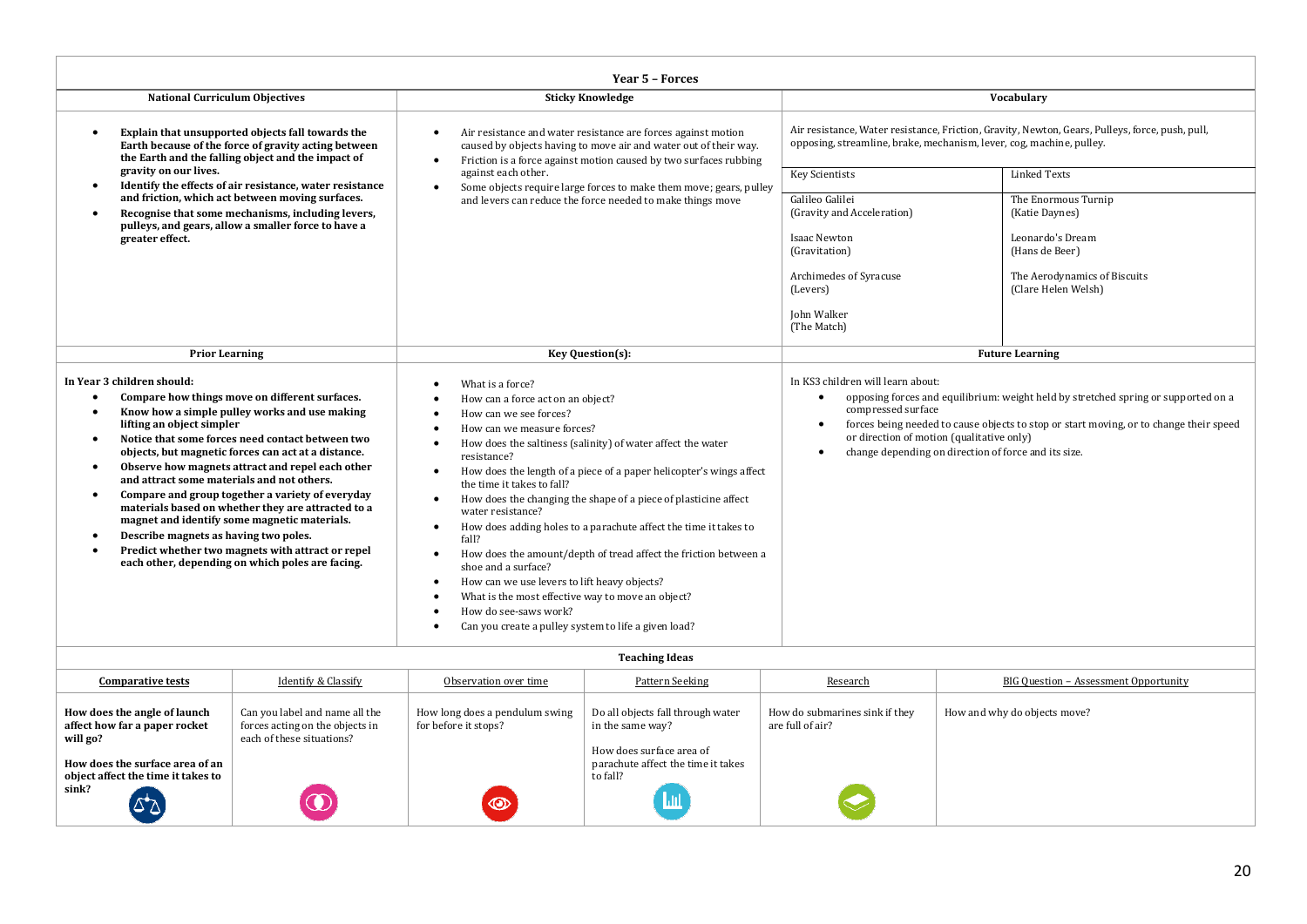| Year 5 - Earth & Space                                                                                                                                                                                                                                                                                                                                                                                                                          |                                                                                                                                                                                                                                                                                                                                                                                                                                                                                                                                                                                                                                                                                                                                                                                      |                                                                                                                                                                                                                                                                                                                                                                                                                                                                                                                                                                                                                                                                                                                                                                                                                            |  |  |  |
|-------------------------------------------------------------------------------------------------------------------------------------------------------------------------------------------------------------------------------------------------------------------------------------------------------------------------------------------------------------------------------------------------------------------------------------------------|--------------------------------------------------------------------------------------------------------------------------------------------------------------------------------------------------------------------------------------------------------------------------------------------------------------------------------------------------------------------------------------------------------------------------------------------------------------------------------------------------------------------------------------------------------------------------------------------------------------------------------------------------------------------------------------------------------------------------------------------------------------------------------------|----------------------------------------------------------------------------------------------------------------------------------------------------------------------------------------------------------------------------------------------------------------------------------------------------------------------------------------------------------------------------------------------------------------------------------------------------------------------------------------------------------------------------------------------------------------------------------------------------------------------------------------------------------------------------------------------------------------------------------------------------------------------------------------------------------------------------|--|--|--|
| <b>National Curriculum Objectives</b>                                                                                                                                                                                                                                                                                                                                                                                                           | <b>Sticky Knowledge</b>                                                                                                                                                                                                                                                                                                                                                                                                                                                                                                                                                                                                                                                                                                                                                              | Vocabulary                                                                                                                                                                                                                                                                                                                                                                                                                                                                                                                                                                                                                                                                                                                                                                                                                 |  |  |  |
| Describe the movement of the Earth, and other<br>$\bullet$<br>planets, relative to the Sun in the solar system<br>Describe the movement of the Moon relative to the<br>Earth<br>Describe the Sun, Earth and Moon as approximately<br>spherical bodies<br>Describe the idea of the Earth's rotation to explain<br>$\bullet$<br>day and night and the apparent movement of the sun<br>across the sky.                                             | Stars, planets and moons have so much mass they attract other<br>things, including each other due to a force called gravity. Gravity<br>works over distance.<br>Objects with larger masses exert bigger gravitational forces.<br>Objects like planets, moons and stars spin.<br>Smaller mass objects like planets orbit large mass objects like stars.<br>Stars produce vast amounts of heat and light.<br>All other objects are lumps of rock, metal or ice and can be seen<br>because they reflect the light of stars.                                                                                                                                                                                                                                                             | Earth, Sun, Moon, Axis, Rotation, Day, Night, Phases of the Moon, star, constellation, waxing,<br>waning, crescent, gibbous. Mercury, Venus, Mars, Jupiter, Saturn, Uranus, Neptune, planets, solar<br>system, day, night, rotate, orbit, axis, spherical, geocentric, heliocentric.<br><b>Linked Texts</b><br><b>Key Scientists</b><br><b>Claudius Ptolemy and Nicolaus</b><br><b>The Skies Above My Eyes</b><br>(Charlotte Guillain & Yuval Zommer)<br>Copernicus<br>(Heliocentric vs Geocentric Universe)<br>George's Secret Key to the Universe<br>(Lucy and Stephen Hawking with Christophe<br><b>Neil Armstrong</b><br>(First man on the Moon)<br>Galfard)<br><b>Helen Sharman</b><br><b>The Way Back Home</b><br>(First British astronaut)<br>(Oliver Jeffers)<br><b>Tim Peake</b><br>(First British ESA astronaut) |  |  |  |
| <b>Prior Learning</b>                                                                                                                                                                                                                                                                                                                                                                                                                           | Key Question(s):                                                                                                                                                                                                                                                                                                                                                                                                                                                                                                                                                                                                                                                                                                                                                                     |                                                                                                                                                                                                                                                                                                                                                                                                                                                                                                                                                                                                                                                                                                                                                                                                                            |  |  |  |
| In Key Stage 1 and in Year 3 children should:<br>Understand changes in weather patterns and<br>$\bullet$<br>seasons.<br>Compare how things move on different surfaces.<br>Notice that some forces need contact between two<br>objects, but magnetic forces can act at a distance.<br>Describe magnets as having two poles. Predict<br>$\bullet$<br>whether two magnets with attract or repel each<br>other, depending on which poles are facing | How does temperature/size/day length/year length change as you get<br>closer/further to the sun?<br>How does distance from a light source affect how much light hits an object?<br>Does having more moons result in more light hitting a planet? How could you<br>test this?<br>How does speed/size of a meteorite affect the size of the moon crater formed?<br>If the moon became heavier as a result of meteorite collisions what would<br>happen to its position relative to Earth?<br>If the mass of the Earth is 80x that of the moon, why is the gravity at the Earth's<br>surface only 6x greater than at the surface of the moon?<br>Why do we have day/night/months/years/seasons?<br>Why does day length change?<br>Why does shadow size change over the course of a day? | <b>Future Learning</b><br>In KS3 children will learn about:<br>Gravity force, weight = mass x gravitational field strength (g), on Earth g=10 N/kg,<br>different on other planets and stars; gravity forces between Earth and Moon, and<br>between Earth and Sun (qualitative only)<br>Our Sun as a star, other stars in our galaxy, other galaxies<br>$\bullet$<br>The seasons and the Earth's tilt, day length at different times of year, in different<br>hemispheres the light year as a unit of astronomical distance                                                                                                                                                                                                                                                                                                 |  |  |  |
| <b>Teaching Ideas</b>                                                                                                                                                                                                                                                                                                                                                                                                                           |                                                                                                                                                                                                                                                                                                                                                                                                                                                                                                                                                                                                                                                                                                                                                                                      |                                                                                                                                                                                                                                                                                                                                                                                                                                                                                                                                                                                                                                                                                                                                                                                                                            |  |  |  |

| <b>Teaching Ideas</b> |  |  |  |
|-----------------------|--|--|--|
|-----------------------|--|--|--|

| <b>Comparative tests</b>                                        | <b>Identify &amp; Classify</b>                                                | Observation over time                                                       | Pattern Seeking                                                                                       | Research                                                                                                                                                                            | <b>BIG Question - Assessment Opportunity</b>          |
|-----------------------------------------------------------------|-------------------------------------------------------------------------------|-----------------------------------------------------------------------------|-------------------------------------------------------------------------------------------------------|-------------------------------------------------------------------------------------------------------------------------------------------------------------------------------------|-------------------------------------------------------|
| How does the length of daylight<br>hours change in each season? | How could you organise all the<br>objects in the solar system into<br>groups? | Can you observe and identify all<br>the phases in the cycle of the<br>Moon? | Is there a pattern between the<br>size of a planet and the time it<br>takes to travel around the Sun? | What unusual objects did Jocelyn<br>Bell Burnell discover?<br>How do astronomers know what<br>stars are made of?<br>How have our ideas about the<br>solar system changed over time? | Sun, Earth & Moon: What is moving and how do we know? |
| لا کا                                                           |                                                                               | O                                                                           | / Lub                                                                                                 |                                                                                                                                                                                     |                                                       |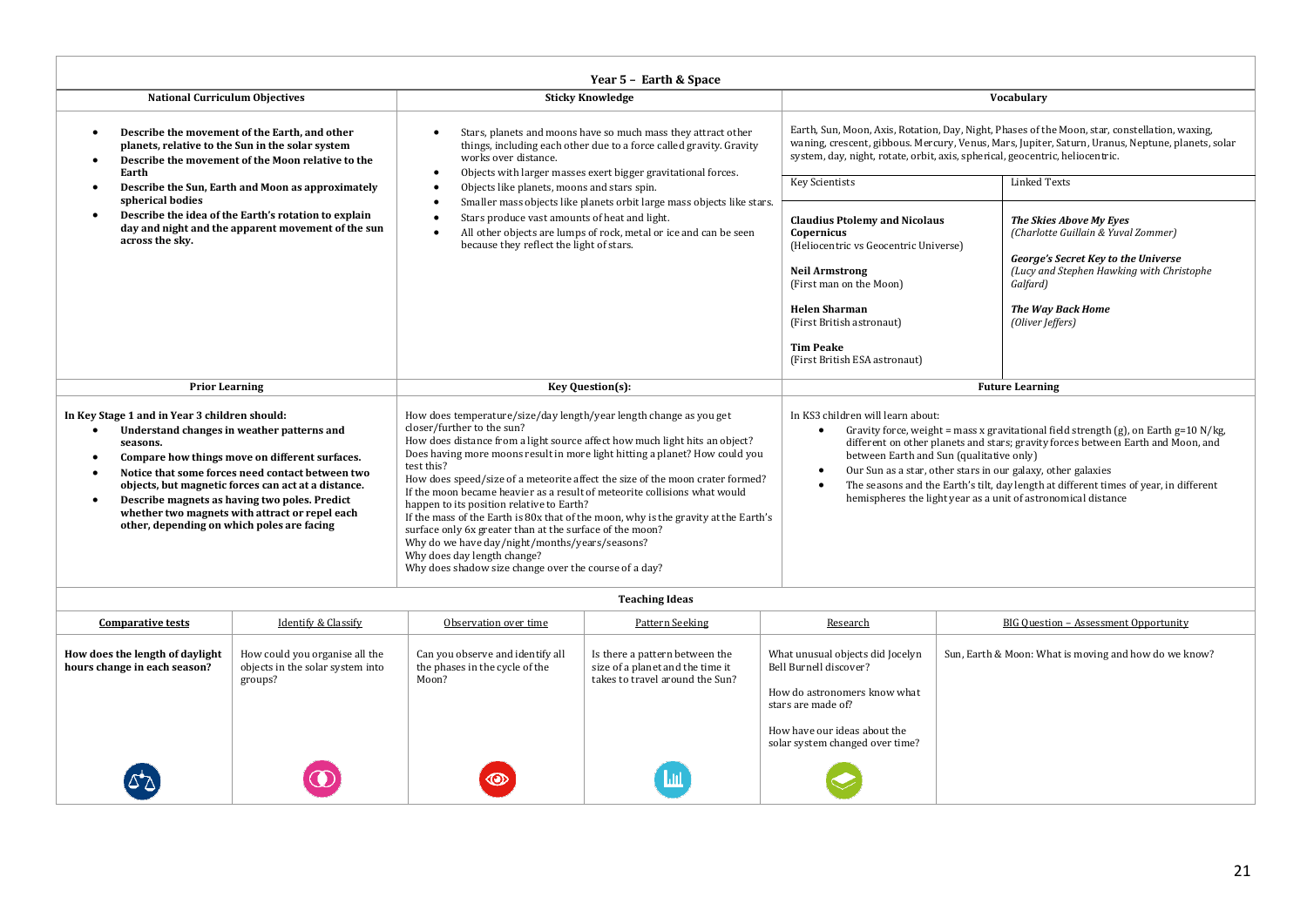| Year 1 - (ENERGY) Seasons and How they Change |  |  |
|-----------------------------------------------|--|--|
|-----------------------------------------------|--|--|

| <b>National Curriculum Objectives</b>                                                                                                                                                                                                                                                                                                 | <b>Sticky Knowledge</b>                                                                                                                                                                                                                                                                                                                                                                                                                                                                                                                                                                                                                                                                                                                                                                                                                                                                  |                                                                                                                                                                                             | Vocabulary                                                                                                                                                                                                                                                             |  |  |  |
|---------------------------------------------------------------------------------------------------------------------------------------------------------------------------------------------------------------------------------------------------------------------------------------------------------------------------------------|------------------------------------------------------------------------------------------------------------------------------------------------------------------------------------------------------------------------------------------------------------------------------------------------------------------------------------------------------------------------------------------------------------------------------------------------------------------------------------------------------------------------------------------------------------------------------------------------------------------------------------------------------------------------------------------------------------------------------------------------------------------------------------------------------------------------------------------------------------------------------------------|---------------------------------------------------------------------------------------------------------------------------------------------------------------------------------------------|------------------------------------------------------------------------------------------------------------------------------------------------------------------------------------------------------------------------------------------------------------------------|--|--|--|
| Observe changes across the four seasons<br>Observe and describe weather associated with the<br>seasons and how day length varies.                                                                                                                                                                                                     | Weather can change<br>$\bullet$<br>There are lots of different types of weather: Rain, Sun, Cloud, Wind,<br>Snow, etc                                                                                                                                                                                                                                                                                                                                                                                                                                                                                                                                                                                                                                                                                                                                                                    | Seasons, spring, summer, autumn, winter, windy, sunny, overcast, snow, rain, temperature                                                                                                    |                                                                                                                                                                                                                                                                        |  |  |  |
|                                                                                                                                                                                                                                                                                                                                       | Days are longer and hotter in the summer<br>$\bullet$<br>Days are shorter and colder in the winter<br>$\bullet$<br>There are four seasons: Spring, Summer, Autumn, Winter                                                                                                                                                                                                                                                                                                                                                                                                                                                                                                                                                                                                                                                                                                                | <b>Key Scientists</b>                                                                                                                                                                       | <b>Linked Texts</b>                                                                                                                                                                                                                                                    |  |  |  |
|                                                                                                                                                                                                                                                                                                                                       |                                                                                                                                                                                                                                                                                                                                                                                                                                                                                                                                                                                                                                                                                                                                                                                                                                                                                          | Dr Steve Lyons<br>(Extreme Weather)<br>Holly Green<br>(Meteorologist)                                                                                                                       | Tree: Seasons Come, Seasons Go<br>(Patricia Hegarty and Britta Teckentrup)<br>One Year with Kipper<br>(Mick Inkpen)<br>After the Storm<br>(Nick Butterworth)                                                                                                           |  |  |  |
| <b>Prior Learning</b>                                                                                                                                                                                                                                                                                                                 | Key Question(s):                                                                                                                                                                                                                                                                                                                                                                                                                                                                                                                                                                                                                                                                                                                                                                                                                                                                         |                                                                                                                                                                                             | <b>Future Learning</b>                                                                                                                                                                                                                                                 |  |  |  |
| In Early Years children should:<br>Developing an understanding of change.<br>Observe and explain why certain things may occur<br>(e.g. leaves falling off trees, weather changes).<br>Look closely at similarities, differences, patterns and<br>change.<br>Comments and questions about the place they live or<br>the natural world. | Why do more frequent days of rain saturate the ground?<br>How long does it take for the ground to dry after it has been<br>raining?<br>Does more rain take longer to dry?<br>$\bullet$<br>Do countries with higher temperatures have less rain?<br>How does rainfall and temperature change over time in our school<br>$\bullet$<br>grounds?<br>Which leaf is the strongest/best shade cover/best at directing<br>$\bullet$<br>water?<br>What do you notice about different leaves?<br>$\bullet$<br>What purpose to leaves serve for a tree?<br>٠<br>Why do you think leaves turn brown in Winter?<br>What colours can we find outside? Does this change across the<br>$\bullet$<br>seasons?<br>What effect does rain have on the environment?<br>$\bullet$<br>What would happen if there was too much rain?<br>$\bullet$<br>What would happen if there wasn't enough rain?<br>$\bullet$ | In Year 3 children will:<br>light.<br>Notice that light is reflected from surfaces.<br>٠<br>٠<br>their eyes.<br>solid object.<br>Find patterns in the way that the sizes of shadows change. | Recognise that they need light in order to see things and that dark is the absence of<br>Recognise that light from the sun can be dangerous and that there are ways to protect<br>Recognise that shadows are formed when the light from a light source is blocked by a |  |  |  |

| <b>Comparative tests</b>                  | <b>Identify &amp; Classify</b>                                                | Observation over time                                    | Pattern Seeking                            | Research                                                               | <b>BIG Question - Assessment Opportunity</b>          |
|-------------------------------------------|-------------------------------------------------------------------------------|----------------------------------------------------------|--------------------------------------------|------------------------------------------------------------------------|-------------------------------------------------------|
| In which season does it rain the<br>most? | How could you organise all the<br>objects in the solar system into<br>groups? | How does the colour of a UV bead<br>change over the day? | Does the wind always blow the<br>same way? | Are there plants that are in flower<br>in every season? What are they? | What is it like in Winter, Spring, Summer and Autumn? |
|                                           |                                                                               | $\circledcirc$                                           | IJШ                                        |                                                                        |                                                       |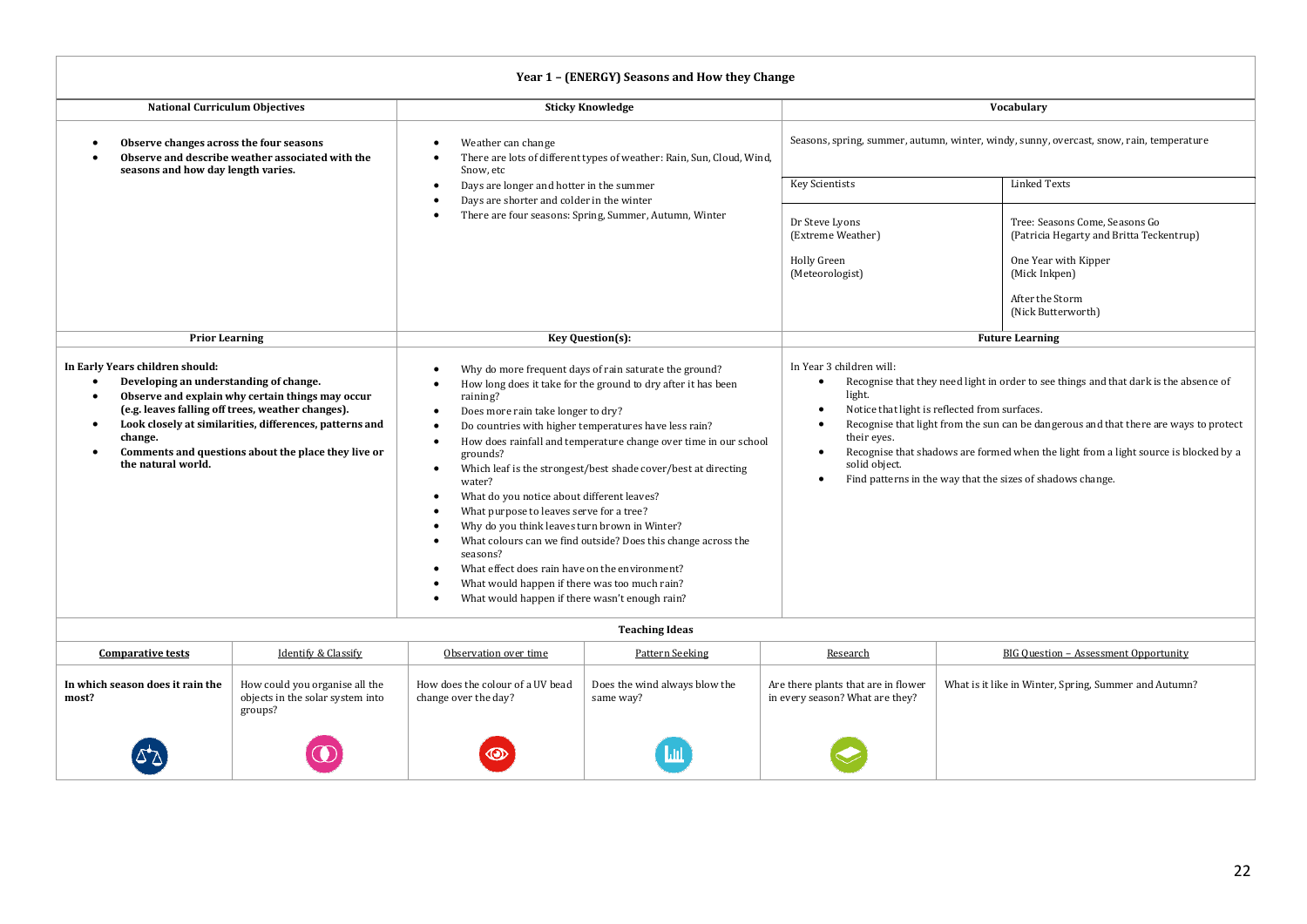| Year 3 - (ENERGY) Light & Sight                                                                                                                                                                                                                                                                                                                                                                                                                                                                                                                                                                                                                                                                                                                                                                                                                                                                                                                                                                                                                                                                                                                                                                                           |                                                                                                                                                                                   |                                                                                                                                                                                                                                                                  |                                                                                                                                                                                                                                                                                                                                                                     |  |  |  |
|---------------------------------------------------------------------------------------------------------------------------------------------------------------------------------------------------------------------------------------------------------------------------------------------------------------------------------------------------------------------------------------------------------------------------------------------------------------------------------------------------------------------------------------------------------------------------------------------------------------------------------------------------------------------------------------------------------------------------------------------------------------------------------------------------------------------------------------------------------------------------------------------------------------------------------------------------------------------------------------------------------------------------------------------------------------------------------------------------------------------------------------------------------------------------------------------------------------------------|-----------------------------------------------------------------------------------------------------------------------------------------------------------------------------------|------------------------------------------------------------------------------------------------------------------------------------------------------------------------------------------------------------------------------------------------------------------|---------------------------------------------------------------------------------------------------------------------------------------------------------------------------------------------------------------------------------------------------------------------------------------------------------------------------------------------------------------------|--|--|--|
| <b>National Curriculum Objectives</b>                                                                                                                                                                                                                                                                                                                                                                                                                                                                                                                                                                                                                                                                                                                                                                                                                                                                                                                                                                                                                                                                                                                                                                                     |                                                                                                                                                                                   | Vocabulary                                                                                                                                                                                                                                                       |                                                                                                                                                                                                                                                                                                                                                                     |  |  |  |
| Recognise that they need light in order to see things<br>and that dark is the absence of light.<br>Notice that light is reflected from surfaces.                                                                                                                                                                                                                                                                                                                                                                                                                                                                                                                                                                                                                                                                                                                                                                                                                                                                                                                                                                                                                                                                          | There must be light for us to see. Without light it is dark.<br>We need light to see things even shiny things.<br>Transparent materials let light travel through them, and opaque | Light source, dark, reflect, ray, mirror, bounce, visible, beam, sun, glare, travel, straight, opaque,<br>shadow, block, transparent, translucent.                                                                                                               |                                                                                                                                                                                                                                                                                                                                                                     |  |  |  |
| Recognise that light from the sun can be dangerous<br>and that there are ways to protect their eyes.                                                                                                                                                                                                                                                                                                                                                                                                                                                                                                                                                                                                                                                                                                                                                                                                                                                                                                                                                                                                                                                                                                                      | materials don't let light through.                                                                                                                                                | <b>Key Scientists</b>                                                                                                                                                                                                                                            | <b>Linked Texts</b>                                                                                                                                                                                                                                                                                                                                                 |  |  |  |
| Recognise that shadows are formed when the light<br>from a light source is blocked by a solid object.<br>Find patterns in the way that the sizes of shadows<br>change.                                                                                                                                                                                                                                                                                                                                                                                                                                                                                                                                                                                                                                                                                                                                                                                                                                                                                                                                                                                                                                                    | Beams of light bounce off some materials (reflection).<br>Shiny materials reflect light beams better than non-shiny materials.<br>Light comes from a source                       | <b>Iames Clerk Maxwell</b><br>(Visible and Invisible Waves of Light)                                                                                                                                                                                             | The Owl Who Was Afraid of the Dark<br>(Jill Tomlinson)<br>The Dark<br>(Lemony Snicket)<br>The Firework-Maker's Daughter<br>(Philip Pullman)                                                                                                                                                                                                                         |  |  |  |
| <b>Prior Learning</b>                                                                                                                                                                                                                                                                                                                                                                                                                                                                                                                                                                                                                                                                                                                                                                                                                                                                                                                                                                                                                                                                                                                                                                                                     | Key Question(s):                                                                                                                                                                  | <b>Future Learning</b>                                                                                                                                                                                                                                           |                                                                                                                                                                                                                                                                                                                                                                     |  |  |  |
| In Year 1 children should have:<br>A coin is lost, what would be the best way to find it? (Turn the<br>lights out and see it shine? Use a torch to see it reflect?)<br>Observed changes across the four seasons<br>How does distance from a light source affect how bright it looks?<br>Observed and describe weather associated with the<br>How does being in darkness affect your sense of hearing?<br>seasons and how day length varies.<br>What colour would be the best to make a safety jacket from?<br>How does the colour of a material affect how reflective it is?<br>Children may:<br>What would be the best material to make a blind for a baby's<br>have some knowledge of were light comes from.<br>room?<br>have seen their shadows and may know they appear<br>How does thickness of a material affect how much light can pass<br>when it is sunny.<br>through it?<br>Have some understanding of a reflection.<br>How many pieces of tracing paper are as translucent as a single<br>May understand they need light to be able to see<br>piece of white paper?<br>things.<br>How does the shape of a mirror affect how the light reflects?<br>How can we change the darkness, size and shape of a shadow? |                                                                                                                                                                                   | In Year 6 children will:<br>Recognise that light appears to travel in straight lines.<br>they give out or reflect light into the eye.<br>light sources to objects and then to our eyes.<br>shape as the objects that cast them.<br>mirror, magnifying glass etc. | Use the idea that light travels in straight lines to explain that objects are seen because<br>Explain that we see things because light travels from light sources to our eyes or from<br>Use the idea that light travels in straight lines to explain why shadows have the same<br>Know how simple optical instruments work, e.g. periscope, telescope, binoculars, |  |  |  |

| <b>Teaching Ideas</b> |  |
|-----------------------|--|

| <b>Comparative tests</b>                                                                               | Identify & Classify                                                                   | Observation over time                                                        | Pattern Seeking                                                                      | Research                     | BIG Ouestion - Assessment Opportunity |
|--------------------------------------------------------------------------------------------------------|---------------------------------------------------------------------------------------|------------------------------------------------------------------------------|--------------------------------------------------------------------------------------|------------------------------|---------------------------------------|
| How does the distance between<br>the shadow puppet and the<br>screen affect the size of the<br>shadow? | How would you organise these<br>light sources into natural and<br>artificial sources? | When is our classroom darkest?<br>Is the Sun the same brightness all<br>day? | Are you more likely to have bad<br>eyesight and to wear glasses if<br>you are older? | How does the Sun make light? | What is a shadow?                     |
| Which pair of sunglasses will be<br>best at protecting our eyes?                                       |                                                                                       |                                                                              |                                                                                      |                              |                                       |
|                                                                                                        |                                                                                       | $\circledcirc$                                                               | $\mathbf{L}$                                                                         |                              |                                       |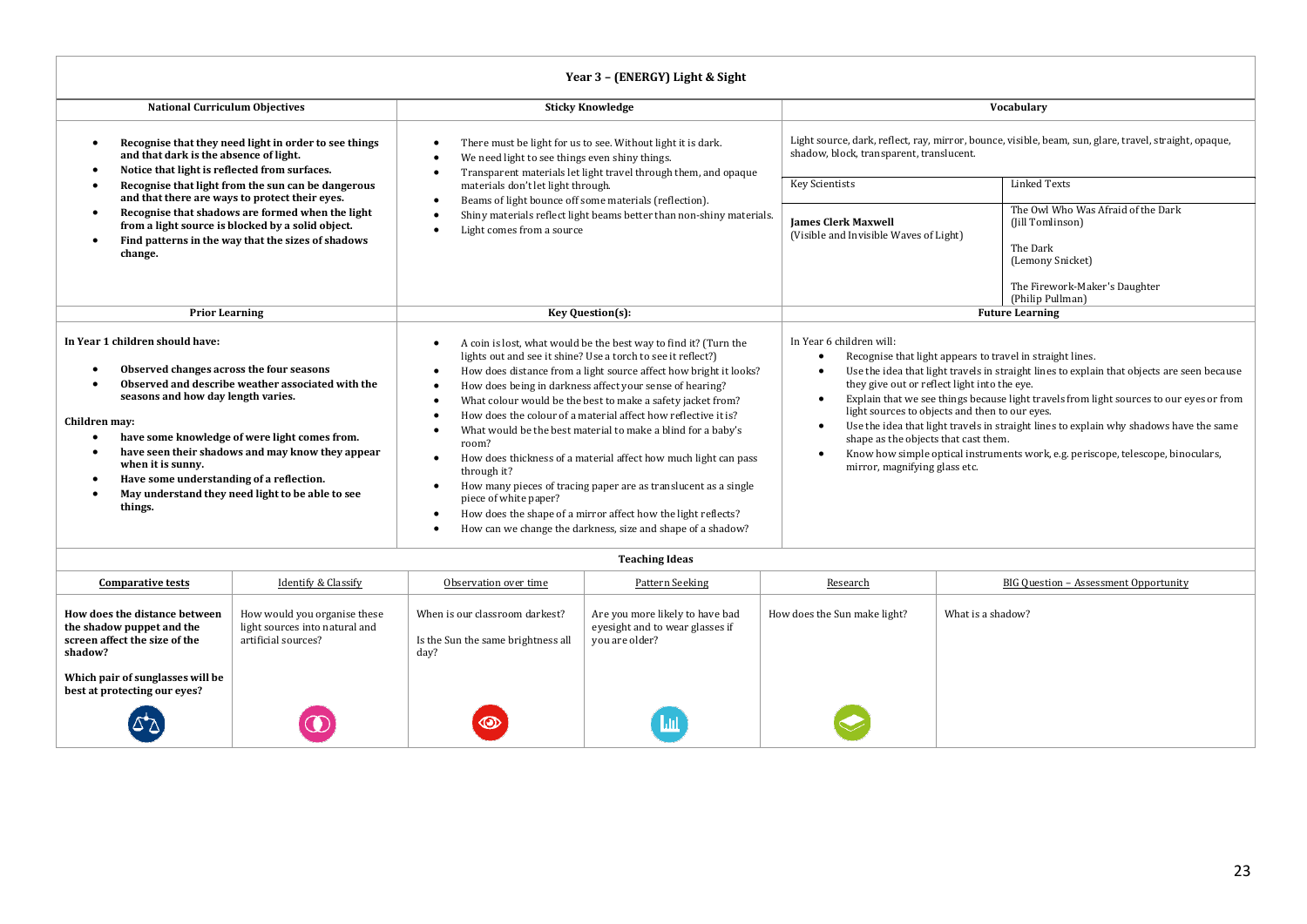|                                                                                                                                                                                                             | Year 4 - (ENERGY) Sound                                                                                                                                                                                                                                                                                                                                                                                                                                                                                                                                                                                                                                                                                                                      |                                                                                                                                                                                                                                                                                                                                                                                                                                                |                                                                                                                                              |  |  |  |
|-------------------------------------------------------------------------------------------------------------------------------------------------------------------------------------------------------------|----------------------------------------------------------------------------------------------------------------------------------------------------------------------------------------------------------------------------------------------------------------------------------------------------------------------------------------------------------------------------------------------------------------------------------------------------------------------------------------------------------------------------------------------------------------------------------------------------------------------------------------------------------------------------------------------------------------------------------------------|------------------------------------------------------------------------------------------------------------------------------------------------------------------------------------------------------------------------------------------------------------------------------------------------------------------------------------------------------------------------------------------------------------------------------------------------|----------------------------------------------------------------------------------------------------------------------------------------------|--|--|--|
| <b>National Curriculum Objectives</b>                                                                                                                                                                       | <b>Sticky Knowledge</b>                                                                                                                                                                                                                                                                                                                                                                                                                                                                                                                                                                                                                                                                                                                      | Vocabulary                                                                                                                                                                                                                                                                                                                                                                                                                                     |                                                                                                                                              |  |  |  |
| Know how sound is made associating some of them<br>with vibrating.<br>Know what happens to a sound as it travels from its                                                                                   | Sound travels from its source in all directions and we hear it when<br>it travels to our ears.<br>Sound travel can be blocked.                                                                                                                                                                                                                                                                                                                                                                                                                                                                                                                                                                                                               | Amplitude, volume, quiet, loud, ear, pitch, high, low, particles, instruments, wave.                                                                                                                                                                                                                                                                                                                                                           |                                                                                                                                              |  |  |  |
| source to our ears.<br>Know the correlation between the volume of a sound                                                                                                                                   | Sound spreads out as it travels.<br>Changing the shape, size and material of an object will change the                                                                                                                                                                                                                                                                                                                                                                                                                                                                                                                                                                                                                                       | <b>Key Scientists</b>                                                                                                                                                                                                                                                                                                                                                                                                                          | <b>Linked Texts</b>                                                                                                                          |  |  |  |
| and the strength of the vibrations that produced it.<br>Know how sound travels from a source to our ears.<br>Know the correlation between pitch and the object<br>producing a sound.                        | sound it produces.<br>Sound is produced when an object vibrates.<br>Sound moves through all materials by making them vibrate.<br>Changing the way an object vibrates changes its sound.<br>Bigger vibrations produce louder sounds and smaller vibrations<br>produce quieter sounds.<br>Faster vibrations (higher frequencies) produce higher pitched<br>sounds                                                                                                                                                                                                                                                                                                                                                                              | Aristotle<br>(Sound Waves)<br>Gailileo Galilei<br>(Frequency and Pitch of Sound Waves)<br><b>Alexander Graham Bell</b><br>(Invented the Telephone)                                                                                                                                                                                                                                                                                             | <b>Horrid Henry Rocks</b><br>(Francesca Simon)<br><b>Moonbird</b><br>(Joyce Dunbar)<br><b>The Pied Piper of Hamelin</b><br>(Natalia Vasquez) |  |  |  |
| <b>Prior Learning</b>                                                                                                                                                                                       | Key Question(s):                                                                                                                                                                                                                                                                                                                                                                                                                                                                                                                                                                                                                                                                                                                             | <b>Future Learning</b>                                                                                                                                                                                                                                                                                                                                                                                                                         |                                                                                                                                              |  |  |  |
| In KS1 children:<br>May have some understanding that objects make<br>$\bullet$<br>different sounds.<br>Some understanding that they use their ears to hear<br>sounds.<br>Know about their different senses. | How can you change the volume of a sound?<br>How does the size of an ear trumpet affect the volume of sound<br>detected?<br>How does the type of material affect how well is blocks a sound?<br>How does thickness of material affect how well it blocks a sound?<br>Which materials vibrate better and produce louder sounds? Can we<br>identify any patterns?<br>Which materials make the best string telephone components? (tin<br>cans, paper cups, plastic cups, wire, cable, string, plastic or elastic -<br>predict and test)<br>How does length of the tube (when making a straw oboe) affect the<br>pitch and volume?<br>Can you predict the relative pitch of tuning forks from the patterns<br>of ripples they make in the water? | In KS3 children will learn about:<br>frequencies of sound waves measured in hertz (Hz), echoes, reflection and absorption<br>$\bullet$<br>of sound<br>sound needs a medium to travel, the speed of sound in air, in water, in solids<br>sound produced by vibrations of objects, in loudspeakers, detected by their effects on<br>microphone diaphragm and the ear drum; sound waves are longitudinal<br>auditory range of humans and animals. |                                                                                                                                              |  |  |  |
| <b>Teaching Ideas</b>                                                                                                                                                                                       |                                                                                                                                                                                                                                                                                                                                                                                                                                                                                                                                                                                                                                                                                                                                              |                                                                                                                                                                                                                                                                                                                                                                                                                                                |                                                                                                                                              |  |  |  |

| <b>Comparative tests</b>                                                                                                                                                | Identify & Classify                                                   | Observation over time                  | Pattern Seeking                                                                                                                                   | Research                                       | BIG Ouestion - Assessment Opportunity |
|-------------------------------------------------------------------------------------------------------------------------------------------------------------------------|-----------------------------------------------------------------------|----------------------------------------|---------------------------------------------------------------------------------------------------------------------------------------------------|------------------------------------------------|---------------------------------------|
| How does the volume of a drum<br>change as you move further<br>away from it?<br>How does the length of a guitar<br>string/tuning fork affect the<br>pitch of the sound? | Which material is best to use for<br>muffling sound in ear defenders? | When is our classroom the<br>quietest? | Is there a link between how loud<br>it is in school and the time of day?<br>If there is a pattern, is it the same<br>in every area of the school? | Do all animals have the same<br>hearing range? | How can we make different sounds?     |
| Are two ears better than one?<br>لا*کا                                                                                                                                  |                                                                       | $\circledcirc$                         | <u>lш</u>                                                                                                                                         |                                                |                                       |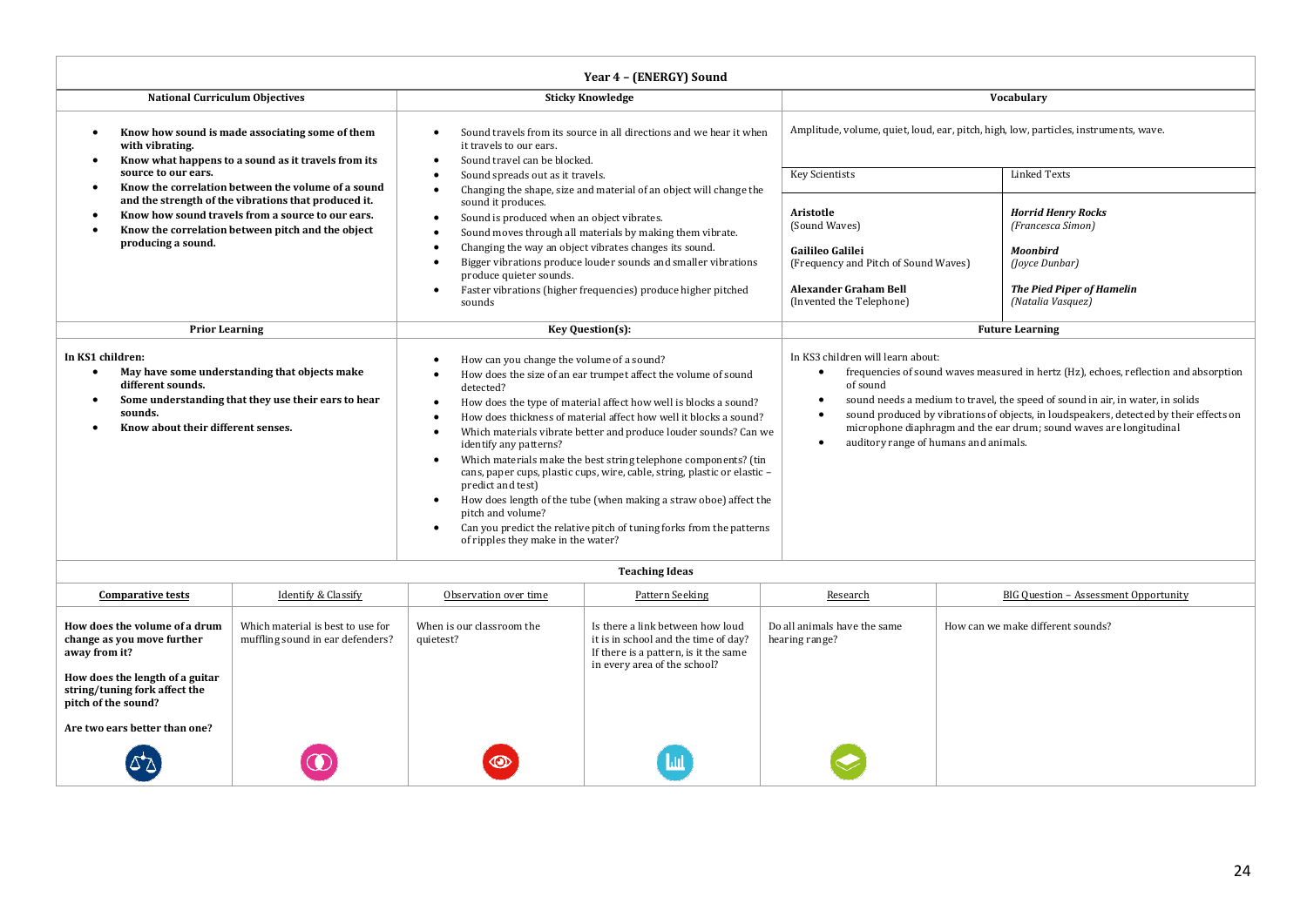| Year 6 - (ENERGY) Light and Sight                                                                                                                                                                                                                                                                                                                                                                                                                                                                                                 |                                                                                                                                                                                                                                                                                                                                                                                                                                                                                                                                                                                                                                                                                                                                                                                                                                                                                                                                                                              |                                                                                                                                                                                                                                                                                                                                                                                                                                                                                                                                                                                                                                                                                                                                                                                                                                                                        |                                                                                                                                                     |  |  |  |  |
|-----------------------------------------------------------------------------------------------------------------------------------------------------------------------------------------------------------------------------------------------------------------------------------------------------------------------------------------------------------------------------------------------------------------------------------------------------------------------------------------------------------------------------------|------------------------------------------------------------------------------------------------------------------------------------------------------------------------------------------------------------------------------------------------------------------------------------------------------------------------------------------------------------------------------------------------------------------------------------------------------------------------------------------------------------------------------------------------------------------------------------------------------------------------------------------------------------------------------------------------------------------------------------------------------------------------------------------------------------------------------------------------------------------------------------------------------------------------------------------------------------------------------|------------------------------------------------------------------------------------------------------------------------------------------------------------------------------------------------------------------------------------------------------------------------------------------------------------------------------------------------------------------------------------------------------------------------------------------------------------------------------------------------------------------------------------------------------------------------------------------------------------------------------------------------------------------------------------------------------------------------------------------------------------------------------------------------------------------------------------------------------------------------|-----------------------------------------------------------------------------------------------------------------------------------------------------|--|--|--|--|
| <b>National Curriculum Objectives</b>                                                                                                                                                                                                                                                                                                                                                                                                                                                                                             | <b>Sticky Knowledge</b>                                                                                                                                                                                                                                                                                                                                                                                                                                                                                                                                                                                                                                                                                                                                                                                                                                                                                                                                                      | Vocabulary                                                                                                                                                                                                                                                                                                                                                                                                                                                                                                                                                                                                                                                                                                                                                                                                                                                             |                                                                                                                                                     |  |  |  |  |
| Recognise that light appears to travel in straight<br>$\bullet$<br>lines.<br>Use the idea that light travels in straight lines to<br>$\bullet$<br>explain that objects are seen because they give out or<br>reflect light into the eye.                                                                                                                                                                                                                                                                                           | Animals see light sources when light travels from the source into<br>their eyes.<br>Animals see objects when light is reflected off that object and<br>enters their eves.<br>Light reflects off all objects (unless they are black). Non shiny<br>$\bullet$                                                                                                                                                                                                                                                                                                                                                                                                                                                                                                                                                                                                                                                                                                                  | Light source, dark, reflect, ray, mirror, bounce, visible, beam, sun, glare, travel, straight, opaque,<br>shadow, block, transparent, translucent. Reflect Absorb Emitted Scattered Refraction<br><b>Linked Texts</b><br><b>Key Scientists</b>                                                                                                                                                                                                                                                                                                                                                                                                                                                                                                                                                                                                                         |                                                                                                                                                     |  |  |  |  |
| Explain that we see things because light travels from<br>$\bullet$<br>light sources to our eves or from light sources to<br>objects and then to our eves.<br>Use the idea that light travels in straight lines to<br>$\bullet$<br>explain why shadows have the same shape as the<br>objects that cast them.<br>Know how simple optical instruments work, e.g.<br>$\bullet$<br>periscope, telescope, binoculars, mirror, magnifying<br>glass etc.                                                                                  | surfaces scatter the light, so we do not see the beam.<br>Light travels in straight lines.<br>$\bullet$                                                                                                                                                                                                                                                                                                                                                                                                                                                                                                                                                                                                                                                                                                                                                                                                                                                                      | <b>Thomas Young</b><br>(Wave Theory of Light)<br>Ibn al-Haytham (Alhazen)<br>(Light and our Eyes)<br>Percy Shaw<br>(The Cats Eye)                                                                                                                                                                                                                                                                                                                                                                                                                                                                                                                                                                                                                                                                                                                                      | Letters from the Lighthouse<br>(Emma Carroll)<br>The Gruffalo's Child<br>(Julia Donaldson)<br>The King Who Banned the Dark<br>(Emily Haworth-Booth) |  |  |  |  |
| <b>Prior Learning</b>                                                                                                                                                                                                                                                                                                                                                                                                                                                                                                             | Key Question(s):                                                                                                                                                                                                                                                                                                                                                                                                                                                                                                                                                                                                                                                                                                                                                                                                                                                                                                                                                             | <b>Future Learning</b>                                                                                                                                                                                                                                                                                                                                                                                                                                                                                                                                                                                                                                                                                                                                                                                                                                                 |                                                                                                                                                     |  |  |  |  |
| In Year 3 children should:<br>Recognise that they need light in order to see things<br>$\bullet$<br>and that dark is the absence of light.<br>Notice that light is reflected from surfaces.<br>$\bullet$<br>Recognise that light from the sun can be dangerous<br>$\bullet$<br>and that there are ways to protect their eyes.<br>Recognise that shadows are formed when the light<br>$\bullet$<br>from a light source is blocked by a solid object.<br>Find patterns in the way that the sizes of shadows<br>$\bullet$<br>change. | How does the size of an object affect the size of a shadow?<br>How does the distance between the light and the object change the<br>size of a shadow?<br>How does the distance between the object and the size of the<br>screen affect the size of a shadow?<br>How would a solar eclipse be different if:<br>- The moon was a different size?<br>- The earth span faster or slower?<br>- The sun was larger or smaller?<br>- If the earth and moon where the same size but further away in the<br>solar system?<br>How does the amount of aluminium foil scrunched affect how<br>much light is scatters?<br>How does the amount of polishing affect how well a piece of metal<br>scatters light?<br>How perfect are our mirrors? Do some scatter light more than<br>$\bullet$<br>others?<br>What happens to light when it is shone through water? How is this<br>affected by putting glitter, salt or talc in the water?<br>How does a periscope/microscope/telescope work? | In Key Stage 3, children will learn about:<br>the similarities and differences between light waves and waves in matter<br>light waves travelling through a vacuum; speed of light<br>$\bullet$<br>the transmission of light through materials: absorption, diffuse scattering and<br>$\bullet$<br>specular reflection at a surface Science<br>use of ray model to explain imaging in mirrors, the pinhole camera, the refraction of<br>light and action of convex lens in focusing (qualitative), the human eye<br>light transferring energy from source to absorber leading to chemical and electrical<br>$\bullet$<br>effects; photo-sensitive material in the retina and in cameras<br>colours and the different frequencies of light, white light and prisms (qualitative only);<br>$\bullet$<br>differential colour effects in absorption and diffuse reflection. |                                                                                                                                                     |  |  |  |  |

| <b>Teaching Ideas</b> |  |
|-----------------------|--|
|-----------------------|--|

| <b>Comparative tests</b>                                                                                                | Identify & Classify                                                                                                                                                      | Observation over time                                                                                            | Pattern Seeking                                                                                                                        | Research                                                                                                        | <b>BIG Question - Assessment Opportunity</b>               |
|-------------------------------------------------------------------------------------------------------------------------|--------------------------------------------------------------------------------------------------------------------------------------------------------------------------|------------------------------------------------------------------------------------------------------------------|----------------------------------------------------------------------------------------------------------------------------------------|-----------------------------------------------------------------------------------------------------------------|------------------------------------------------------------|
| How does the angle that a light<br>ray hits a plane mirror affect<br>the angle at which it reflects off<br>the surface? | Can you identify all the<br>colours of light that make white<br>light when mixed together? What<br>colours do you get if you mix<br>different colours of light together? | Does the temperature of a light<br>bulb go up the longer it is on?<br>How does my shadow change<br>over the day? | Is there a pattern to how bright it<br>is in school over the day? And, if<br>there is a pattern, is it the same in<br>every classroom? | Why do some people need to<br>wear glasses to see clearly?<br>How do our eyes adapt to<br>different conditions? | Why does my shadow change length over the course of a day? |
| Which material is most<br>reflective?                                                                                   |                                                                                                                                                                          | $\circledcirc$                                                                                                   | /Lub                                                                                                                                   |                                                                                                                 |                                                            |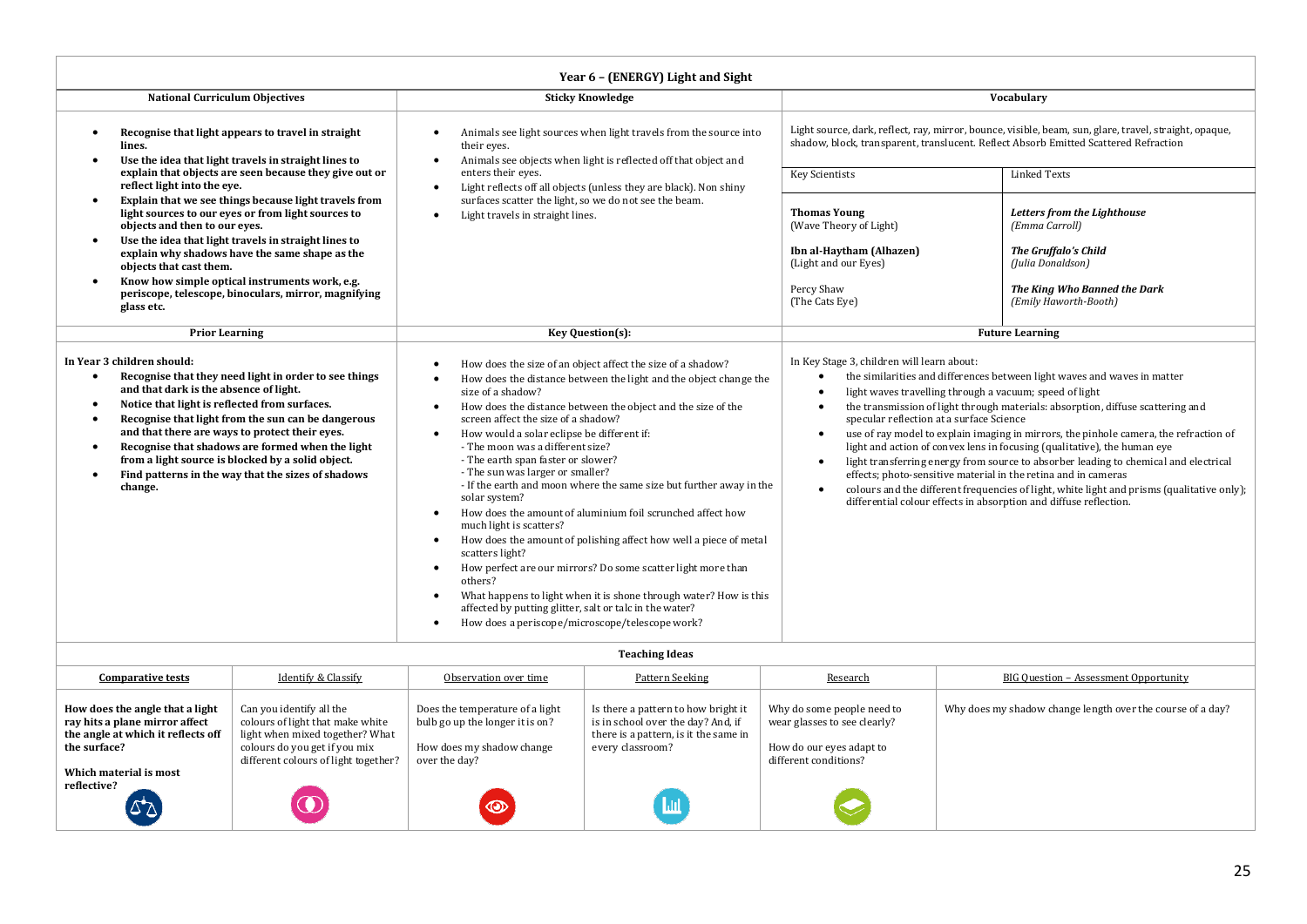| Year 1 - Materials                                                                                                                                                                                                                                                                                                                                                                                                                                                                                                                                                                                                                                                                                                                                                                                                                                                                                                                                                                                                                                                                                                                      |                                                                                                                                                                                                                                                                                                                                                                                                                                                                                                                                                                                   |                                                                                                                                                                                                                                                             |                                                                                                |  |  |  |
|-----------------------------------------------------------------------------------------------------------------------------------------------------------------------------------------------------------------------------------------------------------------------------------------------------------------------------------------------------------------------------------------------------------------------------------------------------------------------------------------------------------------------------------------------------------------------------------------------------------------------------------------------------------------------------------------------------------------------------------------------------------------------------------------------------------------------------------------------------------------------------------------------------------------------------------------------------------------------------------------------------------------------------------------------------------------------------------------------------------------------------------------|-----------------------------------------------------------------------------------------------------------------------------------------------------------------------------------------------------------------------------------------------------------------------------------------------------------------------------------------------------------------------------------------------------------------------------------------------------------------------------------------------------------------------------------------------------------------------------------|-------------------------------------------------------------------------------------------------------------------------------------------------------------------------------------------------------------------------------------------------------------|------------------------------------------------------------------------------------------------|--|--|--|
| <b>National Curriculum Objectives</b>                                                                                                                                                                                                                                                                                                                                                                                                                                                                                                                                                                                                                                                                                                                                                                                                                                                                                                                                                                                                                                                                                                   | Vocabulary                                                                                                                                                                                                                                                                                                                                                                                                                                                                                                                                                                        |                                                                                                                                                                                                                                                             |                                                                                                |  |  |  |
| Distinguish between and object and the material<br>from which it is made.<br>Identify and name a variety of everyday materials,                                                                                                                                                                                                                                                                                                                                                                                                                                                                                                                                                                                                                                                                                                                                                                                                                                                                                                                                                                                                         | There are many different materials that have different describable<br>and measurable properties.<br>Materials that have similar properties are grouped into metals,<br>$\bullet$                                                                                                                                                                                                                                                                                                                                                                                                  | Hard, soft, stretchy, stiff, shiny, dull, rough, smooth, bendy/not bendy, waterproof/not waterproof,<br>absorbent, opaque,                                                                                                                                  |                                                                                                |  |  |  |
| including wood, metal, plastic, glass, water and rock,<br>Describe the simple physical properties of a variety                                                                                                                                                                                                                                                                                                                                                                                                                                                                                                                                                                                                                                                                                                                                                                                                                                                                                                                                                                                                                          | rocks, fabrics, wood, plastic and ceramics (including glass).<br>The properties of a material determine whether they are suitable<br>$\bullet$                                                                                                                                                                                                                                                                                                                                                                                                                                    | <b>Key Scientists</b>                                                                                                                                                                                                                                       | <b>Linked Texts</b>                                                                            |  |  |  |
| of everyday materials.<br>Compare and group together a variety of everyday<br>٠<br>materials based on their simple properties                                                                                                                                                                                                                                                                                                                                                                                                                                                                                                                                                                                                                                                                                                                                                                                                                                                                                                                                                                                                           | for a purpose.                                                                                                                                                                                                                                                                                                                                                                                                                                                                                                                                                                    | William Addis<br>(Toothbrush Inventor)<br><b>Charles Mackintosh</b><br>(Waterproof coat)                                                                                                                                                                    | <b>The Great Paper Caper</b><br>(Oliver Jeffers)<br><b>Who Sank the Boat</b><br>(Pamela Allen) |  |  |  |
|                                                                                                                                                                                                                                                                                                                                                                                                                                                                                                                                                                                                                                                                                                                                                                                                                                                                                                                                                                                                                                                                                                                                         |                                                                                                                                                                                                                                                                                                                                                                                                                                                                                                                                                                                   | <b>John McAdam</b><br>(roads)                                                                                                                                                                                                                               | <b>The Story of Cinderella</b><br>(Walt Disney)                                                |  |  |  |
| <b>Prior Learning</b>                                                                                                                                                                                                                                                                                                                                                                                                                                                                                                                                                                                                                                                                                                                                                                                                                                                                                                                                                                                                                                                                                                                   | <b>Future Learning</b><br>Key Question(s):                                                                                                                                                                                                                                                                                                                                                                                                                                                                                                                                        |                                                                                                                                                                                                                                                             |                                                                                                |  |  |  |
| It is recommended that materials be taught three times through KS1. Give a theme for each topic e.g. buildings,<br>In Year 2 children will:<br>In Early Years children should:<br>exploration, toys, the seaside. Plan to investigate a couple of classes of materials and properties in each topic so<br>be able to ask questions about the place they live.<br>children get a depth of experience each topic and cover all the classes of materials over the key stage<br>$\bullet$<br>Talk about why things happen and how things work.<br><b>Buildings</b><br>Discuss the things they have observed such as natural<br>Which rocks are the least crumbly?<br>Which materials absorb the most water?<br>squashing, bending, twisting and stretching.<br>and found objects.<br>Which type of brick would be the easiest to drag to make a pyramid?<br>Manipulates materials to achieve a planned effect.<br>٠<br>Which material would be the strongest to use as a floor tile?<br>Toys & Nice things<br>Which fabric would make the softest blanket?<br>The baby has spilt her drink, which material would absorb the drink the best? |                                                                                                                                                                                                                                                                                                                                                                                                                                                                                                                                                                                   | Identify and compare the suitability of a variety of everyday materials, including<br>wood, metal, plastic, glass, brick, rock, paper and cardboard for particular uses.<br>Find out how shapes of solid objects made from some materials can be changed by |                                                                                                |  |  |  |
|                                                                                                                                                                                                                                                                                                                                                                                                                                                                                                                                                                                                                                                                                                                                                                                                                                                                                                                                                                                                                                                                                                                                         | We want to make a really slippery slide; which liquid would be best to use?<br>Which chocolate will melt the fastest on a warm plate (a model of a warm hand)<br>Which wrapping papers are strong enough to wrap and send a present?                                                                                                                                                                                                                                                                                                                                              |                                                                                                                                                                                                                                                             |                                                                                                |  |  |  |
|                                                                                                                                                                                                                                                                                                                                                                                                                                                                                                                                                                                                                                                                                                                                                                                                                                                                                                                                                                                                                                                                                                                                         | <b>Clothing &amp; Materials</b><br>Which material could be used to make a waterproof hat for the teacher when she is on the<br>playground at playtime?<br>Which plastic would be flexible enough to make a belt?<br>Which material could I wrap my ice egg / snowman in to stop it melting, or would it make it<br>$\bullet$<br>melt quicker?<br>What could I wrap a chicken egg in to keep it warm when it is waiting to hatch?<br>What could you paint on the runaway gingerbread man that would allow him to swim the<br>river and get away from the fox and not turn to mush? |                                                                                                                                                                                                                                                             |                                                                                                |  |  |  |
| <b>Teaching Ideas</b>                                                                                                                                                                                                                                                                                                                                                                                                                                                                                                                                                                                                                                                                                                                                                                                                                                                                                                                                                                                                                                                                                                                   |                                                                                                                                                                                                                                                                                                                                                                                                                                                                                                                                                                                   |                                                                                                                                                                                                                                                             |                                                                                                |  |  |  |

| <b>Comparative tests</b>                                                                | <b>Identify &amp; Classify</b>                                                          | Observation over time                                                                                                  | <b>Pattern Seeking</b>                                                                        | Research                                                 | <b>BIG Question - Assessment Opportunity</b> |
|-----------------------------------------------------------------------------------------|-----------------------------------------------------------------------------------------|------------------------------------------------------------------------------------------------------------------------|-----------------------------------------------------------------------------------------------|----------------------------------------------------------|----------------------------------------------|
| Which materials are the most<br>flexible?<br>Which materials are the most<br>absorbent? | We need to choose a material to<br>make an umbrella. Which<br>materials are waterproof? | What happens to materials over<br>time if we bury them in the<br>ground?<br>What happens to shaving foam<br>over time? | Is there a pattern in the types of<br>materials that are used to make<br>objects in a school? | How are bricks made?<br>Which materials can be recycled? | What are the things I use made from?         |
| لا کا                                                                                   |                                                                                         | $\circ$                                                                                                                |                                                                                               |                                                          |                                              |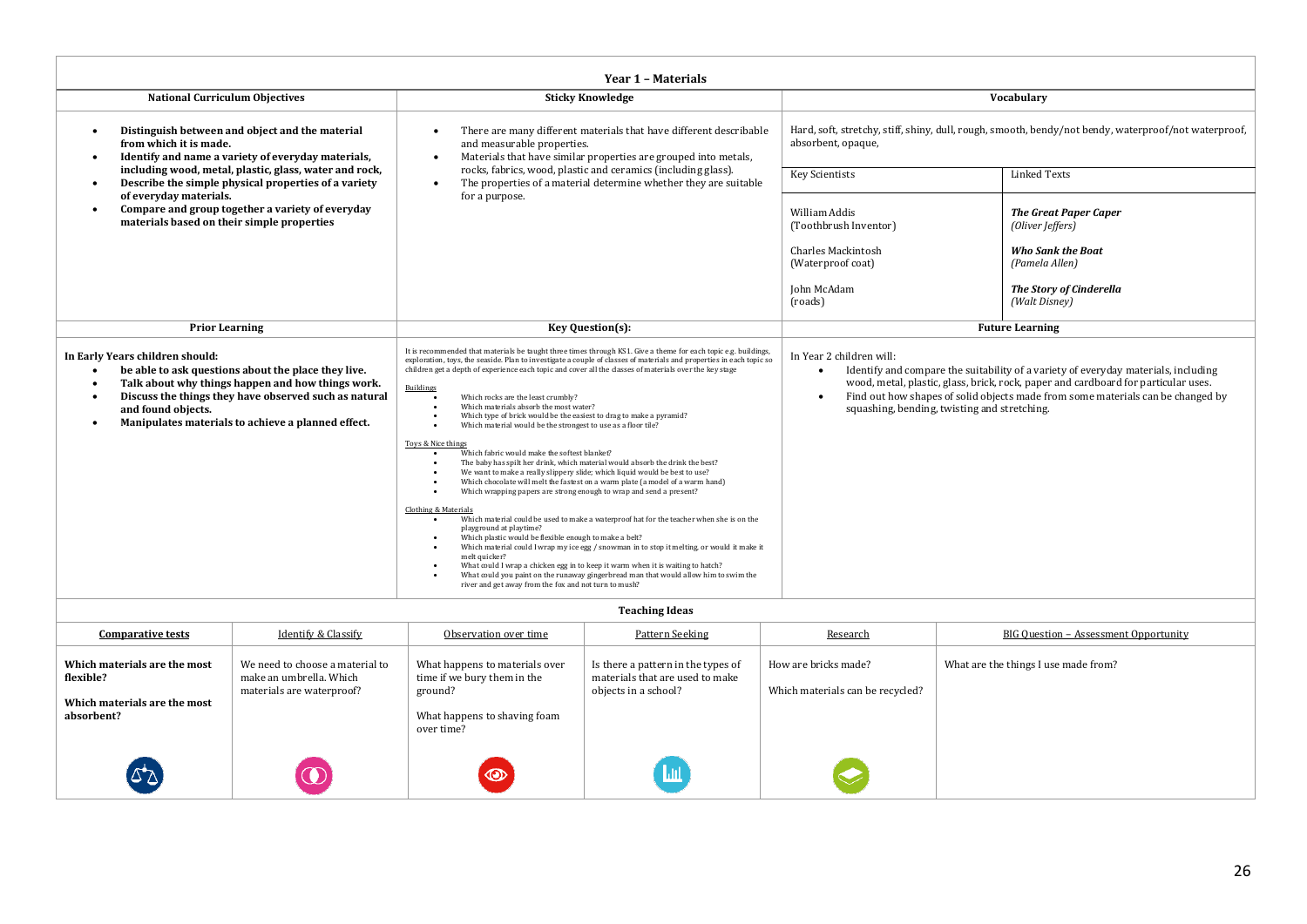| Year 2 - Materials                                                                                                                                                                                                                                                                                                                                                                                           |                                                                                                                                                                                                                                                                                                                                                                                                                                                                                                                                                                                                                                                                                                                                                                                                                                                                                                                                                                                                                                                                                                                                                                                                                                                                                                                                                                                                                                                                                                                                                                                                            |                                                                                                                                                                                                                                                                                                                       |                                                                                                                                                       |  |  |  |
|--------------------------------------------------------------------------------------------------------------------------------------------------------------------------------------------------------------------------------------------------------------------------------------------------------------------------------------------------------------------------------------------------------------|------------------------------------------------------------------------------------------------------------------------------------------------------------------------------------------------------------------------------------------------------------------------------------------------------------------------------------------------------------------------------------------------------------------------------------------------------------------------------------------------------------------------------------------------------------------------------------------------------------------------------------------------------------------------------------------------------------------------------------------------------------------------------------------------------------------------------------------------------------------------------------------------------------------------------------------------------------------------------------------------------------------------------------------------------------------------------------------------------------------------------------------------------------------------------------------------------------------------------------------------------------------------------------------------------------------------------------------------------------------------------------------------------------------------------------------------------------------------------------------------------------------------------------------------------------------------------------------------------------|-----------------------------------------------------------------------------------------------------------------------------------------------------------------------------------------------------------------------------------------------------------------------------------------------------------------------|-------------------------------------------------------------------------------------------------------------------------------------------------------|--|--|--|
| <b>National Curriculum Objectives</b>                                                                                                                                                                                                                                                                                                                                                                        | <b>Sticky Knowledge</b>                                                                                                                                                                                                                                                                                                                                                                                                                                                                                                                                                                                                                                                                                                                                                                                                                                                                                                                                                                                                                                                                                                                                                                                                                                                                                                                                                                                                                                                                                                                                                                                    |                                                                                                                                                                                                                                                                                                                       | Vocabulary                                                                                                                                            |  |  |  |
| Identify and compare the suitability of a variety of<br>everyday materials, including wood, metal, plastic,<br>glass, brick, rock, paper and cardboard for particular                                                                                                                                                                                                                                        | Materials can be changed by physical force (twisting, bending,<br>squashing and stretching)                                                                                                                                                                                                                                                                                                                                                                                                                                                                                                                                                                                                                                                                                                                                                                                                                                                                                                                                                                                                                                                                                                                                                                                                                                                                                                                                                                                                                                                                                                                |                                                                                                                                                                                                                                                                                                                       | Waterproof, fabric, rubber, cars, rock, paper, cardboard, wood, metal, plastic, glass, brick, twisting,<br>squashing, bending, matches, cans, spoons, |  |  |  |
| uses.<br>Find out how shapes of solid objects made from some                                                                                                                                                                                                                                                                                                                                                 |                                                                                                                                                                                                                                                                                                                                                                                                                                                                                                                                                                                                                                                                                                                                                                                                                                                                                                                                                                                                                                                                                                                                                                                                                                                                                                                                                                                                                                                                                                                                                                                                            | <b>Key Scientists</b>                                                                                                                                                                                                                                                                                                 | <b>Linked Texts</b>                                                                                                                                   |  |  |  |
| materials can be changed by squashing, bending,<br>twisting and stretching.                                                                                                                                                                                                                                                                                                                                  |                                                                                                                                                                                                                                                                                                                                                                                                                                                                                                                                                                                                                                                                                                                                                                                                                                                                                                                                                                                                                                                                                                                                                                                                                                                                                                                                                                                                                                                                                                                                                                                                            | William Addis<br>(Toothbrush Inventor)<br>Charles Mackintosh<br>(Waterproof coat)<br><b>John McAdam</b><br>(roads)                                                                                                                                                                                                    | <b>The Tin Forest</b><br>(Helen Ward)<br><b>Traction Man</b><br>(Mini Grey)<br><b>Three Little Pigs</b><br>(Lesley Sims)                              |  |  |  |
| <b>Prior Learning</b>                                                                                                                                                                                                                                                                                                                                                                                        | Key Question(s):                                                                                                                                                                                                                                                                                                                                                                                                                                                                                                                                                                                                                                                                                                                                                                                                                                                                                                                                                                                                                                                                                                                                                                                                                                                                                                                                                                                                                                                                                                                                                                                           |                                                                                                                                                                                                                                                                                                                       | <b>Future Learning</b>                                                                                                                                |  |  |  |
| In Year 1 children should:<br>Distinguish between and object and the material<br>from which it is made.<br>Identify and name a variety of everyday materials,<br>including wood, metal, plastic, glass, water and rock,<br>Describe the simple physical properties of a variety<br>of everyday materials.<br>Compare and group together a variety of everyday<br>materials based on their simple properties. | It is recommended that materials be taught three times through KS1. Give a theme for each topic e.g. buildings,<br>exploration, toys, the seaside. Plan to investigate a couple of classes of materials and properties in each topic so<br>children get a depth of experience each topic and cover all the classes of materials over the key stage<br>Buildings<br>Which rocks are the least crumbly?<br>Which materials absorb the most water?<br>Which type of brick would be the easiest to drag to make a pyramid?<br>٠<br>Which material would be the strongest to use as a floor tile?<br>$\bullet$<br>Toys & Nice things<br>Which fabric would make the softest blanket?<br>The baby has spilt her drink, which material would absorb the drink the best?<br>We want to make a really slippery slide; which liquid would be best to use?<br>$\bullet$<br>Which chocolate will melt the fastest on a warm plate (a model of a warm hand)<br>Which wrapping papers are strong enough to wrap and send a present?<br><b>Clothing &amp; Materials</b><br>Which material could be used to make a waterproof hat for the teacher when she is on the<br>playground at playtime?<br>Which plastic would be flexible enough to make a belt?<br>Which material could I wrap my ice egg / snowman in to stop it melting, or would it make it<br>$\bullet$<br>melt quicker?<br>What could I wrap a chicken egg in to keep it warm when it is waiting to hatch?<br>What could you paint on the runaway gingerbread man that would allow him to swim the<br>river and get away from the fox and not turn to mush? | In Year 3 children will:<br>Compare and group together different kinds of rocks based on their appearance and<br>simple physical properties<br>Describe in simple terms how fossils are formed when things that have lived are<br>trapped within rock<br>Recognise that soils are made from rocks and organic matter. |                                                                                                                                                       |  |  |  |
|                                                                                                                                                                                                                                                                                                                                                                                                              | <b>Teaching Ideas</b>                                                                                                                                                                                                                                                                                                                                                                                                                                                                                                                                                                                                                                                                                                                                                                                                                                                                                                                                                                                                                                                                                                                                                                                                                                                                                                                                                                                                                                                                                                                                                                                      |                                                                                                                                                                                                                                                                                                                       |                                                                                                                                                       |  |  |  |
| Idontify 8. Classify<br>Comparativo tosts                                                                                                                                                                                                                                                                                                                                                                    | Obcorrection over time<br>$D$ attorn $C$ oolring                                                                                                                                                                                                                                                                                                                                                                                                                                                                                                                                                                                                                                                                                                                                                                                                                                                                                                                                                                                                                                                                                                                                                                                                                                                                                                                                                                                                                                                                                                                                                           | <b>Deceard</b>                                                                                                                                                                                                                                                                                                        | <b>PIC Question</b> Assessment Opportunity                                                                                                            |  |  |  |

| <b>Comparative tests</b>                                                                                                       | <b>Identify &amp; Classify</b>                                                                                                        | Observation over time                                                               | Pattern Seeking                                                                                                                                               | Research                                                                      | BIG Question - Assessment Opportunity                           |
|--------------------------------------------------------------------------------------------------------------------------------|---------------------------------------------------------------------------------------------------------------------------------------|-------------------------------------------------------------------------------------|---------------------------------------------------------------------------------------------------------------------------------------------------------------|-------------------------------------------------------------------------------|-----------------------------------------------------------------|
| Which shapes make the<br>strongest paper bridge?<br>Which material would be best<br>for the roof of the little pig's<br>house? | Which materials will float and<br>which will sink?<br>Which materials will let electricity<br>go through them, and which will<br>not? | How long do bubble bath bubbles<br>last for?<br>What will happen to our<br>snowman? | How do materials change with<br>heat? leave outside in<br>sunshine/windowsill/radiator<br>How does amount of water affect<br>the strength of a kitchen towel? | How have the materials we use<br>changed over time?<br>How are plastics made? | Can we change materials?<br>How do we choose the best material? |
| $\Delta \Delta$                                                                                                                | Which materials are shiny and<br>which are dull?<br>$\bm{\omega}$                                                                     | O                                                                                   | $\mathbf{L}$                                                                                                                                                  |                                                                               |                                                                 |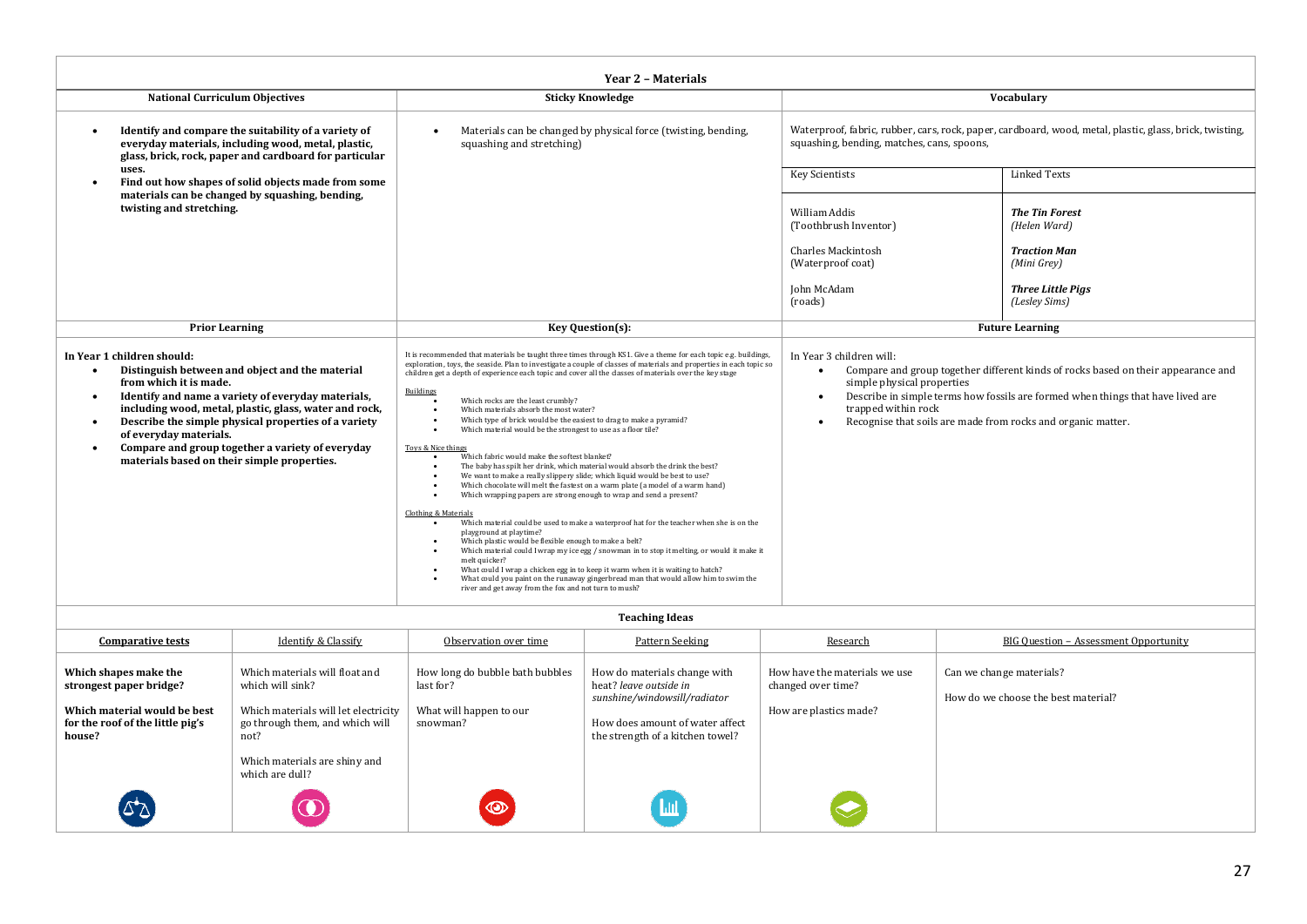| Year 3 - Materials                                                                                                                                                                                                                                                                                                                                                                                                                                                                                                                                                                                         |                                                                                                                                                                                                                                                                                                                                                                                                                                                                                                                                                                                                                                                                                                                                                                                                                                                                         |                                                                                                                                                                                                                                                   |                                                                                                                                                                                                                                                                                                                                                                                                                                                                                                    |  |  |
|------------------------------------------------------------------------------------------------------------------------------------------------------------------------------------------------------------------------------------------------------------------------------------------------------------------------------------------------------------------------------------------------------------------------------------------------------------------------------------------------------------------------------------------------------------------------------------------------------------|-------------------------------------------------------------------------------------------------------------------------------------------------------------------------------------------------------------------------------------------------------------------------------------------------------------------------------------------------------------------------------------------------------------------------------------------------------------------------------------------------------------------------------------------------------------------------------------------------------------------------------------------------------------------------------------------------------------------------------------------------------------------------------------------------------------------------------------------------------------------------|---------------------------------------------------------------------------------------------------------------------------------------------------------------------------------------------------------------------------------------------------|----------------------------------------------------------------------------------------------------------------------------------------------------------------------------------------------------------------------------------------------------------------------------------------------------------------------------------------------------------------------------------------------------------------------------------------------------------------------------------------------------|--|--|
| <b>National Curriculum Objectives</b>                                                                                                                                                                                                                                                                                                                                                                                                                                                                                                                                                                      | <b>Sticky Knowledge</b>                                                                                                                                                                                                                                                                                                                                                                                                                                                                                                                                                                                                                                                                                                                                                                                                                                                 | Vocabulary                                                                                                                                                                                                                                        |                                                                                                                                                                                                                                                                                                                                                                                                                                                                                                    |  |  |
| Compare and group together different kinds of rocks<br>based on their appearance and simple physical<br>properties<br>Describe in simple terms how fossils are formed                                                                                                                                                                                                                                                                                                                                                                                                                                      | There are different types of rock.<br>There are different types of soil.<br>Soils change over time.<br>$\bullet$<br>Different plants grow in different soils.                                                                                                                                                                                                                                                                                                                                                                                                                                                                                                                                                                                                                                                                                                           | Rocks, igneous, metamorphic, sedimentary, anthropic, permeable, impermeable, chemical fossil,<br>body fossil, trace fossil, Mary Anning, cast fossil, mould fossil, replacement fossil, extinct, organic<br>matter, topsoil, sub soil, base rock. |                                                                                                                                                                                                                                                                                                                                                                                                                                                                                                    |  |  |
| when things that have lived are trapped within rock<br>Recognise that soils are made from rocks and organic                                                                                                                                                                                                                                                                                                                                                                                                                                                                                                | Fossils tell us what has happened before.<br>Fossils provide evidence.                                                                                                                                                                                                                                                                                                                                                                                                                                                                                                                                                                                                                                                                                                                                                                                                  | <b>Key Scientists</b>                                                                                                                                                                                                                             | <b>Linked Texts</b>                                                                                                                                                                                                                                                                                                                                                                                                                                                                                |  |  |
| matter                                                                                                                                                                                                                                                                                                                                                                                                                                                                                                                                                                                                     | Palaeontologists use Fossils to find out about the past.<br>Fossils provide evidence that living things have changed over time.                                                                                                                                                                                                                                                                                                                                                                                                                                                                                                                                                                                                                                                                                                                                         | <b>Mary Anning</b><br>(Discovery of Fossils)<br><b>Inge Lehmann</b><br>(Earth's Mantle)                                                                                                                                                           | The Pebble in My Pocket<br>(Meredith Hooper)<br><b>Stone Girl, Bone Girl</b><br>(Laurence Anholt)<br>The Street Beneath My Feet                                                                                                                                                                                                                                                                                                                                                                    |  |  |
|                                                                                                                                                                                                                                                                                                                                                                                                                                                                                                                                                                                                            |                                                                                                                                                                                                                                                                                                                                                                                                                                                                                                                                                                                                                                                                                                                                                                                                                                                                         |                                                                                                                                                                                                                                                   | (Charlotte Guillain & Yuval Zommer)                                                                                                                                                                                                                                                                                                                                                                                                                                                                |  |  |
| <b>Prior Learning</b>                                                                                                                                                                                                                                                                                                                                                                                                                                                                                                                                                                                      | Key Question(s):                                                                                                                                                                                                                                                                                                                                                                                                                                                                                                                                                                                                                                                                                                                                                                                                                                                        |                                                                                                                                                                                                                                                   | <b>Future Learning</b>                                                                                                                                                                                                                                                                                                                                                                                                                                                                             |  |  |
| In Year 2 children should:<br>Identify and compare the suitability of a variety of<br>everyday materials, including wood, metal, plastic,<br>glass, brick, rock, paper and cardboard for particular<br>uses.<br>Find out how shapes of solid objects made from some<br>materials can be changed by squashing, bending,<br>twisting and stretching.<br>Children may:<br>May have some understanding of a variety of<br>$\bullet$<br>different rocks in the natural world.<br>Some understanding of what soil is. (how to identify<br>$\bullet$<br>soil etc)<br>May have some knowledge of what a fossil is. | How are the soils different?<br>Which do you think has best drainage?<br>Which is more likely to lead to flooding?<br>$\bullet$<br>How many soil types have we found?<br>Where might you find more?<br>How might the soil be different in different countries?<br>What rock is best for a kitchen chopping board? What might be the<br>issues with various materials and what they must withstand?<br>What types of rocks are there?<br>How do rocks change?<br>What would grow best in your soil?<br>Why do you think worms are important to the creation of soil?<br>How can we use composting to make our own soil?<br>Does it currently look like real soil?<br>How long do you think this process will take and why?<br>How are fossils created?<br>Why do fossils help us find out about historical events?<br>If you could fossilise an object what would it be? | In Year 4 children will:<br>$\bullet$<br>or gases.<br>$\bullet$<br>associate the rate of evaporation with temperature.<br>In Year 6 children will:                                                                                                | Compare and group materials together, according to whether they are solids, liquids<br>Observe that some materials change state when heated or cooled, and measure and<br>research the temperature at which this happens in degrees Celsius.<br>Identify the part played by evaporation and condensation in the water cycle and<br>Recognise that living things have changed over time and that fossils provide<br>information about living things that inhabited the Earth millions of years ago. |  |  |

| <b>Teaching Ideas</b>                                                                                                                           |                                                                                                        |                                                                                                             |                                                                  |                                                   |                                              |
|-------------------------------------------------------------------------------------------------------------------------------------------------|--------------------------------------------------------------------------------------------------------|-------------------------------------------------------------------------------------------------------------|------------------------------------------------------------------|---------------------------------------------------|----------------------------------------------|
| <b>Comparative tests</b>                                                                                                                        | <b>Identify &amp; Classify</b>                                                                         | Observation over time                                                                                       | <b>Pattern Seeking</b>                                           | Research                                          | <b>BIG Question - Assessment Opportunity</b> |
| How does adding different<br>amounts of sand to soil affect<br>how quickly water drains<br>through it?<br>Which soil absorbs the most<br>water? | Can you use the identification key<br>to find out the name of each of the<br>rocks in your collection? | How does tumbling change a rock<br>over time?<br>What happens when water keeps<br>dripping on a sandcastle? | Is there a pattern in where we<br>find volcanos on planet Earth? | Who was Mary Anning and what<br>did she discover? | What are rocks and soils like?               |
|                                                                                                                                                 | $\mathbf \Omega$                                                                                       | $\circledcirc$                                                                                              | $\mathbf{m}$                                                     |                                                   |                                              |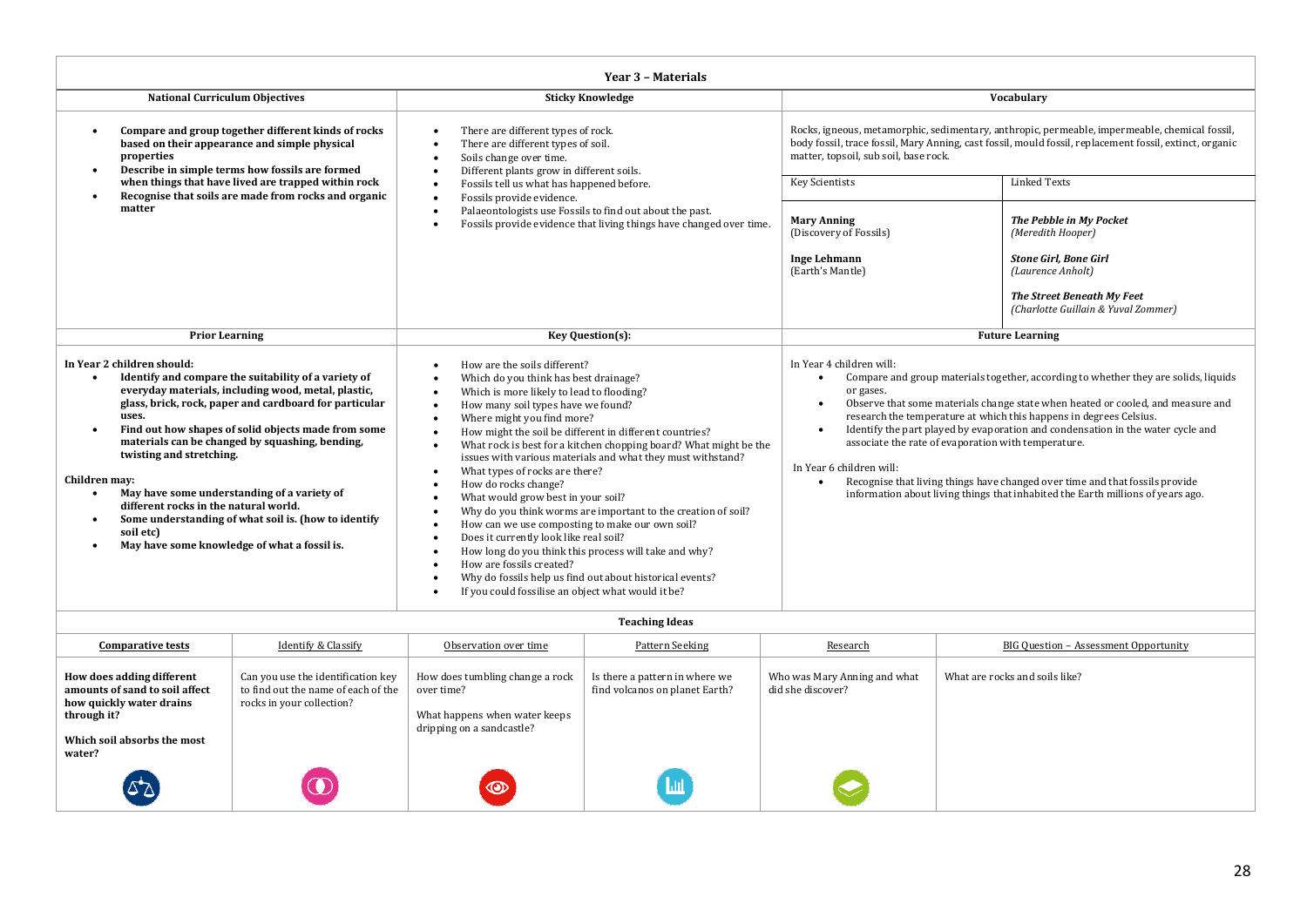#### **Year 4 – Materials - Solids, Liquids & Gases**

| <b>National Curriculum Objectives</b>                                                                                                                                                                                                                                                                                                                                                                                                                                                                                                                                                                                                                                                                                                                                                                           | <b>Sticky Knowledge</b>                                                                                                                                                                                                                                                                                                                                                                                                                                                                                                                                                                                                                                                                                                                                   | Vocabulary                                                                                                                                                                                                                                                           |                                                                                                                                                                                                                                                                                                                                                                                                                                                                                                                                                                                                                                                                                                         |  |
|-----------------------------------------------------------------------------------------------------------------------------------------------------------------------------------------------------------------------------------------------------------------------------------------------------------------------------------------------------------------------------------------------------------------------------------------------------------------------------------------------------------------------------------------------------------------------------------------------------------------------------------------------------------------------------------------------------------------------------------------------------------------------------------------------------------------|-----------------------------------------------------------------------------------------------------------------------------------------------------------------------------------------------------------------------------------------------------------------------------------------------------------------------------------------------------------------------------------------------------------------------------------------------------------------------------------------------------------------------------------------------------------------------------------------------------------------------------------------------------------------------------------------------------------------------------------------------------------|----------------------------------------------------------------------------------------------------------------------------------------------------------------------------------------------------------------------------------------------------------------------|---------------------------------------------------------------------------------------------------------------------------------------------------------------------------------------------------------------------------------------------------------------------------------------------------------------------------------------------------------------------------------------------------------------------------------------------------------------------------------------------------------------------------------------------------------------------------------------------------------------------------------------------------------------------------------------------------------|--|
| Compare and group materials together, according to<br>whether they are solids, liquids or gases.<br>Observe that some materials change state when<br>$\bullet$<br>heated or cooled, and measure and research the                                                                                                                                                                                                                                                                                                                                                                                                                                                                                                                                                                                                | Solids, liquids and gases are described by observable properties.<br>Materials can be divided into solids, liquids and gases.<br>Heating causes solids to melt into liquids and liquids evaporate                                                                                                                                                                                                                                                                                                                                                                                                                                                                                                                                                         | Solid, liquid, gas, particles, state, materials, properties, matter, melt, freeze, water, ice,<br>temperature, process, condensation, evaporation, water vapour, energy, precipitation, collection,                                                                  |                                                                                                                                                                                                                                                                                                                                                                                                                                                                                                                                                                                                                                                                                                         |  |
| temperature at which this happens in degrees                                                                                                                                                                                                                                                                                                                                                                                                                                                                                                                                                                                                                                                                                                                                                                    | into gases. d) Cooling causes gases to condense into liquids and<br>liquids to freeze into solids.                                                                                                                                                                                                                                                                                                                                                                                                                                                                                                                                                                                                                                                        | <b>Key Scientists</b>                                                                                                                                                                                                                                                | <b>Linked Texts</b>                                                                                                                                                                                                                                                                                                                                                                                                                                                                                                                                                                                                                                                                                     |  |
| Celsius.<br>Identify the part played by evaporation and<br>$\bullet$<br>condensation in the water cycle and associate the<br>rate of evaporation with temperature.                                                                                                                                                                                                                                                                                                                                                                                                                                                                                                                                                                                                                                              | The temperature at which given substances change state are<br>always the same.                                                                                                                                                                                                                                                                                                                                                                                                                                                                                                                                                                                                                                                                            | <b>Anders Celsius</b><br>(Celsius Temperature Scale)<br><b>Daniel Fahrenheit</b><br>(Fahrenheit Temperature Scale / Invention<br>of the Thermometer)                                                                                                                 | Once Upon a Raindrop: The Story of Water<br>(James Carter)<br><b>Sticks</b><br>(Diane Alber)                                                                                                                                                                                                                                                                                                                                                                                                                                                                                                                                                                                                            |  |
| <b>Prior Learning</b>                                                                                                                                                                                                                                                                                                                                                                                                                                                                                                                                                                                                                                                                                                                                                                                           | <b>Key Question(s):</b>                                                                                                                                                                                                                                                                                                                                                                                                                                                                                                                                                                                                                                                                                                                                   |                                                                                                                                                                                                                                                                      | <b>Future Learning</b>                                                                                                                                                                                                                                                                                                                                                                                                                                                                                                                                                                                                                                                                                  |  |
| In KS1 children should:<br>Distinguish between an object and the material from<br>which it is made.<br>Identify and name a variety of everyday materials,<br>$\bullet$<br>including wood, plastic, glass, metal, water, and rock.<br>Describe the simple physical properties of a variety<br>$\bullet$<br>of everyday materials.<br>Compare and group together a variety of everyday<br>$\bullet$<br>materials based on their simple physical properties.<br>Identify and compare the suitability of a variety of<br>$\bullet$<br>everyday materials, including wood, metal, plastic,<br>glass, brick, rock, paper and cardboard for particular<br>uses.<br>Find out how the shapes of solid objects made from<br>$\bullet$<br>some materials can be changed by squashing,<br>bending, twisting and stretching. | How does the amount of water added to flour affect its state?<br>How does the amount of detergent added to water affect how<br>slippery it is?<br>How does the temperature affect how viscous a liquid is (use<br>cooking oil)?<br>Place a peach in a glass of lemonade and watch it spin. Why does it<br>behave that way, and can you prove it?<br>How does the material sprinkled on ice and snow affect how<br>quickly it melts?<br>What chocolate would be best to smuggle? How does the type of<br>$\bullet$<br>chocolate affect its melting temperature?<br>What is the melting temperature of ice and how does it compare<br>with the freezing temperature of water?<br>Is the melting temperature of wax the same as its freezing<br>temperature? | In Year 5 children will:<br>response to magnets.<br>to recover a substance from a solution.<br>separated, including through filtering, sieving and evaporating.<br>everyday materials, including wood, metals and plastic.<br>action of acid on bicarbonate of soda. | Compare and group together everyday materials based on their properties, including<br>their hardness, solubility, transparency, conductivity (electrical and thermal), and<br>Know that some materials will dissolve in liquid to form a solution and describe how<br>Use knowledge of solids, liquids, and gases to decide how mixtures might be<br>Give reasons based on evidence from comparative and fair tests, for the uses of<br>Demonstrate that dissolving, mixing and changes of state are reversible changes.<br>Explain that some changes result in the formation of new materials, and this kind of<br>change is usually not reversible, including changes associated with burning and the |  |

| <b>Teaching Ideas</b>                                                                                                                                          |                                                                                                                                                                  |                                                                                                                                                   |                                                                                                                                                                  |                                                 |                                                                          |  |
|----------------------------------------------------------------------------------------------------------------------------------------------------------------|------------------------------------------------------------------------------------------------------------------------------------------------------------------|---------------------------------------------------------------------------------------------------------------------------------------------------|------------------------------------------------------------------------------------------------------------------------------------------------------------------|-------------------------------------------------|--------------------------------------------------------------------------|--|
| <b>Comparative tests</b>                                                                                                                                       | <b>Identify &amp; Classify</b>                                                                                                                                   | Observation over time                                                                                                                             | <b>Pattern Seeking</b>                                                                                                                                           | Research                                        | <b>BIG Question - Assessment Opportunity</b>                             |  |
| How does the mass of a block of<br>ice affect how long it takes to<br>melt?<br>How does the surface area of<br>water affect how long it takes to<br>evaporate? | Can you group these materials<br>and objects into solids, liquids,<br>and gases?<br>How would you sort these<br>objects/materials based on their<br>temperature? | Which material is best for keeping<br>our hot chocolate warm?<br>How does the level of water in a<br>glass change when left on the<br>windowsill? | Is there a pattern in how long it<br>takes different sized ice lollies to<br>melt?<br>How does evaporation rate<br>change as you add more salt to<br>your water? | What are hurricanes, and why do<br>they happen? | Where do ice cubes go when they disappear?<br>Why does it rain and hail? |  |
| Does seawater evaporate faster<br>than fresh water?                                                                                                            |                                                                                                                                                                  |                                                                                                                                                   |                                                                                                                                                                  |                                                 |                                                                          |  |
|                                                                                                                                                                |                                                                                                                                                                  | $\circledcirc$                                                                                                                                    | Ш                                                                                                                                                                |                                                 |                                                                          |  |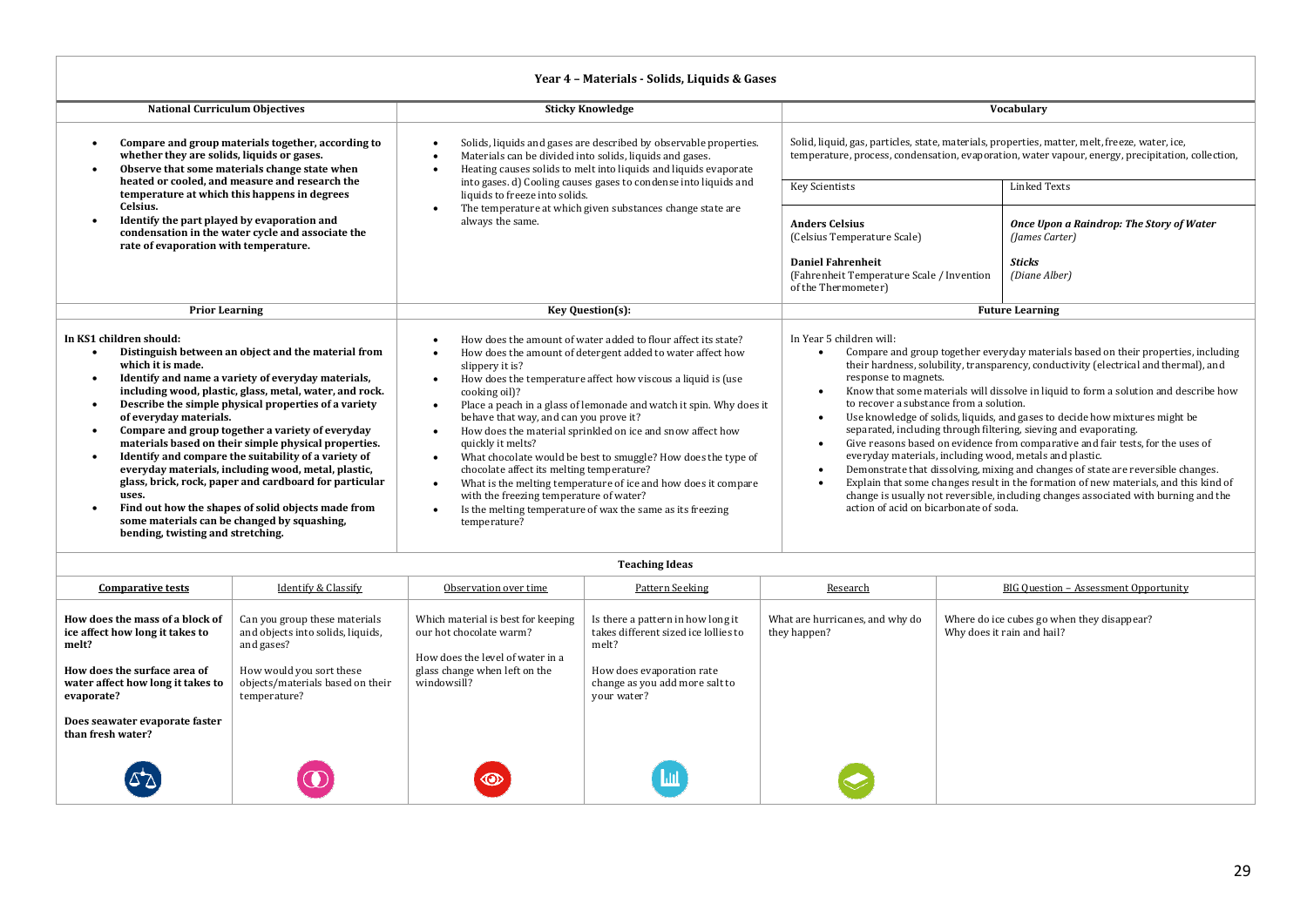| Year 5 - Materials (Mixtures & Separation)                                                                                                                                                                                                                                                                                                                                                                                                                                                                                                                                                                                                                                                                                                     |                                                                                                                                                                                                                                                                                                                                                                                                 |                                                                                           |                                                                                                                                                                                                                            |                                                                                                                                                                                                                                                                                                                                                                                                                                                                                                                                  |  |
|------------------------------------------------------------------------------------------------------------------------------------------------------------------------------------------------------------------------------------------------------------------------------------------------------------------------------------------------------------------------------------------------------------------------------------------------------------------------------------------------------------------------------------------------------------------------------------------------------------------------------------------------------------------------------------------------------------------------------------------------|-------------------------------------------------------------------------------------------------------------------------------------------------------------------------------------------------------------------------------------------------------------------------------------------------------------------------------------------------------------------------------------------------|-------------------------------------------------------------------------------------------|----------------------------------------------------------------------------------------------------------------------------------------------------------------------------------------------------------------------------|----------------------------------------------------------------------------------------------------------------------------------------------------------------------------------------------------------------------------------------------------------------------------------------------------------------------------------------------------------------------------------------------------------------------------------------------------------------------------------------------------------------------------------|--|
| <b>National Curriculum Objectives</b>                                                                                                                                                                                                                                                                                                                                                                                                                                                                                                                                                                                                                                                                                                          |                                                                                                                                                                                                                                                                                                                                                                                                 | <b>Sticky Knowledge</b>                                                                   |                                                                                                                                                                                                                            | Vocabulary                                                                                                                                                                                                                                                                                                                                                                                                                                                                                                                       |  |
| Identify the part played by evaporation and<br>condensation in the water cycle and associate the<br>rate of evaporation with temperature.<br>Know that some materials will dissolve in liquid to                                                                                                                                                                                                                                                                                                                                                                                                                                                                                                                                               | When two or more substances are mixed and remain present the<br>mixture can be separated.<br>Some changes can be reversed, and some cannot.<br>Materials change state by heating and cooling.<br>$\bullet$                                                                                                                                                                                      |                                                                                           | Solid, liquid, gas, particles, state, materials, properties, matter, melt, freeze, water, ice,<br>temperature, process, condensation, evaporation, water vapour, energy, precipitation, collection,<br><b>Linked Texts</b> |                                                                                                                                                                                                                                                                                                                                                                                                                                                                                                                                  |  |
| form a solution and describe how to recover a<br>substance from a solution.                                                                                                                                                                                                                                                                                                                                                                                                                                                                                                                                                                                                                                                                    | <b>Separating technique</b>                                                                                                                                                                                                                                                                                                                                                                     | Difference in property required                                                           | <b>Key Scientists</b>                                                                                                                                                                                                      |                                                                                                                                                                                                                                                                                                                                                                                                                                                                                                                                  |  |
| Use knowledge of solids, liquids, and gases to decide<br>how mixtures might be separated, including through<br>filtering, sieving and evaporating.                                                                                                                                                                                                                                                                                                                                                                                                                                                                                                                                                                                             | <b>Filtration and sieving</b>                                                                                                                                                                                                                                                                                                                                                                   | A solid that does not dissolve in a liquid.<br>Different sized solid bits                 | <b>Spencer Silver,</b><br><b>Arthur Fry and Alan Amron</b><br>(Post-It Notes)                                                                                                                                              | <b>Itch</b><br>(Simon Mayo)                                                                                                                                                                                                                                                                                                                                                                                                                                                                                                      |  |
|                                                                                                                                                                                                                                                                                                                                                                                                                                                                                                                                                                                                                                                                                                                                                | <b>Magnets</b><br><b>Evaporation</b>                                                                                                                                                                                                                                                                                                                                                            | Some materials magnetic others not<br>A solid dissolved in water and the solid has a high | <b>Ruth Benerito</b>                                                                                                                                                                                                       | <b>Kensuke's Kingdom</b><br>(Michael Morpurgo)<br><b>The BFG</b><br>(Roald Dahl)                                                                                                                                                                                                                                                                                                                                                                                                                                                 |  |
|                                                                                                                                                                                                                                                                                                                                                                                                                                                                                                                                                                                                                                                                                                                                                | <b>Floating</b>                                                                                                                                                                                                                                                                                                                                                                                 | boiling temperature<br>Some materials float and other sink                                | (Wrinkle-Free Cotton)                                                                                                                                                                                                      |                                                                                                                                                                                                                                                                                                                                                                                                                                                                                                                                  |  |
| <b>Prior Learning</b>                                                                                                                                                                                                                                                                                                                                                                                                                                                                                                                                                                                                                                                                                                                          |                                                                                                                                                                                                                                                                                                                                                                                                 | <b>Key Question(s):</b>                                                                   | <b>Future Learning</b>                                                                                                                                                                                                     |                                                                                                                                                                                                                                                                                                                                                                                                                                                                                                                                  |  |
| In KS1 children should:<br>Distinguish between an object and the material from<br>which it is made.<br>Identify and name a variety of everyday materials,<br>including wood, plastic, glass, metal, water, and rock.<br>Describe the simple physical properties of a variety<br>of everyday materials.<br>Compare and group together a variety of everyday<br>materials based on their simple physical properties.<br>Identify and compare the suitability of a variety of<br>everyday materials, including wood, metal, plastic,<br>glass, brick, rock, paper and cardboard for particular<br>uses.<br>Find out how the shapes of solid objects made from<br>some materials can be changed by squashing,<br>bending, twisting and stretching. | What are mixtures?<br>What does dissolve mean?<br>Which of the following dissolve in water: sugar, bicarbonate of<br>soda, oil, chocolate, coffees, dark vinegar and wax?<br>How does the amount of water used affect how much sugar will<br>$\bullet$<br>dissolve in it?<br>Which sweets dissolve in water?<br>$\bullet$<br>How can we separate mixtures?<br>How can we clean our dirty water? |                                                                                           | In Year 5 children will:<br>response to magnets.<br>everyday materials, including wood, metals and plastic.<br>action of acid on bicarbonate of soda                                                                       | Compare and group together everyday materials based on their properties, including<br>their hardness, solubility, transparency, conductivity (electrical and thermal), and<br>Give reasons based on evidence from comparative and fair tests, for the uses of<br>Demonstrate that dissolving, mixing and changes of state are reversible changes.<br>Explain that some changes result in the formation of new materials, and this kind of<br>change is usually not reversible, including changes associated with burning and the |  |
|                                                                                                                                                                                                                                                                                                                                                                                                                                                                                                                                                                                                                                                                                                                                                |                                                                                                                                                                                                                                                                                                                                                                                                 | <b>Teaching Ideas</b>                                                                     |                                                                                                                                                                                                                            |                                                                                                                                                                                                                                                                                                                                                                                                                                                                                                                                  |  |

| <b>Teaching Ideas</b>                                                                                                                         |                                                                                   |                                                                                                                             |                                                                                                                             |                                                                |                                                                      |  |
|-----------------------------------------------------------------------------------------------------------------------------------------------|-----------------------------------------------------------------------------------|-----------------------------------------------------------------------------------------------------------------------------|-----------------------------------------------------------------------------------------------------------------------------|----------------------------------------------------------------|----------------------------------------------------------------------|--|
| <b>Comparative tests</b>                                                                                                                      | <b>Identify &amp; Classify</b>                                                    | Observation over time                                                                                                       | Pattern Seeking                                                                                                             | Research                                                       | <b>BIG Question - Assessment Opportunity</b>                         |  |
| How does the temperature of<br>tea affect how long it takes for<br>a sugar cube to dissolve?<br>Which type of sugar dissolves<br>the fastest? | Can you group these materials<br>based on whether they are<br>transparent or not? | How does a container of<br>saltwater change over time?<br>How does a sugar cube change<br>as it is put in a glass of water? | Do all stretchy materials stretch<br>in the same way?<br>How does temperature affect<br>how much solute we can<br>dissolve? | What are microplastics and why<br>are they harming the planet? | How can we separate a mixture of water, iron filings, salt and sand? |  |
| $\Delta \Delta$                                                                                                                               |                                                                                   | $\bigcirc$                                                                                                                  | <u>Lul</u>                                                                                                                  |                                                                |                                                                      |  |